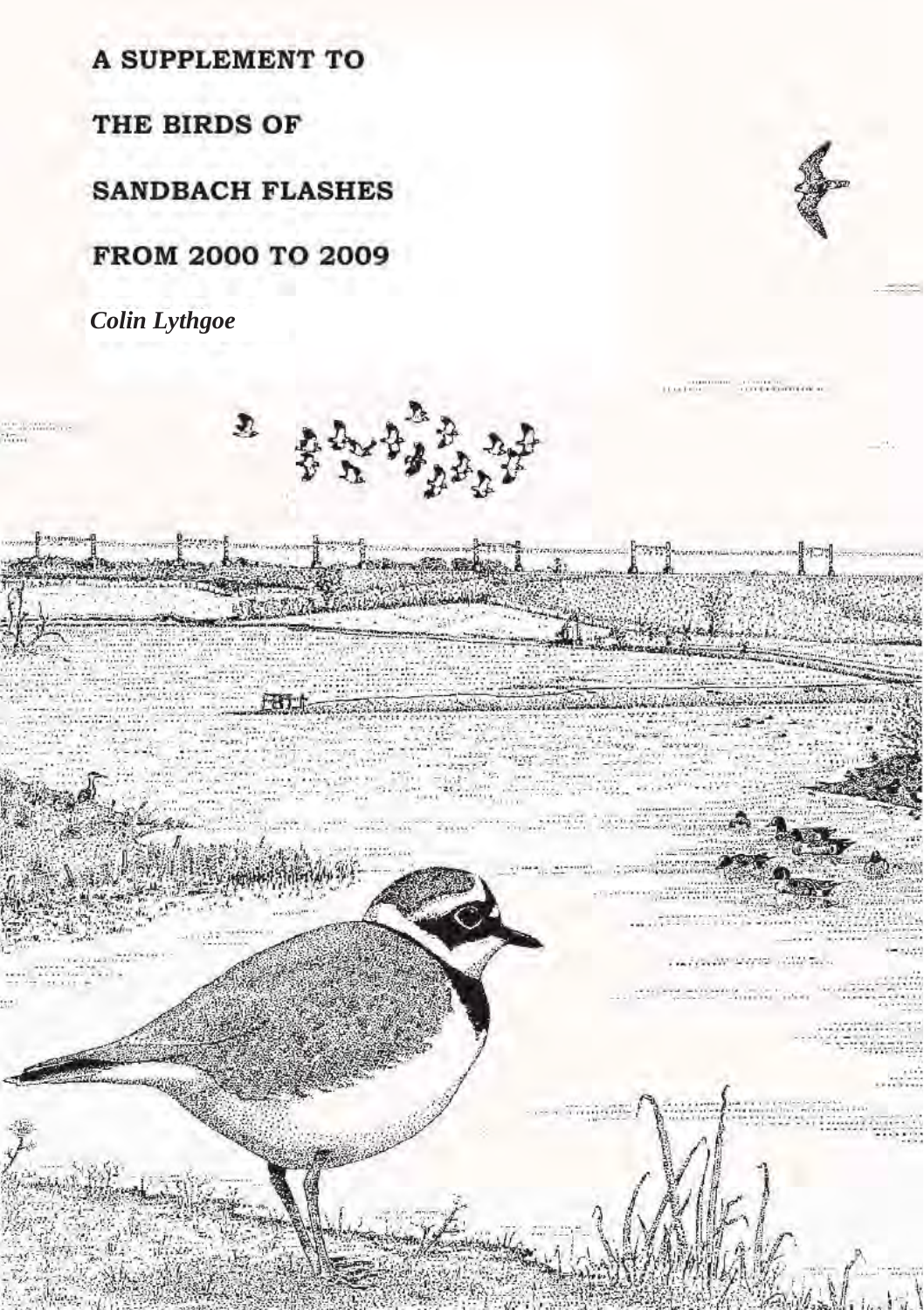### **INTRODUCTION**

After 25 years as the SECOS Recorder I have decided that the time is right for me to stop writing and producing the SECOS Annual Bird Report. However, I will continue as the SECOS Recorder and will accept records of rare, unusual or just good birds to pass on to CAWOS, the County Society. I can also include a summary of bird records in the Annual Newsletter, distributed each August.

To finalise the recording of species at Sandbach Flashes up to 2010, it seemed appropriate to write an appendix to the book produced in 2000 by Andrew Goodwin and myself "The Birds of Sandbach Flashes 1935 to 1999". That is the purpose of this booklet entitled "A Supplement to The Birds of Sandbach Flashes from 2000 to 2009". It covers all records during the decade 2000 to 2009. All of the relevant line drawings kindly provided by Tony Broome for the original book have been included. The "site guide to birdwatching at the flashes" has been updated to reflect the current status of each of the 14 flashes and areas included. The final item is a revised checklist of all species recorded at Sandbach Flashes up to 2009. The original book is out of print but that, together with this supplement, will soon be available to download from the SECOS website at **www.secos.org.uk** .

During this decade 187 species have been recorded within the flashes recording area. This includes 12 new species not in the original book. Four of these are only due to species 'splits' and had previously been recorded as sub-species and one is a species elevated from its previous status as an escapee; see page 45 for details. One additional new species is Hooded Crow now split by the BOURC. There are four old records of this species, with the last in 1975, but it has not been recorded this decade. This gives a total of 13 new species from the 1999 total of 225. I have also taken the opportunity to document an old White-winged Black Tern record that has become known. So the grand total for the flashes recording area now stands at 238, including 40 wader species.

Many thanks are due to Andrew Firth and Andrew Goodwin for using their extensive knowledge and experience of Sandbach Flashes to correct and add to the species accounts. Andy Firth has written the Sandbach Flashes records in the Annual Bird Reports since 2007. Grateful thanks also to Peter Roberts, the SECOS web site webmaster, for making the line drawings from the book available for use in this supplement and for converting documents to .pdf files and making them accessible from the SECOS web site. Finally thanks to Dave Condliffe of DC Electrical for a generous financial contribution towards the cost of this booklet.

Colin Lythgoe

SECOS Recorder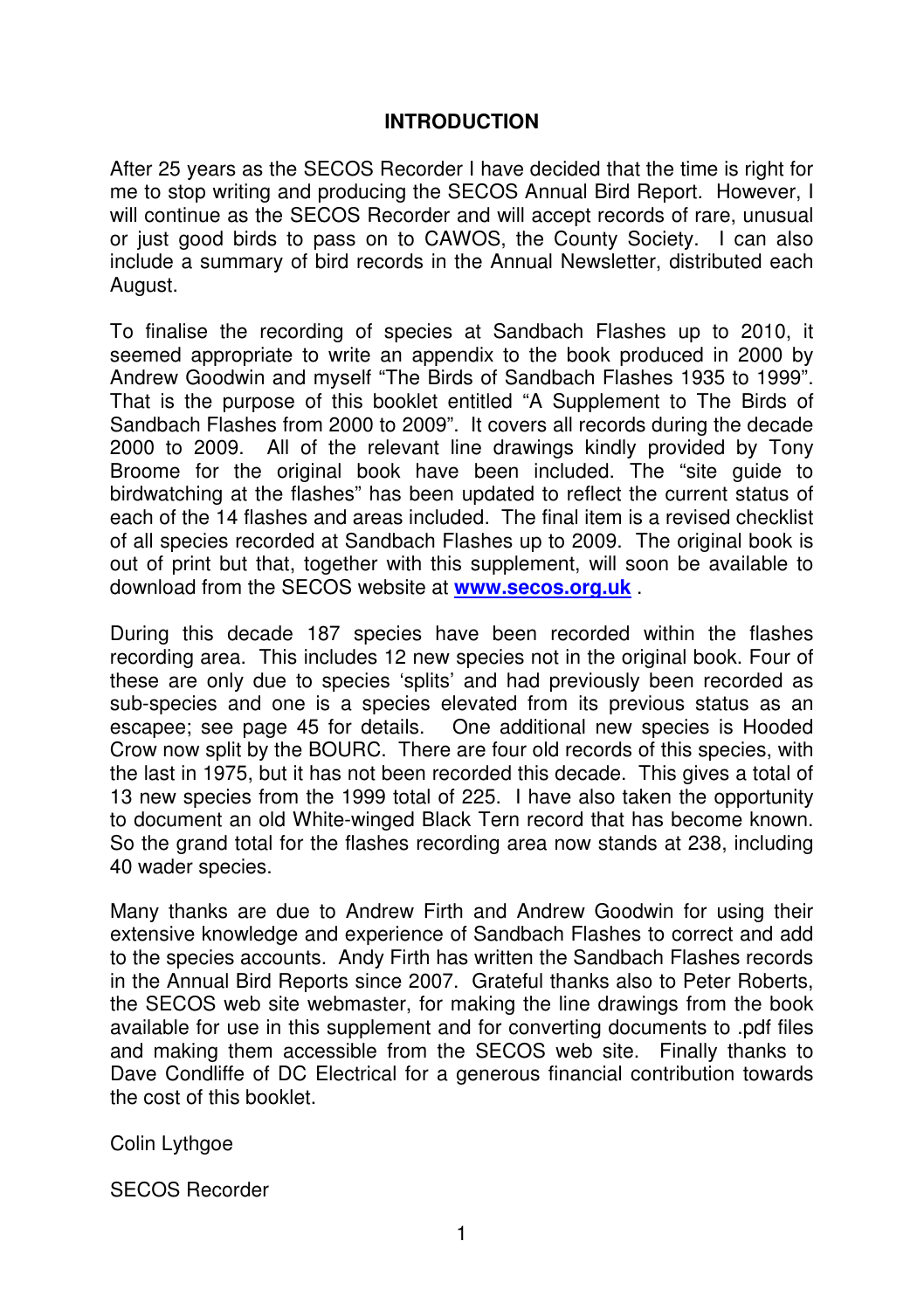# **A SITE GUIDE TO BIRDWATCHING AT THE FLASHES**

 This chapter gives a brief summary of the current status of each flash. Full details were given in the original book.

### **Elton Hall Flash**

 Despite the unchecked growth of the willow scrub this flash, with the saltpan, continues to be the main site of the area. With the willow scrub now covering around half of the area viewing is restricted and accurate counts are difficult, particularly of the waterfowl. The open water between the willows and the railway line, known as 'the back pool', now gives the best views.

### **Salt Pan**

 The lack of a sluice controlling the outflow into the River Wheelock means that the water level, and hence the amount of attractive mud, is at the vagaries of the weather. Despite this it continues to be the top site for waders, is good for dabbling ducks (but is too shallow for diving ducks) and holds a large gull roost in winter.

 The provision of a hardstanding area for viewing off the road has vastly improved the safety of watchers and is now a comfortable place to sit and wait for that elusive rarity.

 The bird feeders attract a lot of passerine species to the viewing area and are maintained by the generosity of local birdwatchers and HJ Lea Oakes of Wheelock.

### **Fields Farm Flashes**

 Although the pools are only of minimal value the railway embankment from here to the canal provides excellent breeding habitat for warblers, finches and buntings.

### **Railway Flash**

 This site has not changed much and can still be a good site for ducks and waders. It is also a popular loafing area for the gulls.

### **Oaktree Flash**

An open aspect and visited by a few dabbling and diving ducks.

### **Groby Flash**

 The better of the two flashes in this longitudinal subsidence depression. Good for swans, grebes and ducks as well as Reed and Sedge Warblers in the reed beds in summer. Best viewed from the north end of Maw Green Tip.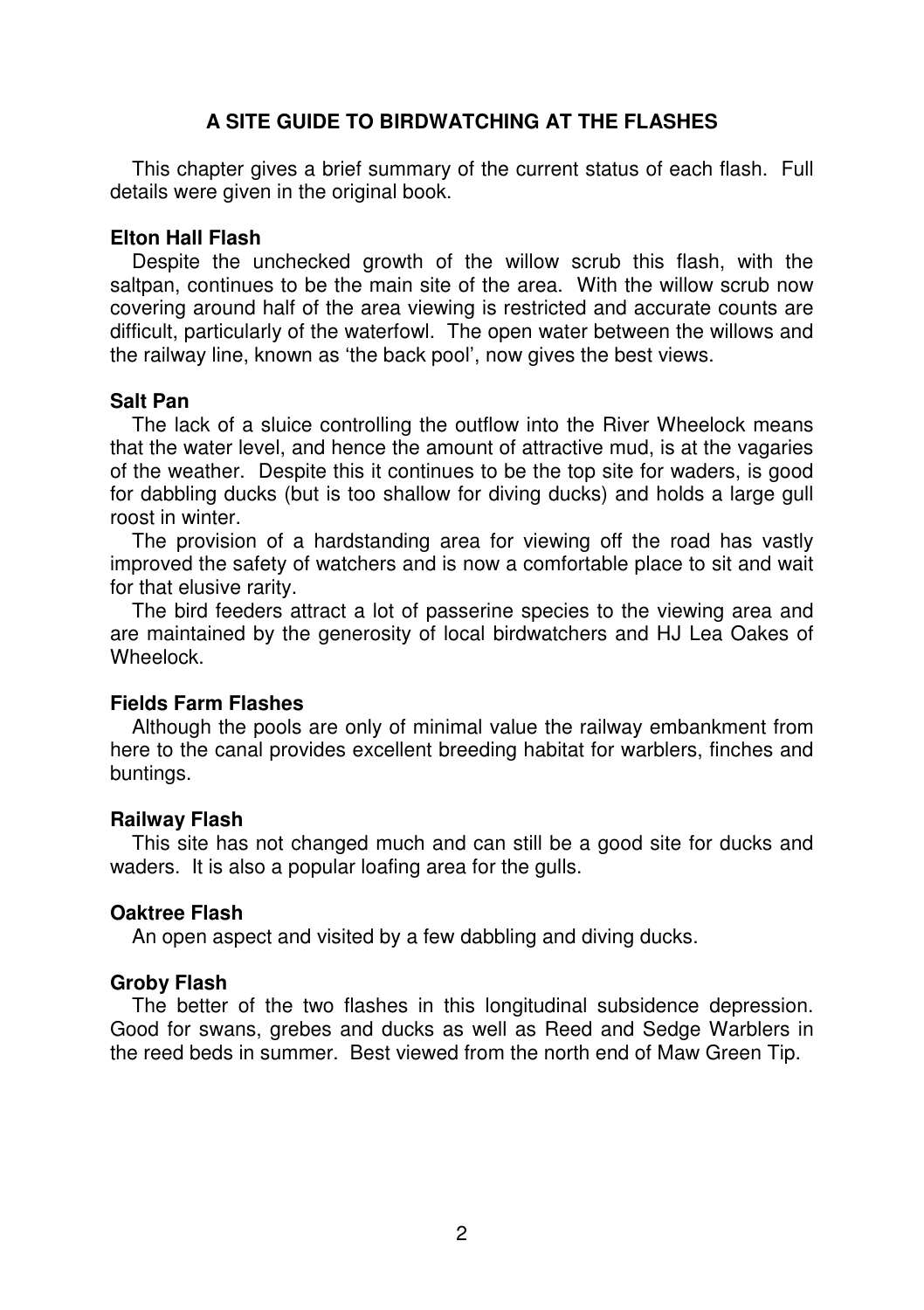### **Maw Green Tip**

 Continues to be used for tipping, many years after its initial proposed end of use date. This means that it is still growing, particularly upwards! It has developed into an important site for both the transient work areas and the completed areas. The tipping area attracts large numbers of gulls in winter as well as corvids and starlings. The finished areas that have been grassed over are now attractive to pipits and larks in winter, with chats particularly favouring the original course of the Fowle Brook.

### **Watch Lane Flash**

 The installation of a sluice on the outflow in the 1990s meant that water levels did not vary and so the muddy margins disappeared. Consequently most of the waders did the same and the site has not maintained its previous importance. It is also the most heavily fished and disturbed site but it is still good for resident grebes and migrating terns.

### **Canal Pools**

 Several commercial developments have been started here but quickly abandoned over the years. It is now becoming well populated with vegetation and so is a difficult site to check.

### **Fodens Flash**

 Little change here with the open water area being the least important. The wet woodland at the back of the pool and the rough grass/scrub/trees between the pool and the canal hold many more birds.

### **Plex Flash**

No change at this minor site which is difficult to view.

### **Crabmill Flash**

 An under-watched site, it is excellent for swans, ducks and grebes, particularly in winter. The small pool at the west end across the canal has grown larger and can be viewed well from a public footpath along the River Wheelock.

### **Warmingham Flash**

 The most important site geologically it is of minor ornithological importance due to the heavy disturbance by fishermen. Good numbers of grebes here but little else.

### **Tetton Lane Flash**

Still developing slowly, it is good for Teal and Snipe but is difficult to view.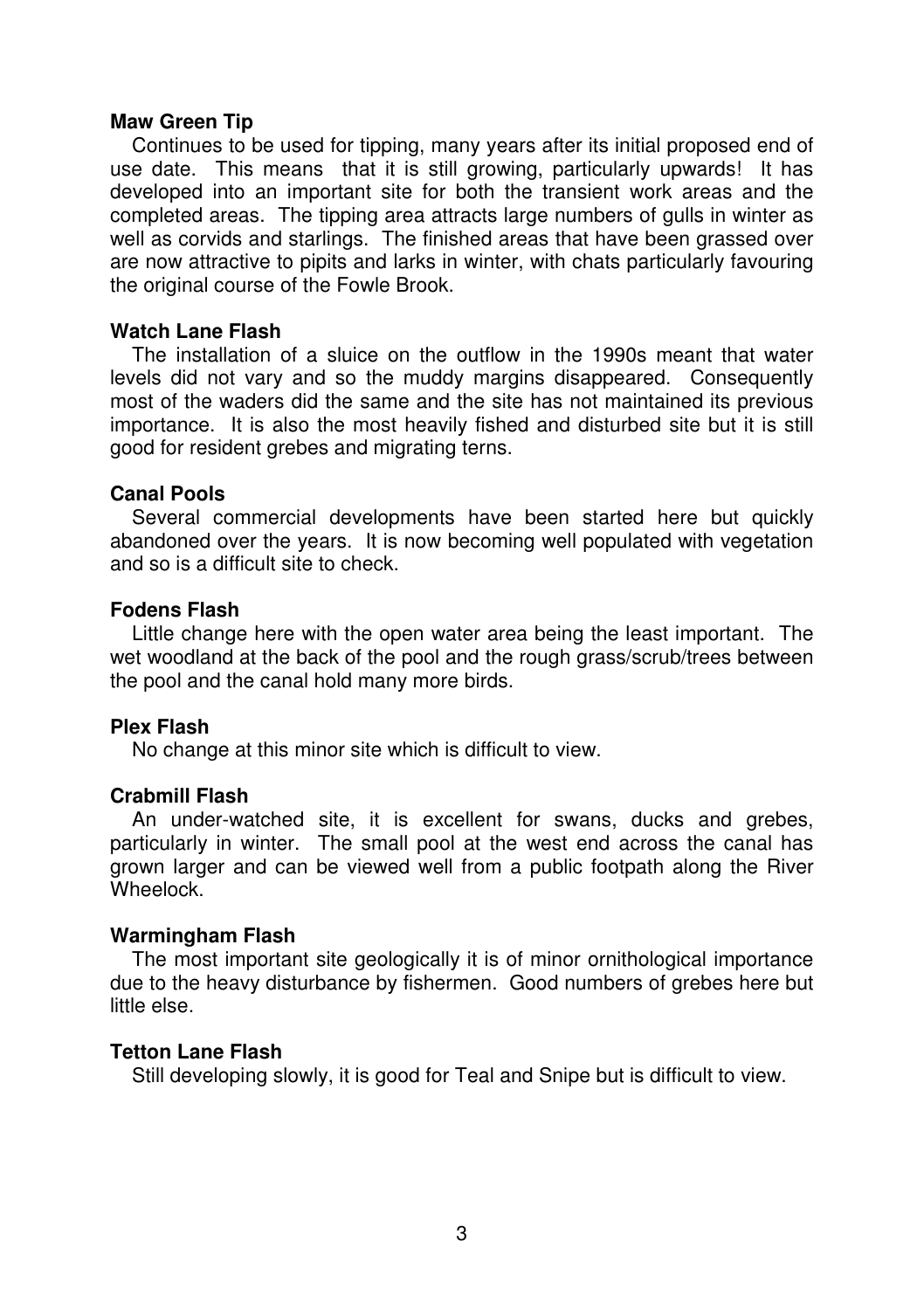# **SYSTEMATIC LIST**

### **Status Definitions:**

At the beginning of each species account I have defined the current status. In brackets after that is the previous status if it has changed or a confirmation of no change if the previous status still applies. Also in brackets is a statement of a new species where applicable.

For **numbers of birds** the following definitions have been used:-

| Vagrant:       | Local or national rarity recorded once or twice at the |
|----------------|--------------------------------------------------------|
|                | Flashes.                                               |
| Very rare:     | Up to twenty records.                                  |
| Rare:          | Over twenty records but not seen annually.             |
| Scarce:        | Less than twenty records annually.                     |
| Uncommon:      | Small numbers present in appropriate seasons.          |
| Fairly common: | Moderate numbers present in appropriate seasons.       |
| Common:        | Good numbers present in appropriate seasons.           |
| Very common:   | Large numbers present in appropriate seasons.          |
| Abundant:      | High numbers present in appropriate seasons.           |

And for **breeding status** the following definitions have been used:-

| Former breeder:    | Bred regularly prior to 2000.               |
|--------------------|---------------------------------------------|
| Irregular breeder: | Has bred at least once during 2000 to 2009. |
| Uncommon:          | 1 to 5 pairs breeding annually.             |
| Common:            | 6 to 10 pairs breeding annually.            |
| Very common:       | More than 10 pairs breeding annually.       |

And for **temporal status** the following definitions have been used:-

| Resident:       | Birds are seen at all seasons.                        |
|-----------------|-------------------------------------------------------|
| Summer visitor: | Normally present in summer.                           |
| Winter visitor: | Normally present in winter.                           |
|                 | Passage migrant: Moves through the area on migration. |
| Visitor:        | Occurs at any time of the year.                       |

**Abbreviations:** Site abbreviations in the systematic list are as follows:-

| <b>EHF: Elton Hall Flash</b> |
|------------------------------|
| PHF: Pump House Flash        |
| FFF: Fields Farm Flashes     |
| RF: Railway Flash            |
| OF: Oaktree Flash            |
| GF: Groby Flash              |
| MGT:Maw Green Tip            |

- WLF: Watch Lane Flash
- FF: Foden's Flash (The Moat)
- PF: Plex Flash (Market Garden Pool)
- CF: Crabmill Flash
- WF: Warmingham Flash
- TLF: Tetton Lane Flash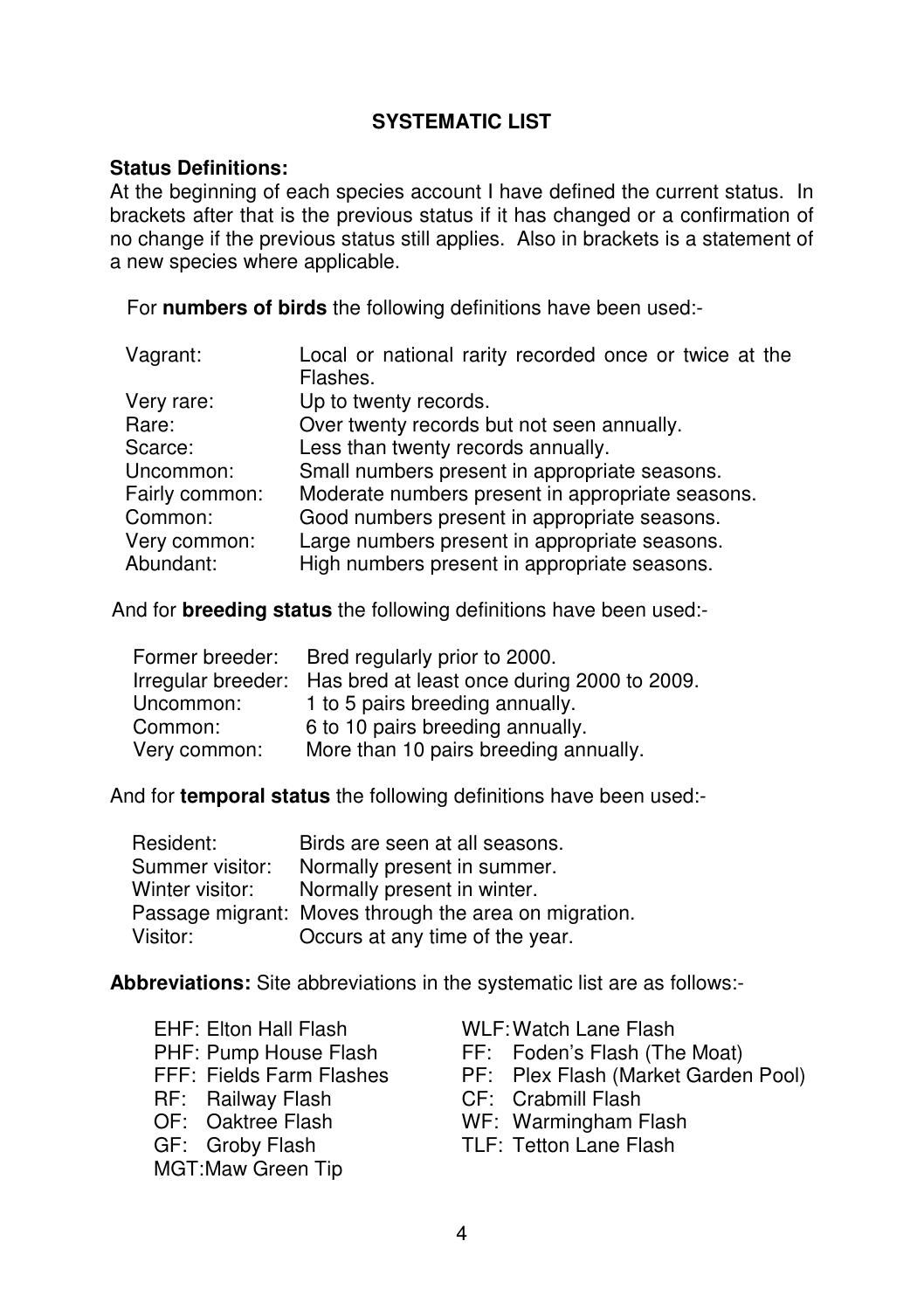In line with the national trend Little Egret has moved from 'very rare visitor' to 'scarce visitor'. The two tables show the occurrence pattern with half the records being in August and all except two being at EHF.

Month | Jan | Feb | Mar | Apr | May | Jun | Jul | Aug | Sep | Oct | Nov | Dec Birds 0 0 1 1 4 2 4 18 3 2 0 1

5

In 1999 there was a move to change the common names of birds on the British List to bring them in line with international usage. In anticipation of them becoming widely accepted the proposed names were used. In the following years some new names have been popularly accepted and some have not. For this supplement I have decided to continue with the names used in the book to provide continuity and easy comparison.

Uncommon breeding resident. (no change.)

 No perceived change in status with juveniles being seen every year at GF, some years at CF and very rarely at RF.

# **Great Crested Grebe Podiceps cristatus**

Fairly common breeding resident. (was: Common breeding resident.)

 Numbers appear to be declining. WLF continues to be the main wintering site with between 16 and 26 maximum up to 2007 but smaller numbers in the last three years. The number of breeding pairs has also declined with up to ten pairs at six flashes in 2000 but down to three pairs at WLF, CF and WF by 2009.

# **Great Cormorant Community Constant** *Phalacrocorax carbo*

Fairly common visitor between August and May. Rare in June and July. (no change.)

 PHF continues to be the main site with records from all months, with a few in summer and between 20 and 32 in the winter months.

Scarce visitor. (was: Very rare visitor. Five records.)

| Records 2 3 4 2 3 4 6 2 8 2 |  |  |  |  |  |
|-----------------------------|--|--|--|--|--|
|                             |  |  |  |  |  |

Total number of records in each year Year 2000 2001 2002 2003 2004 2005 2006 2007 2008 2009



# **Little Grebe** Tachybaptus ruficollis

**Little Egret** Equal Equal Equation of the Equation of the Equation of Equation Equation Equation of Equation of Equation of Equation of Equation of Equation of Equation of Equation of Equation of Equation of Equation of E

Total number of records in each month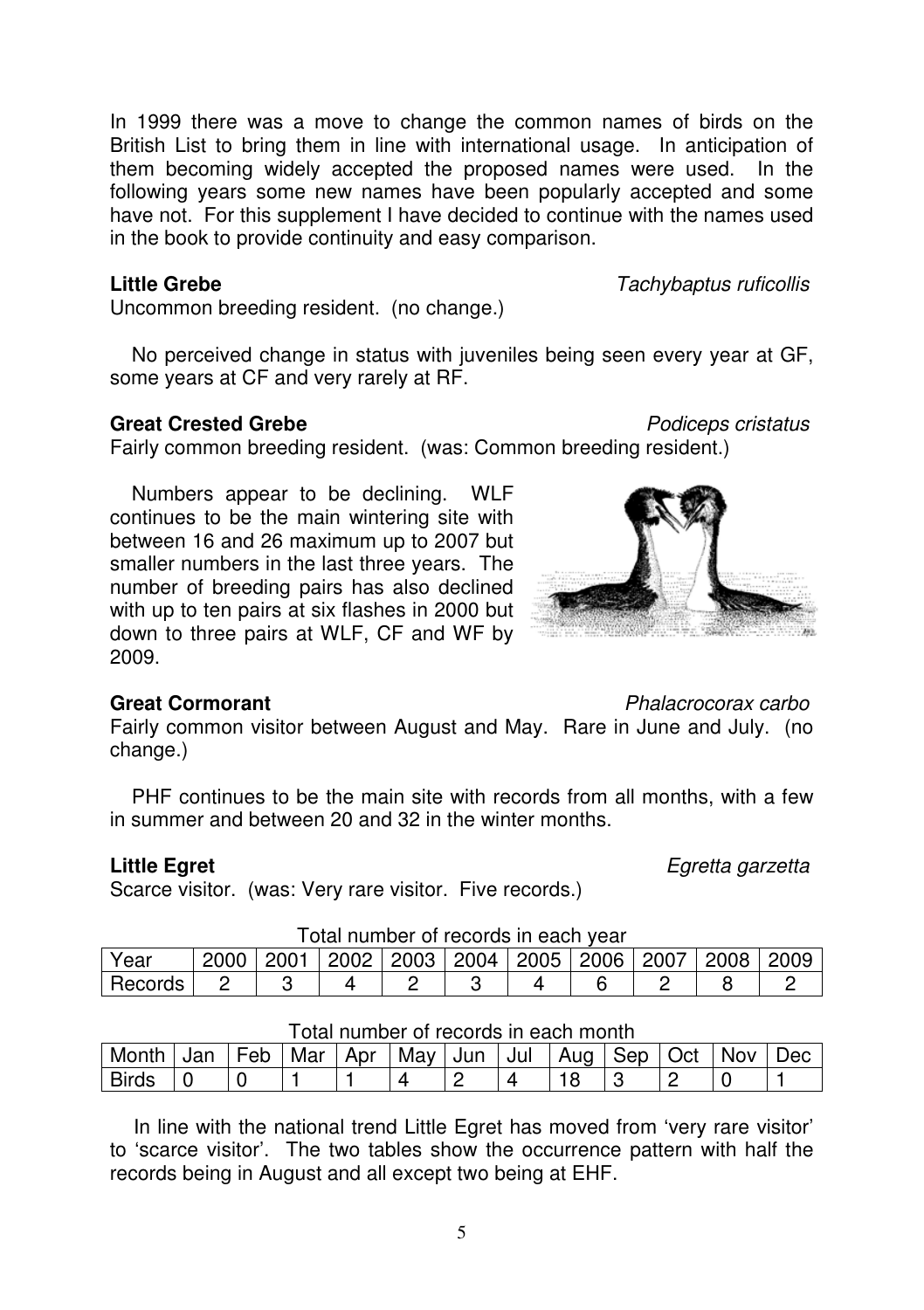6

# **Great White Egret Ardea alba**

Vagrant. (New species).

An adult was first located around 10-00 on  $4<sup>th</sup>$  January 2002 at EHF. It stayed in the area until  $6<sup>th</sup>$  January and although very flighty it was seen by many birders. The bird made a brief return visit on  $13^{th}$  February when it flew over from MGT, over PHF and landed on EHF for five minutes.

Fairly common visitor. Has bred once. (no change.)

Recorded daily feeding at the flashes, with numbers between five and fifteen.

# **White Stork**  Ciconia ciconia component **Component Component Ciconia** ciconia ciconia

Very rare visitor. (was: Vagrant. Two records of at least one bird.)

One further record with two seen at EHF on  $7<sup>th</sup>$  May 2003 soaring beyond the saltpan. They were watched for five minutes circling and gaining height, then they drifted off east.

**Eurasian Spoonbill Contract Contract Contract Contract Platalea leucorodia** 

Very rare visitor. ( no change.)

 A comment in the 2000 book said "With no records since 1982 this is a long overdue species". A prophetic comment since we have had three more records in this decade!<br>2000  $29<sup>th</sup>$  April 2

 $29<sup>th</sup>$  April 2 adults on EHF for a few minutes.

- 2002 17<sup>th</sup> May 2 adults on EHF for 90 minutes, flushed by a train.<br>2008 16<sup>th</sup> to 20<sup>th</sup> June a sub-adult on FHF.
- $16<sup>th</sup>$  to  $20<sup>th</sup>$  June a sub-adult on FHF.

# **Mute Swan** Cygnus olor

Uncommon breeding resident. Common visitor. (no change.)

Between two and four pairs nest in most years using various flashes.

# **Tundra (Bewick's) Swan Cygnus columbianus** *Cygnus columbianus*

Rare winter visitor and passage migrant. (no change.)

Only two records, both from 2000, with seven at EHF on  $5<sup>th</sup>$  January and five at EHF on 20<sup>th</sup> December.





**Grey Heron Grey Heron Ardea** cinerea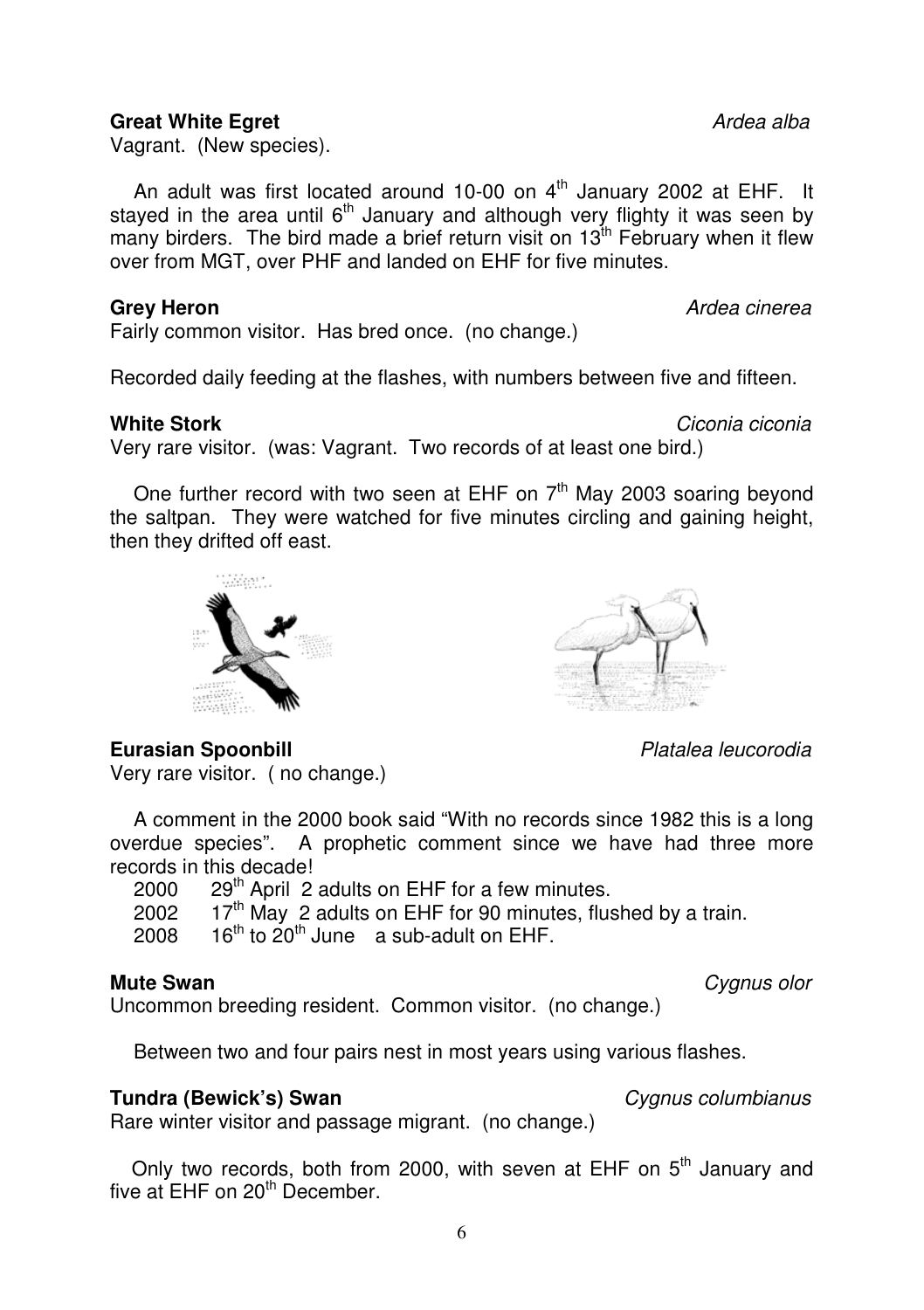### **Whooper Swan Cygnus cygnus**

Rare winter visitor and passage migrant. (no change).

 More common than Bewick's Swan but still rare, with no records in three of the years. Three at EHF on  $15<sup>th</sup>$  October 2000 beat the previous earliest record of 21<sup>st</sup> October in 1998. Usually seen in twos or threes but 12 on 25<sup>th</sup> March 2003 at EHF.

### **Pink-footed Goose** Anser brachyrhynchus

Scarce winter visitor. Feral population rare in summer months. (no change).

 The usual movement of birds from Lancashire Mosses to Norfolk in early winter and return in January continues. The best year was 2005 when over 2.600 birds were counted flying over from  $22^{nd}$  to  $26^{th}$  January.

# **Greater White-fronted Goose** Anser albifrons

Very rare winter visitor and passage migrant. (no change).

From  $25<sup>th</sup>$  to  $27<sup>th</sup>$  February 2006 three adults and four 1<sup>st</sup> winter birds were at RF/MGT. On 30<sup>th</sup> October 2008 one adult and one 1<sup>st</sup> winter bird were at EHF and were deemed to be of the Greenland race A.a. flavirostris, the first record for the flashes.

### **Greylag Goose** Anser anser

Wild – rare. Feral – uncommon (was Rare visitor and passage migrant.)

Up to 12 regular with the Canada Goose flocks. 20 over EHF on  $7<sup>th</sup>$  December 2002 were probably wild.

### **Canada Goose Branta canadensis**

Common resident. (was: Uncommon breeding resident. Abundant between August and March.)

Numbers vary in the wandering flocks with a high of 800+ in 2009.

### **Barnacle Goose** Branta leucopsis

Scarce visitor. (was: Rare visitor.)

 Random records of one or two with the Canada Goose flocks in every year. All are probably feral birds although true vagrancy is a possibility.

### **Egyptian Goose Alopochen aegyptiacus**

Vagrant. (new species.)

All records prior to 2000 were considered to be escapees but following the expansion of the breeding range the following records are considered to be of feral birds.

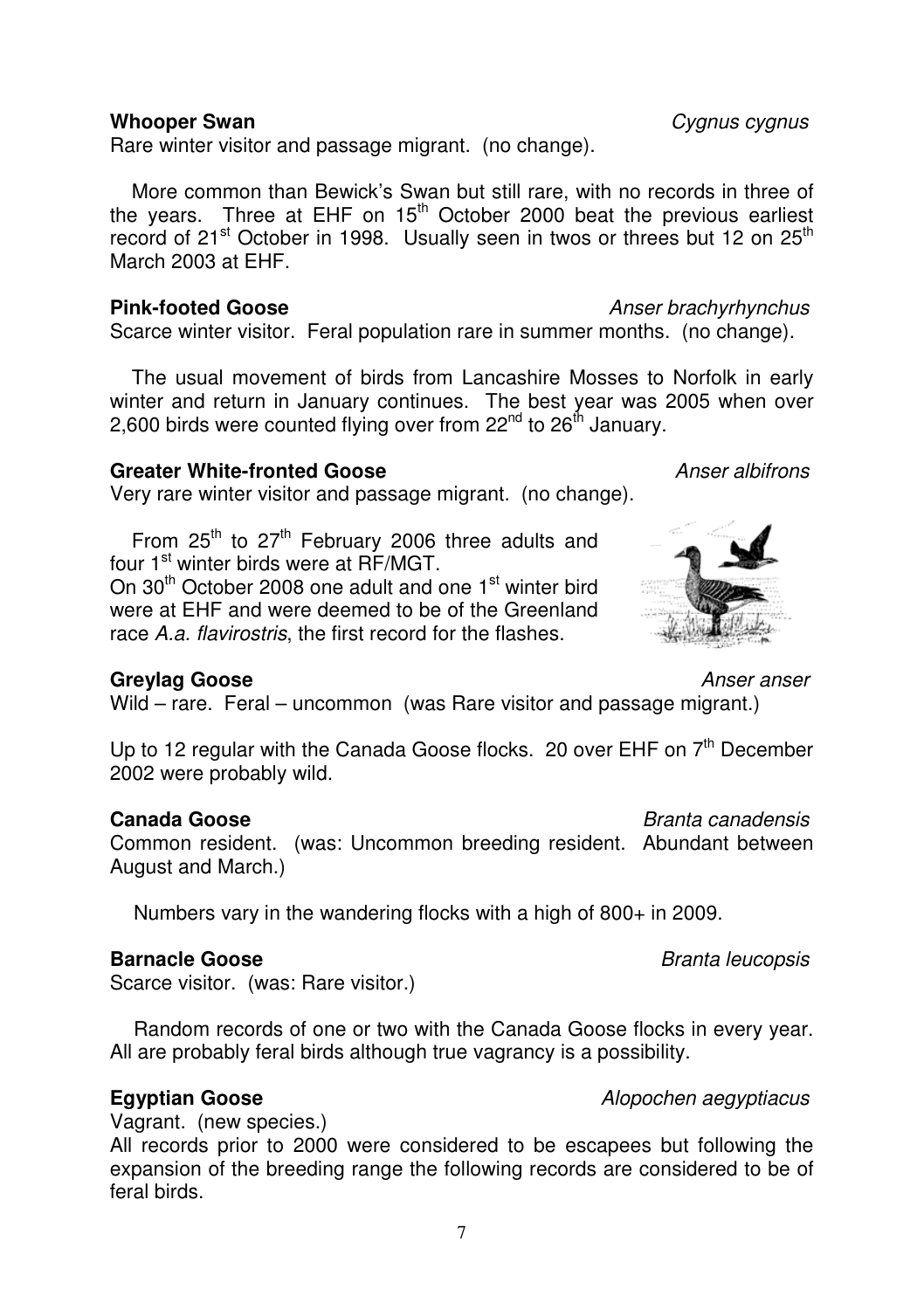On  $5<sup>th</sup>$  December 2001 six flew in to EHF and after a few minutes flew off again to the north.

On 16<sup>th</sup> August 2006 three were at PHF and later at WLF.

# **Ruddy Shelduck** Tadorna ferruginea

Rare visitor. (was: Very rare visitor. Five records of six birds.)

 Records from five years of one to four birds staying at EHF for up to 20 days i.e.  $1^{st}$  to  $20^{th}$  July 2003. All records are considered to be of feral birds.

## **Common Shelduck** Tadorna tadorna

Fairly common resident. (was: Uncommon breeding resident and common visitor.)

 Numbers continued to increase through the decade from a winter maximum of 43 and three broods in 2001 up to a winter maximum of 78 and five broods in 2008.

### **Mandarin Duck Aix galericulata** Aix galericulata

Rare visitor and irregular breeder. (was: Rare visitor.)

 Recorded in 2000 to 2002 but then nothing until 2008 when a pair bred on MGT pool with three young seen on  $7<sup>th</sup>$  June. This is the first breeding record for the flashes. A pair bred again on MGT pool in 2009, with eight young seen on 13<sup>th</sup> May.

### **Eurasian Wigeon Anas penelope Anas penelope Anas penelope**

Abundant winter visitor, rare in summer. (no change.)

 No change in status but an increase in numbers during the decade with a maximum of 920 in 2006.

# **American Wigeon Anas americana**

Vagrant. (was: Vagrant. One record.)

A further record of one with the Eurasian Wigeon flock from  $14<sup>th</sup>$  to  $29<sup>th</sup>$ October 2006.

### **Gadwall Gadwall Gadwall Anas strepera**

Scarce winter visitor between August and May. Rare in June and July. (was Scarce winter visitor between August and May. Very rare in June & July.)

 Usually one to five recorded randomly in all months of the year, although rarely in summer. Ten on 19<sup>th</sup> November 2002 at FHF and seven on  $26^{th}$ December 2009 at PHF.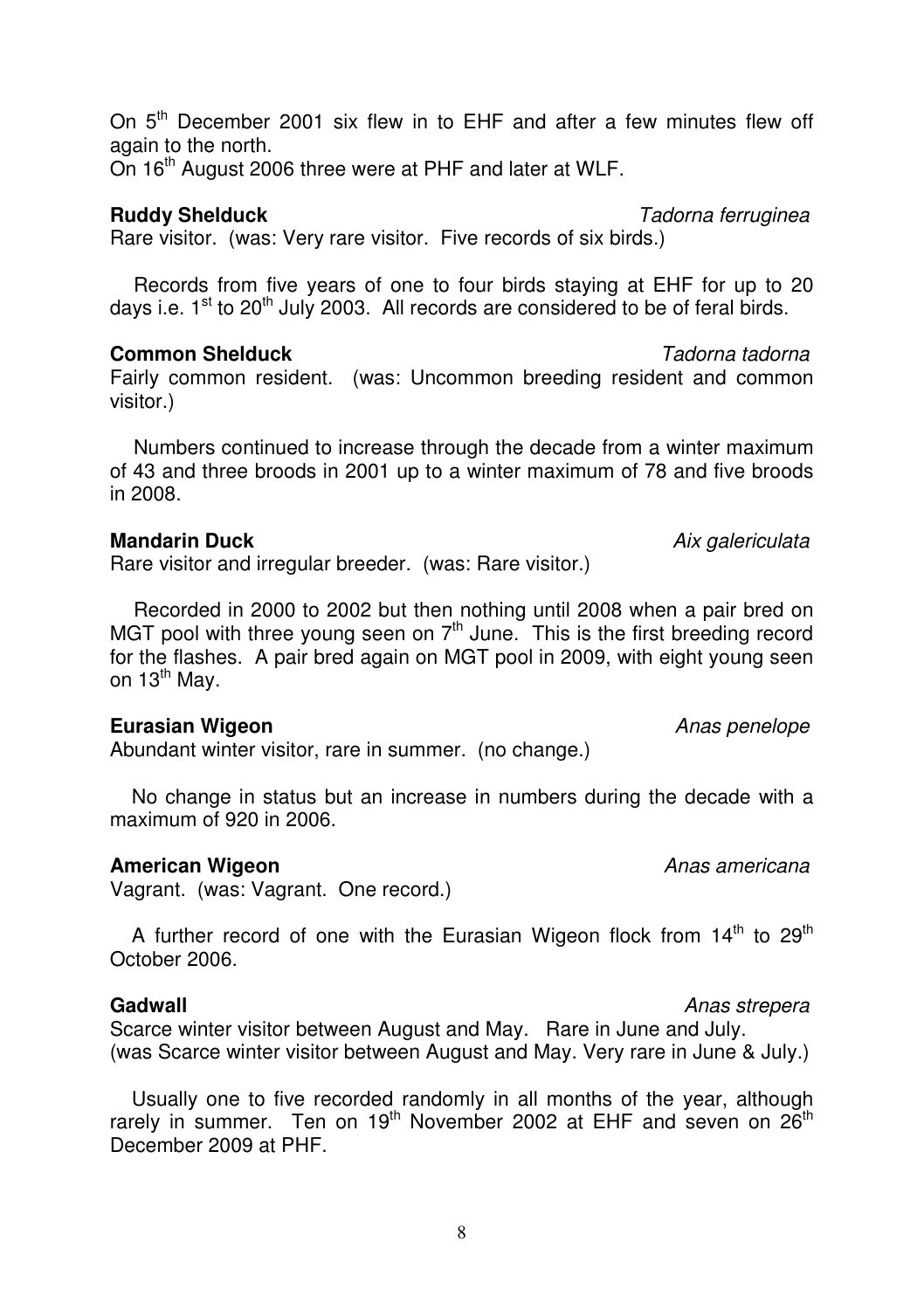### **Common Teal** Anas crecca

Abundant winter visitor, uncommon during the summer. (no change.)

 No real change in numbers, with maximum in this decade of 814 in 2003, or in temporal status, with a few birds summering but no breeding proved.

### **Green-winged Teal Anas carolinensis**

Very rare winter visitor. (no change, although now a new species.)

 This was previously a sub-species of Common Teal but has now been split. Four records up to 1999. Two more records in this decade, both males, with one at EHF from 20<sup>th</sup> October to 3<sup>rd</sup> November 2000 and one at EHF from 27<sup>th</sup> February to 9<sup>th</sup> March 2008.

### **Mallard Mallard Anas platyrhynchos**

Very common breeding resident. Abundant July to February. (no change).

 No change in status but numbers are difficult to count accurately at EHF due to the encroaching willow scrub. However, in August 2009 all the birds were flushed out of there and gave a total of 1050, a record count.

### **Northern Pintail** Anas acuta

Uncommon winter visitor, very rare in the summer months. (no change.)

 The recent decline noted in the book has continued with late winter 2009 having a maximum of only three birds. One bird, possibly injured, oversummered in 2005

### **Garganey Garganey Anas querquedula Anas querquedula**

Scarce summer visitor and passage migrant. (was: Rare summer visitor and passage migrant. Has bred once.)

 Seen in every year, usually with several records of ones and twos and sometimes staying for long periods. Becoming more common on spring passage. In 2009 a bird was present from  $7<sup>th</sup>$  to  $25<sup>th</sup>$  February, the first winter record.

### **Northern Shoveler Anas clypeata**

Uncommon visitor. (was: Uncommon visitor. Irregular breeder.)

 Maximum numbers vary considerably with a high maximum of 59 in 2006 but only 23 in 2008. Numbers peak in September and October and then decline whereas at Doddington numbers peak in November and December with similar maximum counts, so there is possibly some movement between the two sites.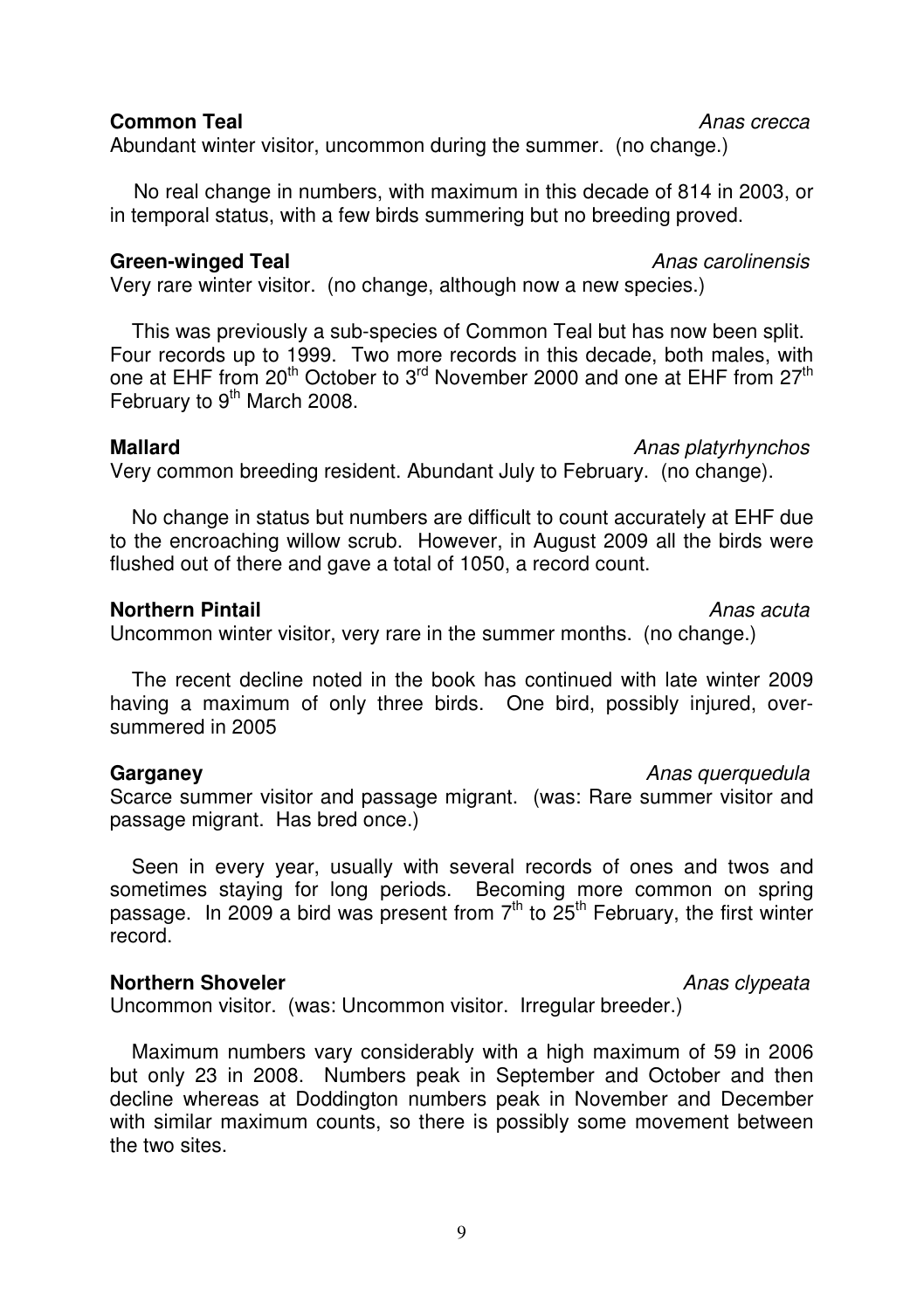### **Red-crested Pochard Netta rufina**

Very rare visitor. (no change.)

On 17<sup>th</sup> August 2008 a juvenile was seen on EHF, but was not present the next day. The sixth record for the flashes, all included in the Systematic List but probably all should be classified as 'Escaped or Released'.

### **Common Pochard Common Pochard Aythya ferina**

Scarce winter visitor, rare in summer. (was: Uncommon winter visitor, rare in summer.)

 Numbers have continued to decline, particularly at EHF and PHF which are now too shallow for diving ducks. Still at CF in small numbers of less than ten and only occasional at EHF.

## **Tufted Duck** Aythya fuligula

Scarce breeding resident, uncommon winter visitor. (was: Uncommon breeding resident, fairly common winter visitor).

 The continuing siltation of EHF and PHF has also affected this species and they are now usually found only at CF and RF. Winter numbers have reduced during the decade from around 40 maximum to around 10 maximum. Pairs still breed at CF and RF in most years.

### **Lesser Scaup Aythya affinis Aythya affinis**

Vagrant. (New species.)

On 3<sup>rd</sup> October 2004 an adult male was found at RF. Well watched that day it stayed there until  $6<sup>th</sup>$  October when it moved over to EHF and was last seen here on  $7<sup>th</sup>$  October. Subsequent inspection of photographic evidence of plumage details has shown that this was not from the Maw Green Wildfowl collection.

Another adult male was seen on the back pool at EHF on  $11<sup>th</sup>$  November and stayed there until it was last seen at  $16-20$  on the  $12<sup>th</sup>$ . This bird was considered by observers of both birds to be a separate individual.

 The first and second records for the SECOS area. This was submitted to CAWOS at the time as a single record and accepted as such, so it became the third record for Cheshire

### **Common Goldeneye Bucephala clangula**

Scarce winter visitor. Very rare in the summer months. (no change.)

 Continues to be a rare bird, particularly at EHF and PHF. Usually only one or two short staying birds at WLF, RF or CF in winter.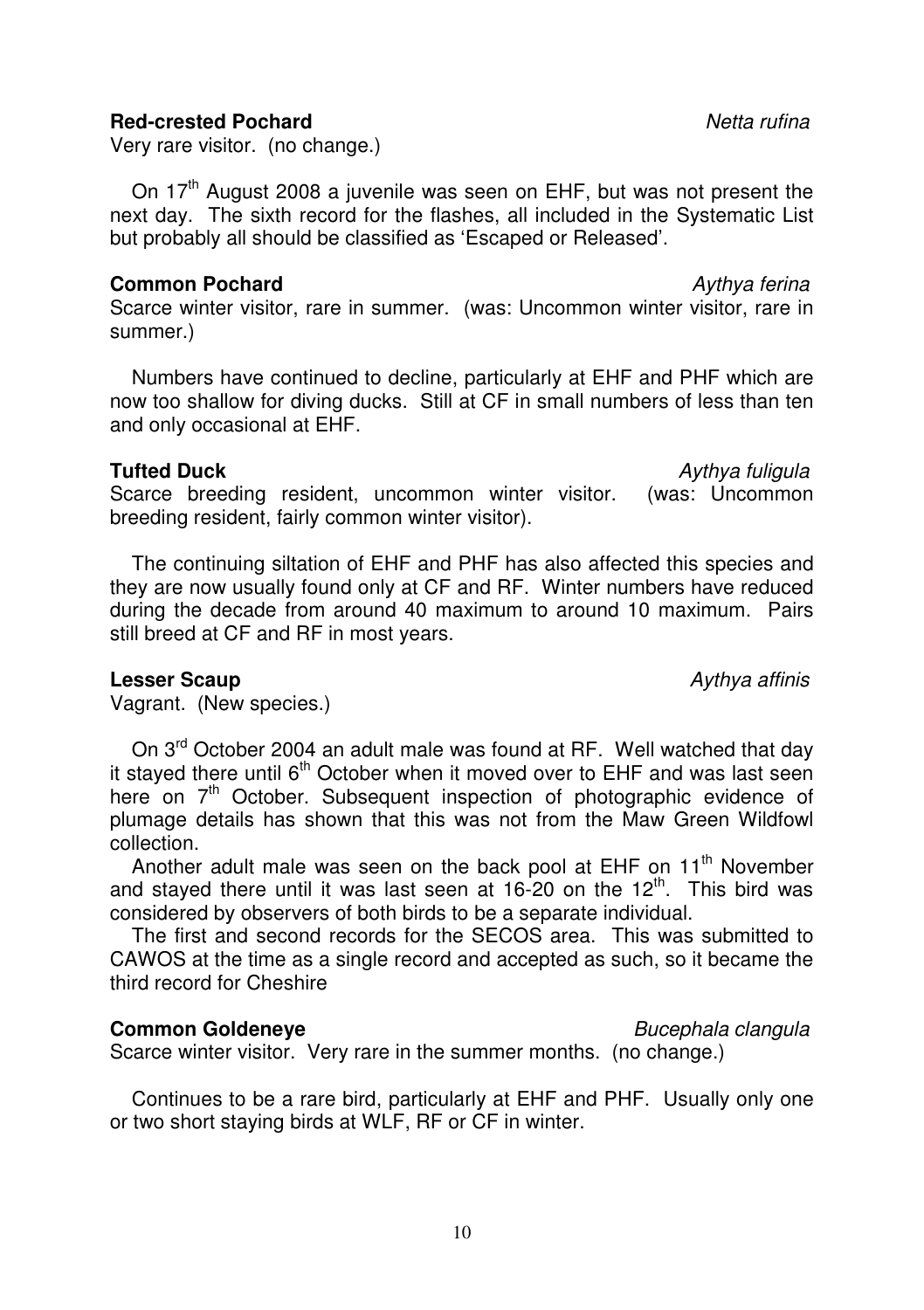Uncommon visitor. (was: Scarce visitor between July and April.)

 In 2000 there was just one record of a single bird at each end of the year. Similar numbers until a sudden increase in the winter of 2004/5 when birds were seen regularly, with a maximum of 14. Numbers continued to increase up to a maximum of 28 in December 2006 and have stabilised around that number. Birds start to appear as early as August with numbers peaking in December and January and then decreasing to singles in May or June. EHF and FFF are the favoured sites.

### **Ruddy Duck** Oxyura jamaicensis

Scarce breeding summer visitor. Rare in winter. (was: Uncommon breeding summer visitor. Rare in winter.)

 Never a common bird at the flashes with the highest count being seven in 2002. Despite the DEFRA Ruddy Duck cull it is still hanging on and has bred at GF most years in this decade. This cull has cost £4.6 million with 6,200 birds killed - £740 per bird! A few hundred birds now remain in the British population (more than enough to source a population explosion!).

## **Red Kite** Milvus milvus milvus milvus milvus milvus milvus milvus milvus milvus milvus milvus milvus milvus milvus milvus milvus milvus milvus milvus milvus milvus milvus milvus milvus milvus milvus milvus milvus milvus m

Very rare visitor. (was: Vagrant. One record.)

 Following the success of the national reintroduction programme this species is now much more common. There have been six records this decade, although it is more commonly seen in the SECOS area outside the flashes than actually in the flashes recording area.

2005 28<sup>th</sup> May one was watched for 10 minutes over EHF.

2008  $11^{\text{th}}$  June one over WLF.<br>2009  $30^{\text{th}}$  May one over PHF

 $30<sup>th</sup>$  May one over PHF.

2<sup>nd</sup> June one over EHF. 2<sup>nd</sup> July one over EHF.

# **Eurasian Marsh Harrier** Circus aeruginosus

Rare passage migrant. (was: Very rare passage migrant. Six records.)

 A big increase in records, enough to change its status from very rare to rare. Seen in seven of the ten years, with all the records being of singles and the majority on autumn migration.

Total number of records for each month

| <u> הטווטו ווטגט וטו טטטטו עט וסמוזומוניו</u> |     |     |     |     |     |     |     |     |     |     |     |     |
|-----------------------------------------------|-----|-----|-----|-----|-----|-----|-----|-----|-----|-----|-----|-----|
| Month                                         | Jan | Feb | Mar | Apr | Mav | Jun | Jul | Aua | Sep | Oct | Nov | Jec |
| <b>Birds</b>                                  |     |     |     |     |     |     |     |     |     |     |     |     |



**Goosander** Mergus merganser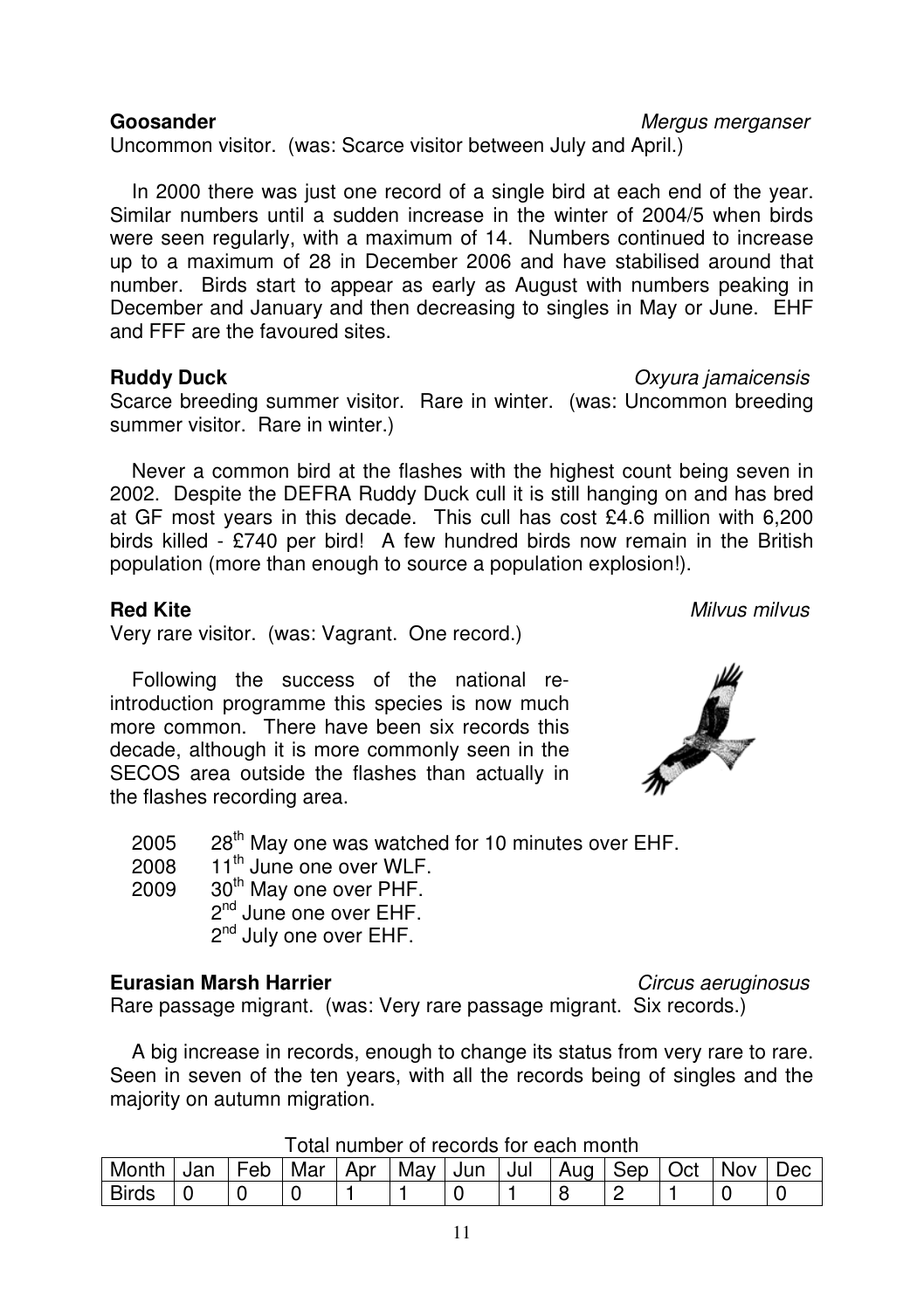Very rare autumn and winter visitor. (no change.)

Only one record in the decade when a male was seen near FF on  $21<sup>st</sup>$ October 2008.

### **Northern Goshawk** Accipiter gentilis

Very rare visitor. (was Vagrant. Two records.)

 The problem of separating Goshawks from female Sparrowhawks remains but there were five records in the decade.

| 2001 | 5 <sup>th</sup> March one seen at PHF.       |
|------|----------------------------------------------|
| 2003 | 28 <sup>th</sup> November a female over WLF. |
| 2005 | 8 <sup>th</sup> February a male over FF.     |
| 2007 | 6 <sup>th</sup> August a male over EHF.      |
| 2009 | 13 <sup>th</sup> September a male over PHF.  |
|      |                                              |

### **Eurasian Sparrowhawk Accipiter nisus** Accipiter nisus

Uncommon breeding resident. (no change.)

No change in numbers or status, probably one or two pairs breed.

### **Common Buzzard** Buteo buteo **Buteo buteo**

Fairly common breeding resident (was: Uncommon visitor and passage migrant).

 In line with national trends this species has increased in numbers throughout the decade. Numbers peak in autumn and the maximum count recorded is 12 over EHF on 17<sup>th</sup> August 2005. Several pairs now breed in the flashes recording area.

### **Osprey COSPREY**

Rare passage migrant. (was: Very rare passage migrant.)

 16 records in the decade and only missed in two years. Most common on spring passage with one record in March, nine in April and one in May. On return passage three records in August and two in September.

Most records are of flyovers since our small, shallow flashes are not suitable for fishing in.

### **Common Kestrel Common Kestrel Ealco tinnunculus**

Irregular breeding resident, uncommon visitor. (no change.)

No change in numbers or status. Has bred in a nest box near MGT.

**Hen Harrier Hen Harrier Circus** cyaneus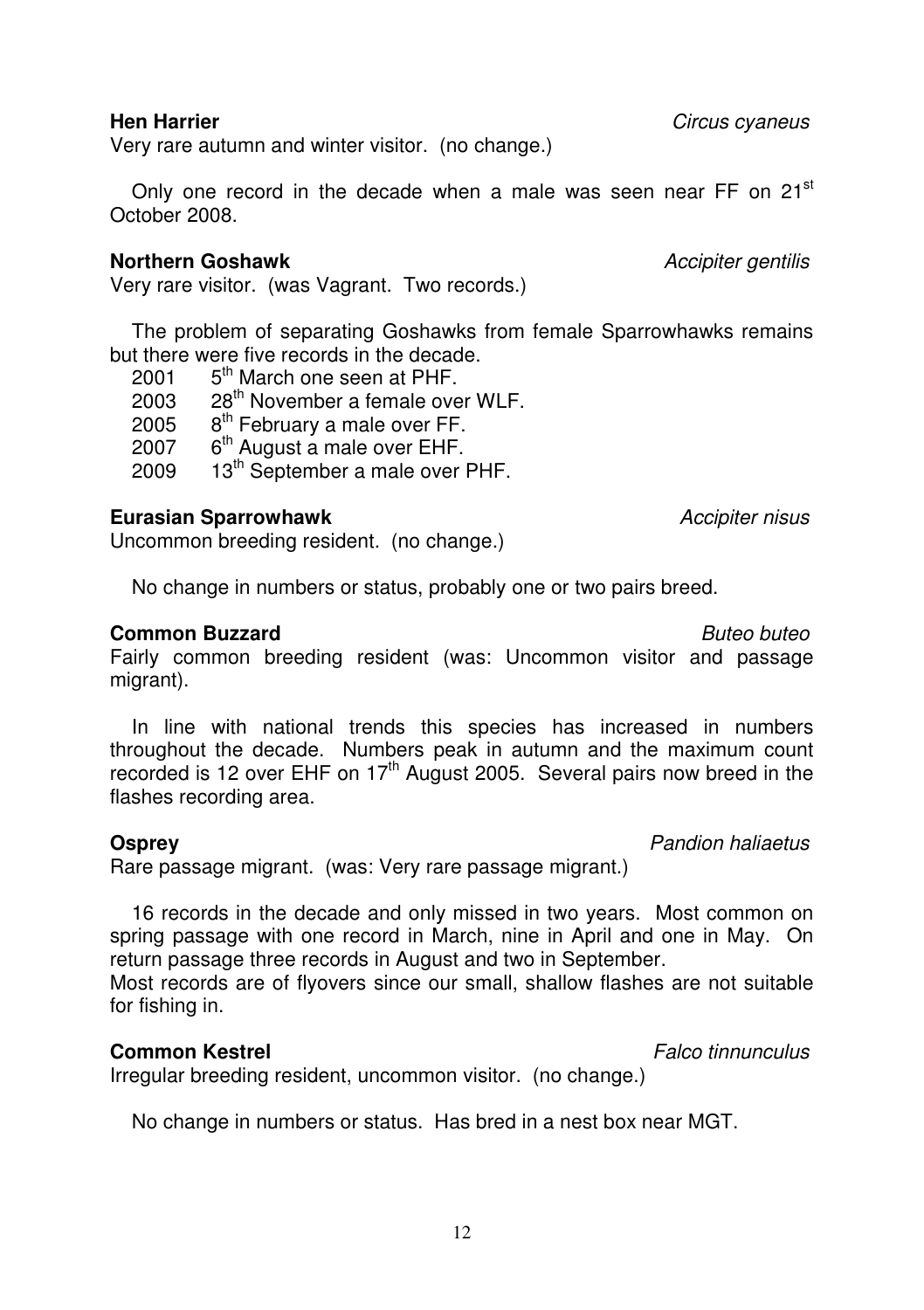Rare passage migrant and winter visitor. (no change.)

 Seen around most of the flashes, it is difficult to assess the numbers accurately since there can be many days between sightings of this elusive bird. There have probably been sightings of 17 birds in the winter period of October to March, two on spring passage in April and May, and five on autumn passage in August and September.

### **Eurasian Hobby Falco subbuteo Falco subbuteo**

Scarce summer visitor. (was: Rare summer visitor.)

 Numbers have continued to increase, with many records of birds visiting the flashes to hunt. Arrivals in spring between  $18<sup>th</sup>$  April and  $15<sup>th</sup>$  May and last sightings for the flashes area between 14<sup>th</sup> September and 8<sup>th</sup> October. There are still no signs of birds breeding in the area.

### **Peregrine Falcon Peregrinus**

Uncommon visitor. (no change.)

 Still seen regularly throughout the year, using the electricity pylons at RF as a base. Although two birds are usually present there has been no proved breeding attempt, presumably due to the lack of a suitable nest site.

### **Red-legged Partridge** Alectoris rufa

Rare visitor. (was: Very rare visitor.)

 Now seen rarely at one site adjacent to CF and just one record away from this site.

### **Common Pheasant Common Pheasant** Phasianus colchicus

Uncommon resident. Has bred, current breeding status unclear. (no change.)

Seen in all years at various locations with up to three at any one site. Usually associated with a feeding station, including a tree climbing individual at the EHF feeders.

### **Water Rail** Rallus aquaticus **Rallus** aquaticus

Uncommon winter visitor, very rare in summer. (no change.)

 Records during the winter from most of the flashes during the decade, with the maximum total recorded being seven in 2005. More often heard than seen although one in 2004/5 gave good views from the road bridge at EHF. One summer record with one heard calling at FF in late June 2007.

**Merlin** Falco columbarius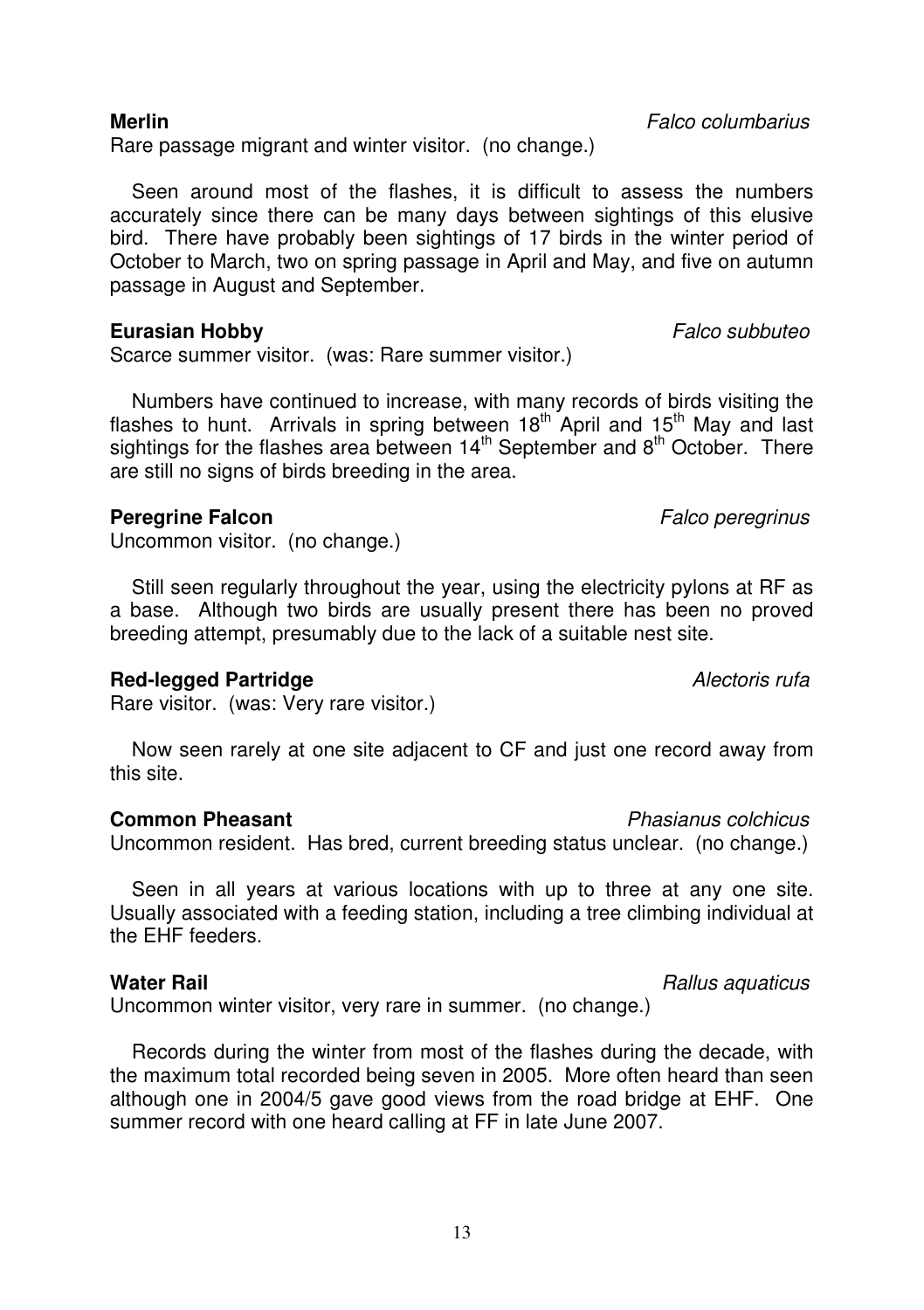### **Common Moorhen** Gallinula chloropus

Very common breeding resident. (no change.)

 Coordinated counts of all flashes have been made in January in most years and have resulted in a total population varying randomly between 44 and 83, spread between all of the flashes. Most of these birds are resident and stay to breed.

### **Common Coot Common Coot Fullica** atra

Very common breeding resident and winter visitor. (no change.)

 Coordinated counts of all flashes have been made in January in most years and have resulted in a total population varying randomly between 162 and 310, spread between all of the flashes. Many of these birds are winter visitors, as shown by the colour ringed individual seen at EHF on 3<sup>rd</sup> November 2008 which had been ringed just 11 days previously at North Duffield Carrs, East Yorkshire.

### **Eurasian Oystercatcher**  The Magnus ostralegus **Eurasian Oystercatcher Haematopus ostralegus**

Uncommon visitor between February and August. Irregular breeder. (was: Uncommon visitor between February and August. Rare at other times.)

 A very predictable visitor with arrivals in the first half of February each year. At EHF birds are then present through to August with a maximum count of seven. However, the only proved breeding came from CF in 2003 with a pair showing breeding behaviour in June and with three young in July.

### **Pied Avocet Recurvirostra avosetta**

Very rare visitor. (no change.)

 Three more records during the decade 2007 On 24<sup>th</sup> June a party of six (2 adults and 4 juvs) visited EHF. 2008 16<sup>th</sup> March two at FHF 3<sup>rd</sup> June two at FHF.

# **Little Ringed Plover** Charadrius dubius Charadrius dubius Charadrius dubius Charadrius dubius **Charadrius** dubius

Uncommon summer visitor. Irregular breeder. Fairly common passage migrant. (was: Uncommon breeding summer visitor. Fairly common passage migrant.)

Earliest arrival 5<sup>th</sup> March, latest departure 30<sup>th</sup> September.

 From 2000 to 2004 one or two pairs bred at EHF but there has been no successful breeding since then. Birds are usually present all summer but there are strong peaks of migration with maximum daily counts of 19 in spring and 24 in autumn, although these have been much reduced in the last few years.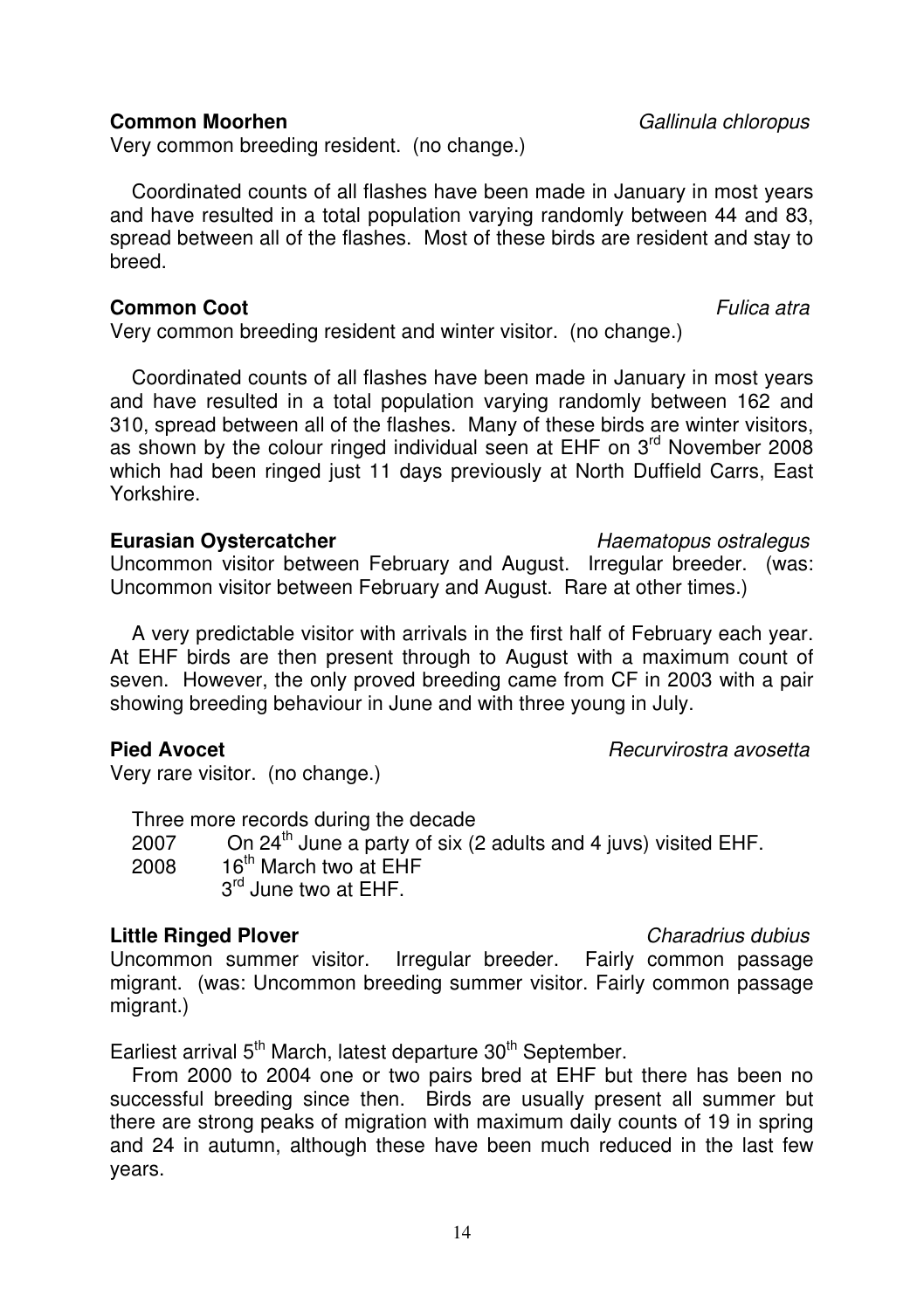**Common Ringed Plover** Charadrius hiaticula

Fairly common passage migrant. (no change.)

Earliest arrival  $6<sup>th</sup>$  March, latest in autumn  $8<sup>th</sup>$  October.

 Numbers on spring passage generally with a daily maximum of up to ten but there have been three larger flocks passing through with 33 on  $14<sup>th</sup>$  May 2001, 24 on  $15<sup>th</sup>$  May 2005 and 35 on  $13<sup>th</sup>$  May 2006. Not recorded as often on return passage and with lower numbers, with a daily maximum of up to four. Numbers have reduced during the decade. From 18<sup>th</sup> June 2006 a pair possibly attempted to breed at the back of the saltpan, but abandoned on 2<sup>nd</sup> July.

### **European Golden Plover** Pluvialis apricaria

Uncommon passage migrant and winter visitor. (no change.)

 Although still classified as uncommon it borders on scarce since numbers have fallen dramatically. In 2000 there was a regular winter flock with a peak count of 110 on 12<sup>th</sup> January. By 2005 the regular winter flock was down to around ten with occasional counts up to 45 and by 2009 the numbers were down to one or two seen occasionally with the Lapwing flock.

### **Grey Plover Contract Contract Contract Contract Contract Pluvialis squatarola** *Pluvialis squatarola*

Rare visitor and passage migrant. (no change.)

 No change of its occurrence pattern with four records of single birds that only stayed for a few hours, with the May birds being in summer plumage. Records on  $12^{th}$  May 2001;  $6^{th}$  April 2005;  $7^{th}$  May 2006 and  $16^{th}$  April 2009.

### **Northern Lapwing Vanellus vanellus Vanellus vanellus**

Uncommon breeding resident, abundant in late summer and winter. (no change.)

 No change in the pattern of occurrence with the winter flock numbers peaking in November and December at between 1,000 and 3,000 birds. Most birds move away by April to breed and then start to return in July and August. A few pairs stay to breed with around three pairs at EHF and one or two pairs at CF.

### **Red Knot** Calidris canutus

Rare passage migrant, very rare in winter. (no change.)

 Not recorded in 2003, 2008 and 2009. All records are from EHF and are of single birds that rarely stay for more than two days. There have been four records on spring passage from 16<sup>th</sup> March to 17<sup>th</sup> April and 11 on autumn passage from 2<sup>nd</sup> August to 21<sup>st</sup> November.

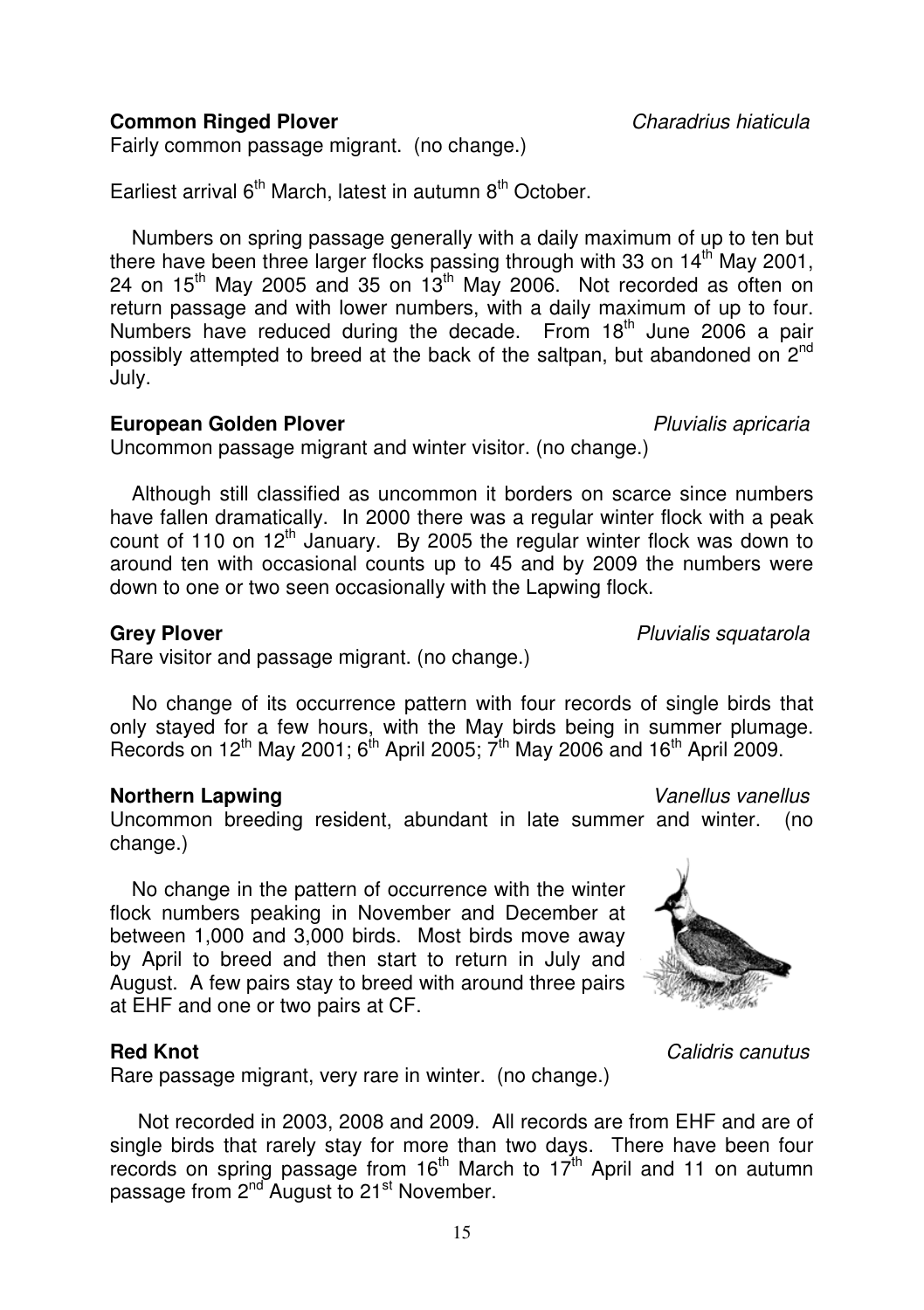Rare passage migrant. (no change.)

 Not recorded in 2007 and 2008. All records are from EHF. This species is much more common on spring passage than in autumn. There have been 17 records between 28<sup>th</sup> April and 4<sup>th</sup> June involving one, two or three birds. On return passage there have been single records in August, September and October.

### **Little Stint** Calidris minuta

Very rare spring and rare autumn passage migrant. (no change.)

 No records in 2003, 2008 and 2009. All records are from EHF. One spring record of two on 18<sup>th</sup> May 2006. Much more common on autumn passage with 13 records of one or two birds between 23<sup>rd</sup> June and 25<sup>th</sup> Oct. Fortunately most birds stay here for several days. One probable winter record of one on 27<sup>th</sup> February 2006.

Rare passage migrant. (no change.)

An adult arrived at EHF late on  $8<sup>th</sup>$  May 2001 and stayed until 12<sup>th</sup> May. The first time since 1985 that one has stayed for longer than a day.

# **Pectoral Sandpiper Calidris melanatos Calidris melanatos**

Very rare autumn visitor, one winter record. (no change.)

|  |  | Four records, all in autumn as usual. |
|--|--|---------------------------------------|
|  |  |                                       |

| 2000 | $27th$ August to 3 <sup>rd</sup> September one at EHF. |  |
|------|--------------------------------------------------------|--|
|------|--------------------------------------------------------|--|

- 2003 24<sup>th</sup> September a juv at EHF.
	- 2005 16<sup>th</sup> September to 18<sup>th</sup> September one at EHF.<br>2007 19<sup>th</sup> September two juys at FHF.
	- 19<sup>th</sup> September two juvs at EHF.

# **Curlew Sandpiper Calidris ferruginea**

Very rare spring, rare autumn passage migrant. (no change.)

Only one spring record with an adult at EHF on 27<sup>th</sup> April 2002.

A disappointing history of autumn passage. From 2000 to 2002 recorded regularly between  $22^{nd}$  August and  $28^{th}$  October with a maximum count of eight birds. In 2004 there were just two records, one of three juvs and one of five juvs, and in 2005 just two records of single birds. The last was on  $25<sup>th</sup>$ September 2005 and there have been no records since.

**Sanderling** Calidris alba

**Temminck's Stint** Calidris temminckii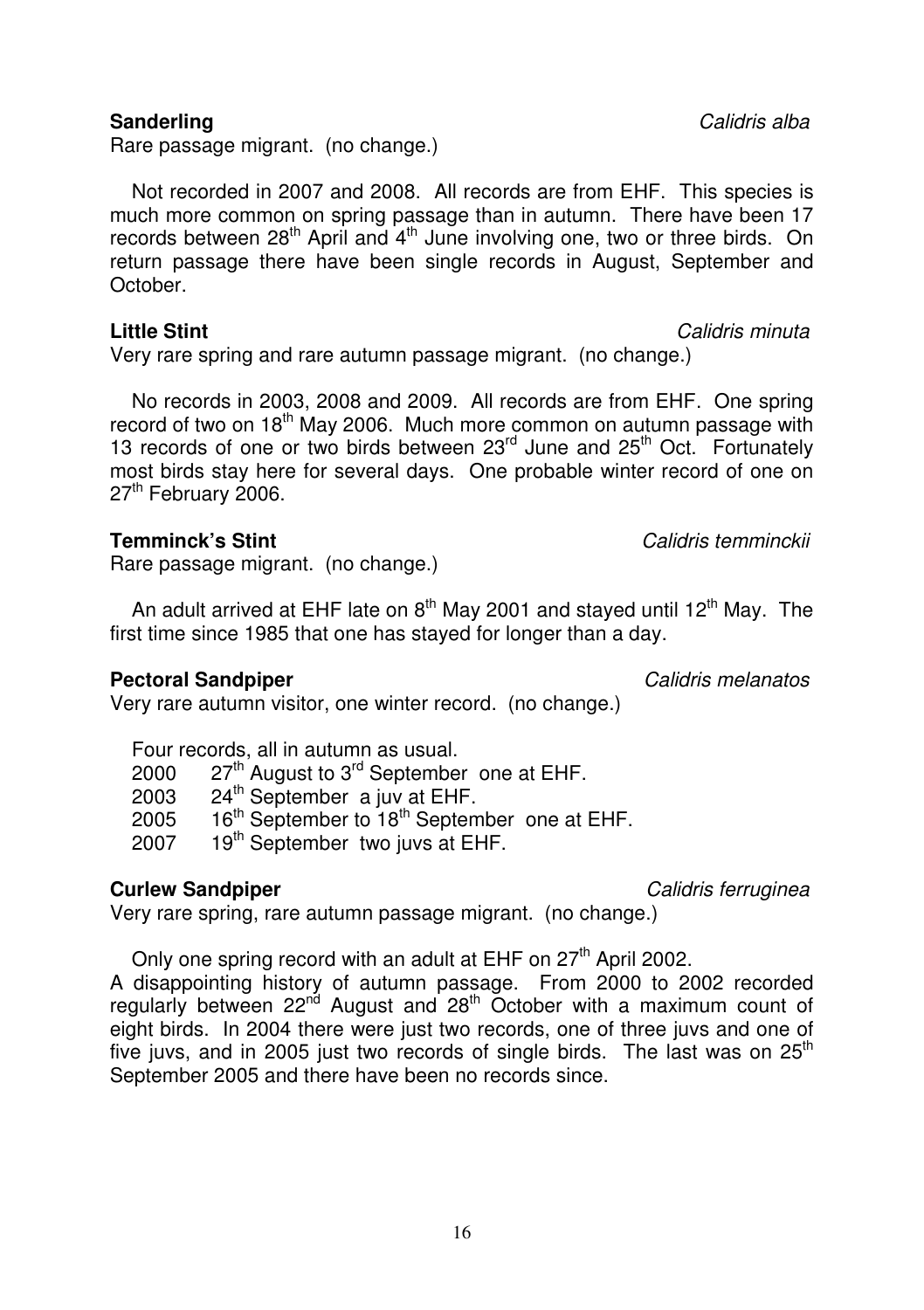**Dunlin** Calidris alpina

Fairly common passage migrant, uncommon at other times. (no change.)

 The regular winter flock numbered 15 in 2000 but reduced steadily so that by 2005 birds were no longer seen daily and after 2006 were not seen at all in winter. Still regular on passage but again the numbers have reduced. Generally less than ten but occasional bigger flocks pass through.

| <u>Maximum day count on passage for each year.</u><br>  2002   2003   2004   2005   2006   2007 |      |  |  |  |  |    |  |      |         |  |  |
|-------------------------------------------------------------------------------------------------|------|--|--|--|--|----|--|------|---------|--|--|
| 2000                                                                                            | 2001 |  |  |  |  |    |  | 2008 | $-2009$ |  |  |
|                                                                                                 |      |  |  |  |  | 40 |  |      |         |  |  |

### Maximum day count on passage for each year.

**Ruff** Philomachus pugnax

Uncommon passage migrant and winter visitor. (no change.)

 The wintering flock is still present every year but numbers have reduced from up to 30 in 2002/3 to eight in 2009/10. Only four records of birds on spring passage, but much more common on autumn passage when birds merge into the winter flock. However, numbers on passage have also reduced from a maximum of 24 in 2001/02 to eight in 2009/10.

**Jack Snipe Lymnocryptes minimus** 

Uncommon passage migrant and winter visitor. (no change.)

 MGT has developed into the best site for this elusive species that usually needs to be 'walked up' to be seen. RF marsh is also a good site and birds have also been recorded at GF, PHF, EHF, TLF and CP. Although difficult to get an accurate count the total recorded is between five and eight each winter.

# **Common Snipe** Gallinago gallinago gallinago gallinago gallinago gallinago gallinago gallinago gallinago gallinago gallinago gallinago gallinago gallinago gallinago gallinago gallinago gallinago gallinago gallinago gallina

Fairly common winter visitor and passage migrant. (was: Common visitor between July and April; scarce May and June. Former breeder.)



 A very difficult species to count accurately and this can usually only be done when birds are flushed into the open. Highest numbers in winter are found at EHF, RF and TLF with a total count of 100 to 150 at the start of the decade but down to around 50 at the end. Some evidence of passage with for example in 2005 at EHF there were up to 100 in mid August to September but were down to 10 by December.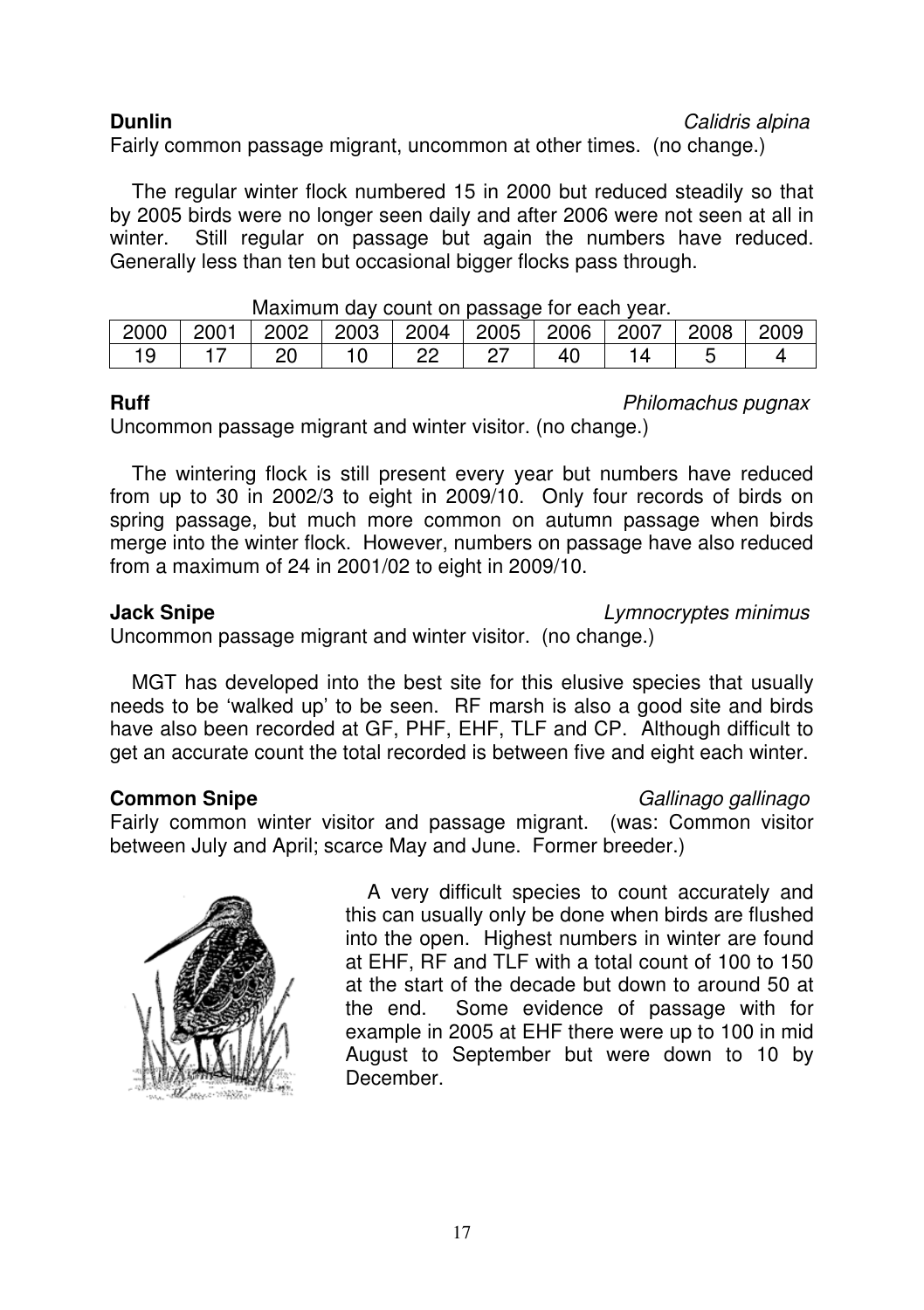### **Eurasian Woodcock** Scolopax rusticola

Scarce winter visitor and passage migrant. (no change.)

 The damp woodland at FF is the preferred site and birds are resident here through the winter. Always difficult to count unless flushed, the numbers are usually around three but the record count was six on  $6<sup>th</sup>$  January 2002. Also occasional records from GF, MGT and WLF of single birds probably moving through the area.

### **Black-tailed Godwit** Communication of the Limosa limosal limosal imposed in the Limosa limosal imposed in the Limosa limosal imposed in the Limosa limosal imposed in the Limosal imposed in the Limosal in the Limosal in th

Fairly common summer visitor and passage migrant. Uncommon winter visitor. (was: Uncommon passage migrant.)

 A roller coaster decade for this species. Numbers on passage had started to increase in the late 1990s and the maximum in 2000 was 87. In 2002 there was a huge influx with flocks of 214 and then 365 arriving in May and

departing quickly, but up to 64 stayed in the summer. In 2004 the maximum count was a staggering 660 on 16<sup>th</sup> May. Numbers varied considerably but were present all summer. Since 2005 numbers have been declining although for the first time birds were present in every month. By 2009 the maximum flock size was down to 70. Sightings of colour ringed birds has shown that our birds are of the Icelandic race L.l.icelandica

with adult birds moving through on passage and  $1<sup>st</sup>$  summer non-breeding birds staying over the summer.

# **Bar-tailed Godwit Contract Contract Contract Contract Contract Contract Contract Contract Contract Contract Contract Contract Contract Contract Contract Contract Contract Contract Contract Contract Contract Contract Con**

Rare passage migrant and winter visitor. (no change.)

 Four records, all of singles at EHF. 2001  $4^{\text{th}}$  to 17<sup>th</sup> September one stayed for longer than the usual day.<br>2002 11<sup>th</sup> January one at FHF.  $11<sup>th</sup>$  January one at EHF. 2007 30<sup>th</sup> April one at EHF. 8<sup>th</sup> August one at EHF.

### **Whimbrel** Numenius phaeopus

Scarce passage migrant. (was: Rare passage migrant.)

First records each year have been between  $12<sup>th</sup>$  and  $29<sup>th</sup>$  April. Generally one or two birds, but occasionally three or four, on several dates during the spring. One large count on spring passage when 16 were briefly at EHF on  $27<sup>th</sup>$  April 2007. Less common on return passage but the only blank year was 2009. Generally singles for a day or two except for 14 high over WLF on  $16<sup>th</sup>$ August 2003.

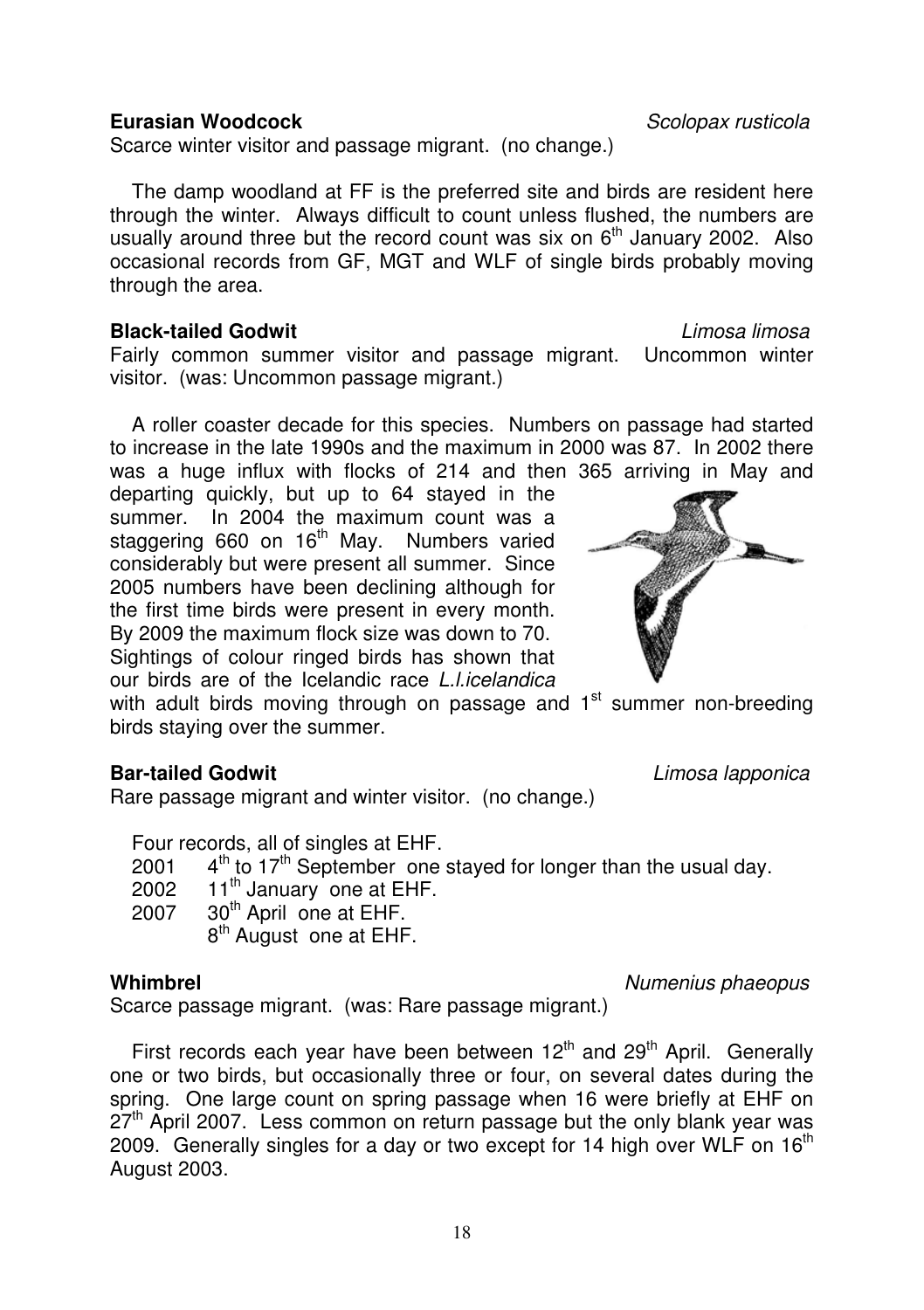**Eurasian Curlew Numenius** arquata

Fairly common visitor July to March. Scarce visitor April to June. (was: Fairly common passage migrant and winter visitor. Has bred once.)

 A very reliable species with a winter flock of around 60 present until mid-March, when birds then return to their breeding sites. Up to ten birds remain during the summer. Breeding birds start to return from early July and are usually back up to around 60 by August.

# **Spotted Redshank** Tringa erythropus

Rare passage migrant. (no change.)

One record of two birds in summer plumage on 22<sup>nd</sup> June 2001. The other nine records are of autumn passage birds with one in July, one in August and seven in September. Usually one, but there are two records of two birds. No records in 2002, 2004, 2007 and 2009.

## **Common Redshank Common Redshank Tringa totanus**

Uncommon winter visitor and passage migrant. (was: Uncommon visitor and passage migrant. Former breeder current status unclear.)

 At the start of the decade there was a resident winter flock of up to 15 birds at EHF and a light spring and autumn passage with up to three or four birds seen daily. Numbers have decreased steadily over the years and by 2009 the winter flock had a maximum count of six and was no longer resident. Birds were recorded in all months except May but none stayed for lengthy periods.

# **Common Greenshank** Tringa nebularia

Rare spring and scarce autumn passage migrant. (no change.)

 Irregular in the number of spring records each year with up to ten in some years but only one in others and absent in 2002 and 2004. Recorded between  $14<sup>th</sup>$  April and  $14<sup>th</sup>$  June. It is annual on autumn passage between  $3<sup>rd</sup>$  July and 5<sup>th</sup> November but is becoming scarcer. In 2000 there were 24 records of one to three birds but in 2008 there was just one record of three on  $17<sup>th</sup>$  August.

# **Lesser Yellowlegs Contract Contract Contract Contract Contract Contract Contract Contract Contract Contract Contract Contract Contract Contract Contract Contract Contract Contract Contract Contract Contract Contract Con**

Vagrant. (no change.)

On the afternoon of  $17<sup>th</sup>$  October 2002 a juvenile was found on EHF and fortunately stayed for the rest of the day so that it was enjoyed by the local 'listers'. This was only the second record for the flashes area. It was gone the next day and probably moved down to a site in the Midlands.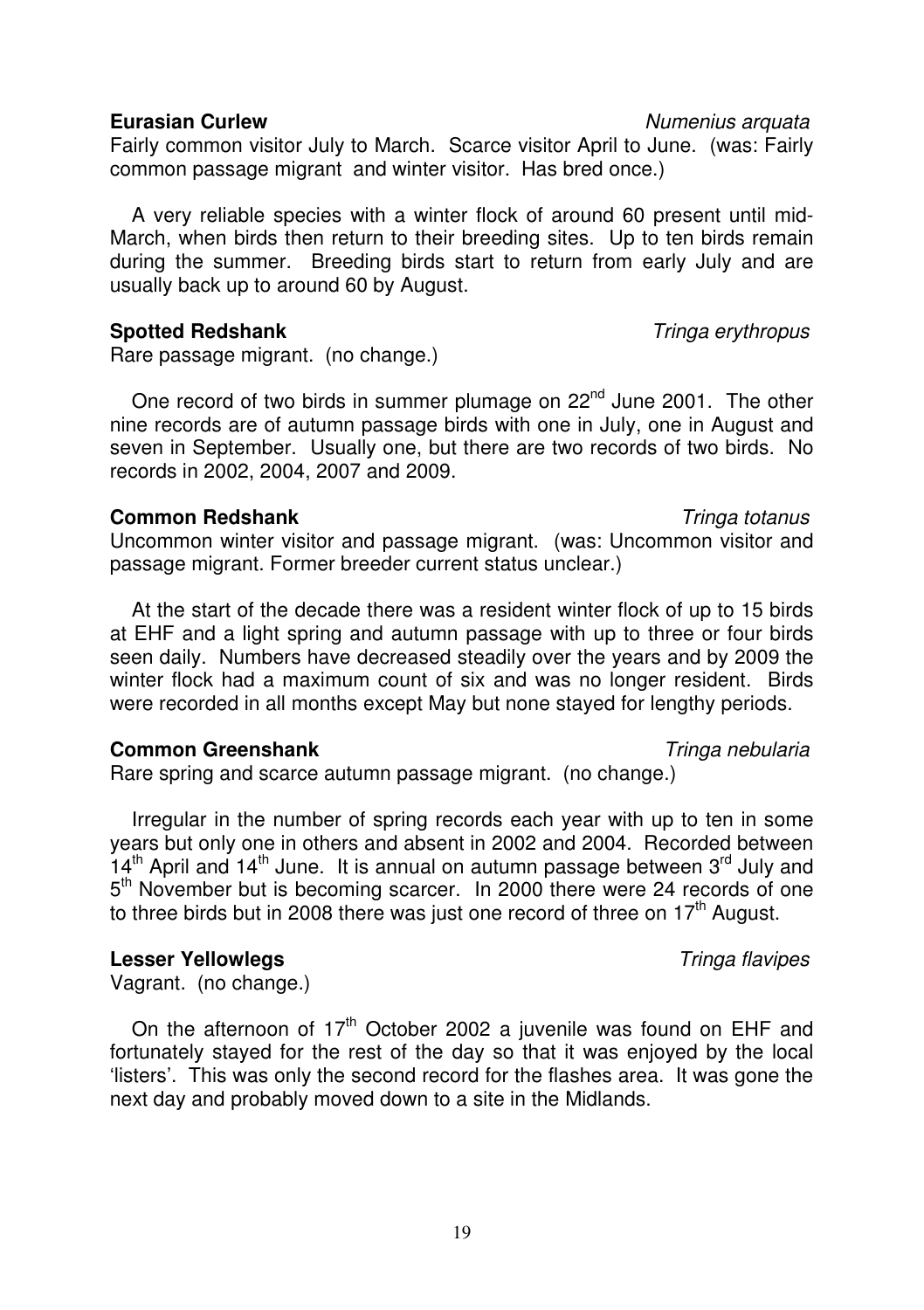**Green Sandpiper** Tringa ochropus **Tringa of Tringa ochropus** 

Scarce spring and uncommon autumn passage migrant. Scarce in winter. (no change.)

No change in the pattern of occurrence, although numbers are lower. On spring passage usually only one or two records of singles and in some years they are not seen at all. However, in autumn they are usually present daily from the first arrivals in mid to late June through to the last in October. Peak numbers are in July and August and the maximum day count is eight. Singles are occasionally seen in winter at EHF and CF.

## **Wood Sandpiper** Tringa glareola

Rare passage migrant. (no change.)

 Only four records in spring, each of one bird although they usually stay for two or three days. On autumn passage recorded in all years except 2006 and 2007. Some years only have one record of a single for one day; others have up to three records of one or two birds staying for a few days. Two records in July, six in August and four in September.

### **Common Sandpiper Common Sandpiper Active Active Active Active Active Active Active Active Active Active Active Active Active Active Active Active Active Active Active Active Active Active Active Active Active Active A**

Uncommon passage migrant. (no change.)

A wader with clearly defined passage periods. Spring passage between 2<sup>nd</sup> April and 31<sup>st</sup> May with maximum day counts varying between three and nine. Autumn passage between 23<sup>rd</sup> June and 20<sup>th</sup> September with maximum day counts varying between four and nine. It was formerly recorded regularly at WLF but this is now no longer suitable for waders following the installation of a sluice.

# **Spotted Sandpiper Activitis macularia Activitis macularia**

Vagrant. (no change.)

On 12<sup>th</sup> June 2004 an adult was seen at 06-55 at EHF. It was present all day and seen by a few hundred observers but could not be re-located the next day. This was the second record for the flashes and only the second for Cheshire.

# **Ruddy Turnstone Arenaria interpres**

Rare passage migrant. (no change.)

 Only recorded in six years with just one record in each year. Four on spring passage from  $14<sup>th</sup>$  May to  $7<sup>th</sup>$  June, with two singles and two threes. Just two  $r^{\text{1}}$  records on autumn passage; four flew over EHF on  $5^{\text{th}}$  August 2006 and one was at EHF on 28<sup>th</sup> August 2007.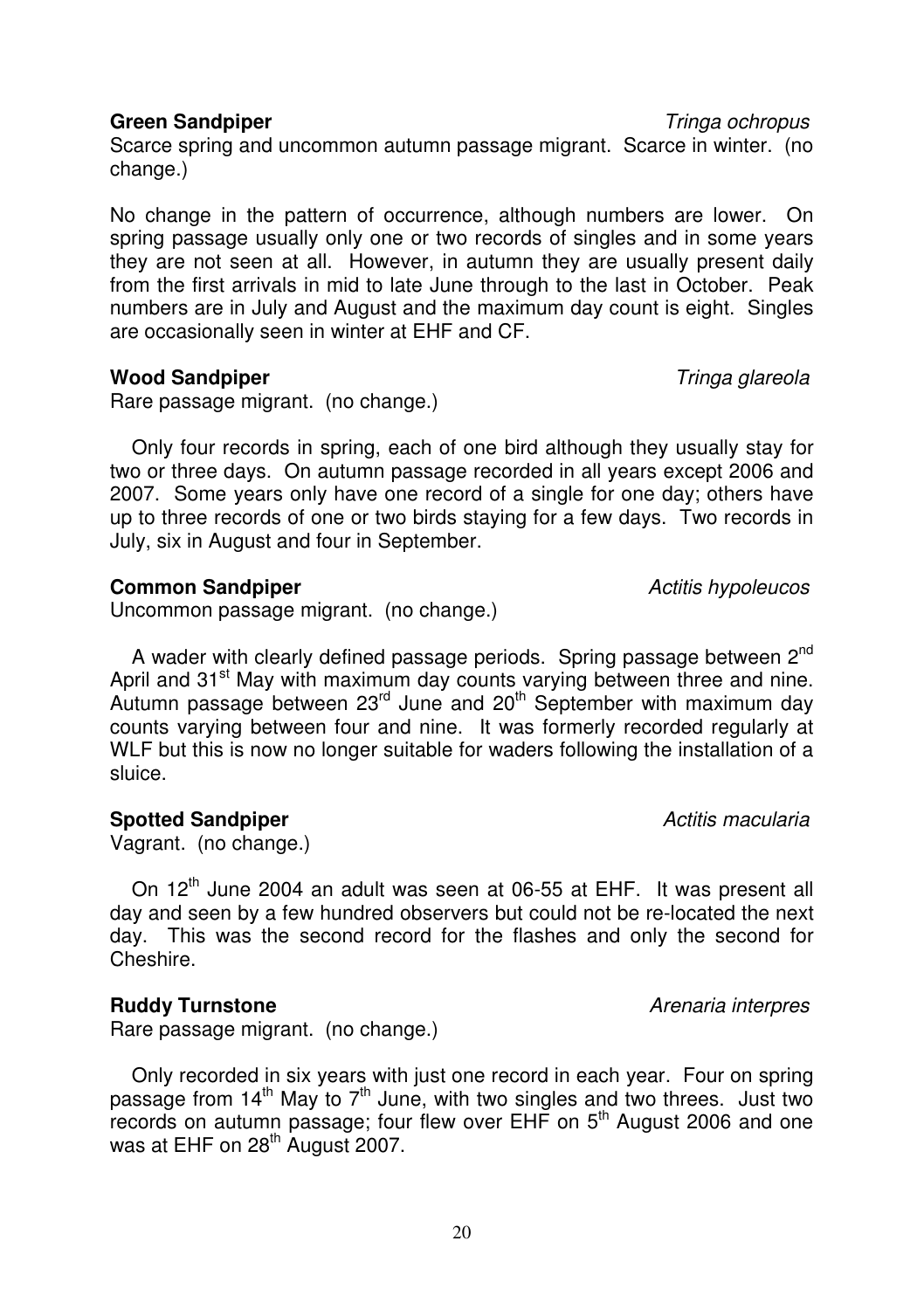### **Red-necked Phalarope Phalaropus lobatus**

Very rare visitor. (no change.)



Around 18-00 on  $14<sup>th</sup>$  August 2006 a bird of this species was spotted on EHF and identified as a juv/1<sup>st</sup> winter. It stayed overnight and was last seen at 13-00 on  $15<sup>th</sup>$  August. The fourth record for the flashes.

# **Red (Grey) Phalarope Phalaropus fulicarius**

Vagrant. (no change.)

On 13<sup>th</sup> October 2001 an adult was found at RF where it fortunately stayed until  $16<sup>th</sup>$  October, giving many observers the chance to watch it. Only the second record for the flashes.

**Mediterranean Gull** Larus melanocephalus

Scarce visitor. (was: Very rare visitor. At least 16 records of 14 birds.)

 This species has spread through the country during the 1990s and has increased in numbers and occurrence at the flashes, being recorded annually since 1995.

| Monthly distribution of records from 2000 to 2007                           |  |     |    |  |  |  |    |    |  |  |  |  |  |
|-----------------------------------------------------------------------------|--|-----|----|--|--|--|----|----|--|--|--|--|--|
| Month Jan   Feb   Mar   Apr   May   Jun   Jul   Aug   Sep   Oct   Nov   Dec |  |     |    |  |  |  |    |    |  |  |  |  |  |
| Birds 110                                                                   |  | l 9 | 14 |  |  |  | 14 | 15 |  |  |  |  |  |

### Total annual records from 2000 to 2009

| 2000 | 2001 | $\vert$ 2002 |  |  | 2003   2004   2005   2006 |  | 2007 2008 |  | 2009 |  |  |
|------|------|--------------|--|--|---------------------------|--|-----------|--|------|--|--|
|      |      |              |  |  |                           |  |           |  |      |  |  |

Birds are seen in all age plumages from juvenile to adult and all seasonal plumages. Usually only single birds but occasionally more with for example two adults and two juveniles together in July 2006. Many of the birds recorded in July and August are juveniles, possibly from the Black-headed Gull breeding colony formed at Blakemere Moss in Delamere Forest in 1999 and where Mediterranean Gulls have bred since 2004.



# **Franklin's Gull Contract Contract Contract Contract Contract Contract Contract Contract Contract Contract Contract Contract Contract Contract Contract Contract Contract Contract Contract Contract Contract Contract Contr**

Vagrant. (new species.)

An adult was found in the gull roost at EHF on 2<sup>nd</sup> September 2004. Seen at 18-45 it was present until dark at 20-15 and seen by around 50 observers. It was still in the gull roost at dawn the next morning but moved off at 06-30 and was not seen again.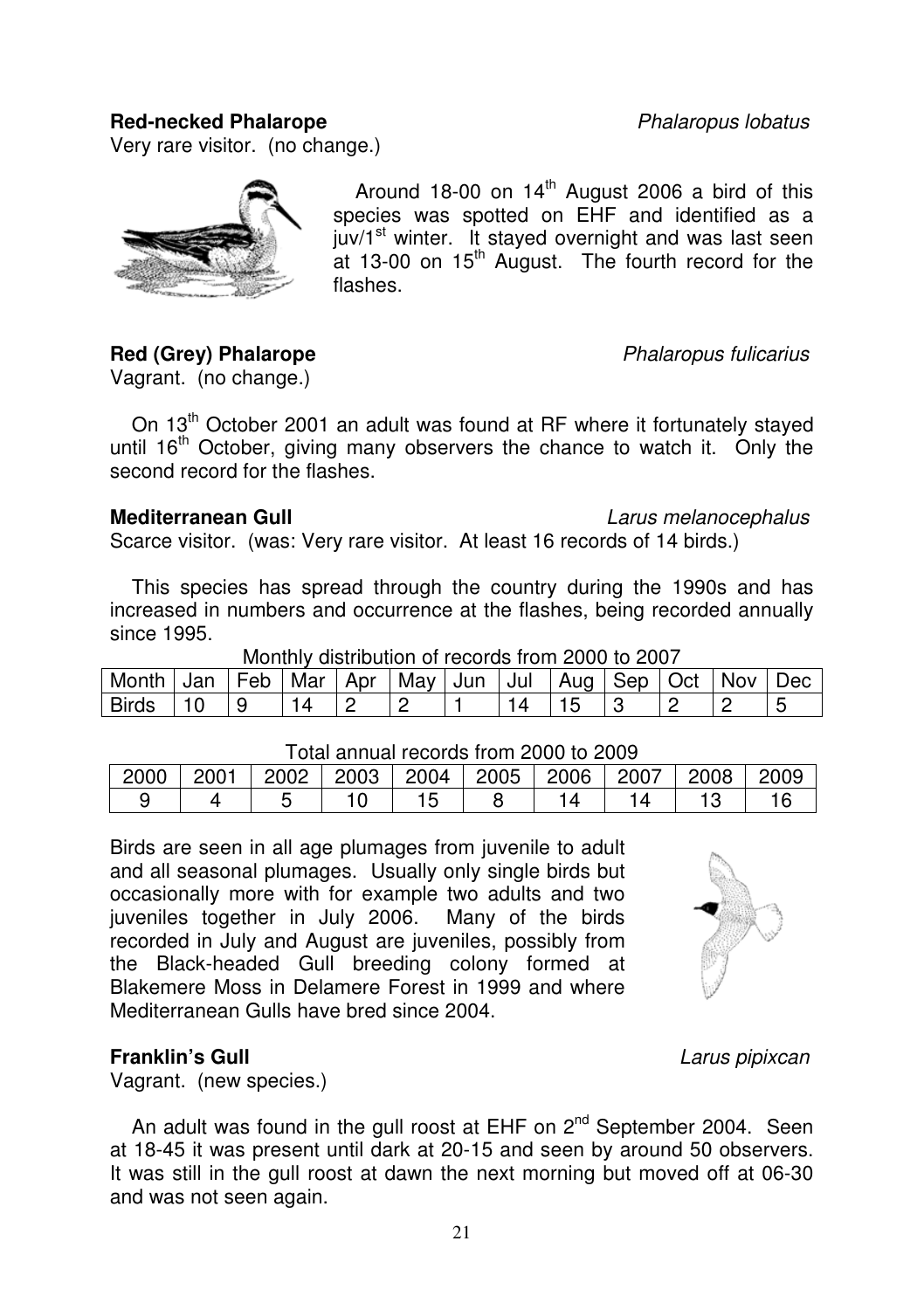Rare visitor and passage migrant. (no change.)

 Not recorded in 2000, 2001 and 2007. Usually only one or two records in a year but sometimes more. 2005 was a good year with five records, including a long-staying bird in  $1<sup>st</sup>$  summer plumage that arrived on  $19<sup>th</sup>$  June and stayed through to 28<sup>th</sup> September, usually at EHF but sometimes visiting WLF. Some evidence of passage, with more records in April and October than other months.

### **Black-headed Gull** Larus ridibundus

Common visitor between April and June, abundant at other times. (no change.)

 No change in the pattern of occurrence but numbers have increased. At the start of the year large numbers are present, with the peak numbers being 5,000 in January 2003 and 4,100 in January 2007. They feed at MGT, bathing and preening on PHF and EHF and usually roost on the saltpan. In May and June less than 50 non-breeders remain. The first adults with juvs return in mid-June and numbers then build up to the year end. Peak numbers have been 5,000 in December 2002 and 3,000 in December 2003.

On 19<sup>th</sup> December 2007 a colour ringed bird was noted on EHF which had been ringed as a pullus on  $26<sup>th</sup>$  June 2007 in Denmark.

**Ring-billed Gull Ring-billed Gull Larus delawarensis** 

Very rare passage migrant and winter visitor. (was: Vagrant. One record.)

Only one previous record but a further eight in this decade.

| 2003 | 23 <sup>rd</sup> March. An adult on the saltpan from 15-40 to 16-05.    |
|------|-------------------------------------------------------------------------|
|      | $24th$ March. Probably the same bird here again from 16-20 to 17-20.    |
|      | This bird coincided with a big passage of Common Gulls.                 |
| 2005 | 21 <sup>st</sup> February. An adult in breeding plumage on the saltpan. |
|      | 25 <sup>th</sup> February. An adult in winter plumage.                  |
| 2007 | $24th$ & $25th$ October. An adult in winter plumage.                    |
|      | 19 <sup>th</sup> & 20 <sup>th</sup> December. An adult on PHF.          |
| 2008 | 23 <sup>rd</sup> February. An adult in winter plumage on PHF.           |
| 2009 | 7 <sup>th</sup> February. An adult on EHF.                              |
|      | 21 <sup>st</sup> & 22 <sup>nd</sup> February. An adult on PHF.          |
|      |                                                                         |

# **Mew (Common) Gull Common** Call **Larus canus**

Uncommon visitor and passage migrant. (no change.)

 The winter gull flock at MGT/RF/PHF/EHF holds between 15 and 30. There is a regular passage every year during March and early April, with maximum day counts varying from 70 up to an impressive 420 on 23<sup>rd</sup> March 2008. Very rare in summer. Autumn passage is also very small with few counts above ten; numbers then increase up to 30 in the winter flock again.

**Little Gull** Larus minutus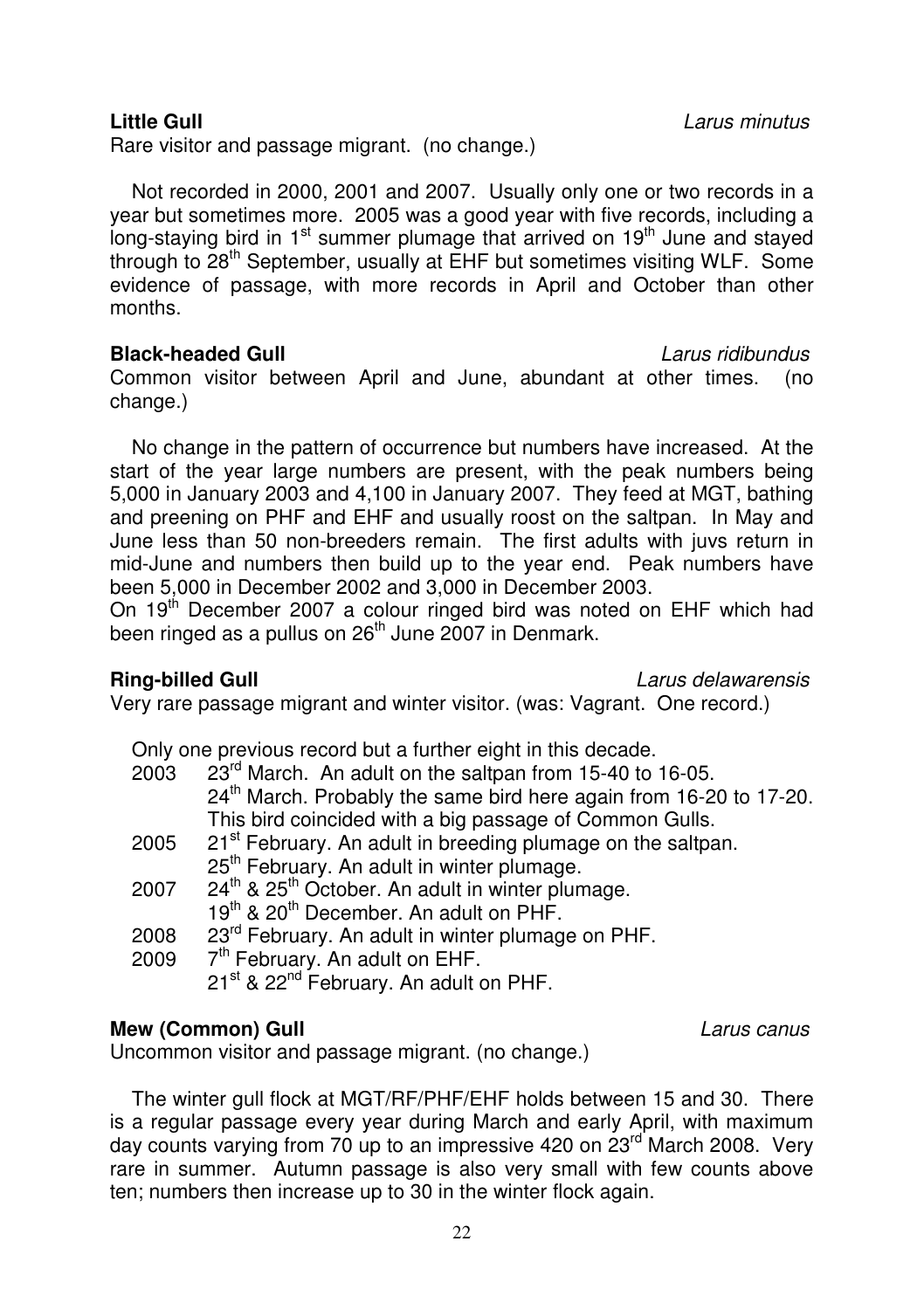### **Lesser Black-backed Gull** Larus fuscus

Two races have been recorded:

### L. f. graellsii

Abundant visitor and passage migrant February to April and August to November. Common in December and January. (no change.)

 Numbers vary on a regular annual pattern according to the season. Wintering birds in January and February vary in number from 25 to 120. Numbers then build up on spring passage in March and April with peak counts of 750. A few birds remain over the summer and then numbers build up again on autumn passage from August to November with a peak count of 1,100. Numbers then reduce down to around 300 maximum in December.

On 29<sup>th</sup> July 2000 a colour ringed bird was noted that had been ringed as a pullus at Tarnbrook Reservoir, Forest of Bowland in July 1998.

### L. f. intermedius

Very rare passage migrant. (no change.)

 In 2002 there were two records of birds showing characteristics of this the Scandinavian race, one on 25<sup>th</sup> July and one on 8<sup>th</sup> December, both on EHF.

### **Herring Gull Herring Gull Larus argentatus**

Classification of the Herring Gull is in a state of some confusion with proposals to split a number of sub-species and races into separate species.

The official British List, controlled by the BOURC, maintains the Herring Gull Larus argentatus as one species with two sub-species (so far as our recording area is concerned):

Larus argentatus argentatus in North Europe

Larus argentatus argenteus in Britain and West Europe.

However, most other modern lists have accepted changes and include:

Yellow-legged Gull Caspian Gull Larus cachinans

as separate species and we have agreed with that.

### L. a. argenteus

Abundant from November-March, scarce midsummer, common at other times. (no change.)

 Most numerous during the winter months from November to February. Usually 2,000 to 3,000 feeding on MGT each day but up to 4,000 during freezing weather in December 2000. Numbers drop rapidly in spring and just a few stay to summer before they increase in the late autumn to a peak in November again. Although birds feed on MGT and loaf nearby they do not roost here but arrive from the north in mid- morning and depart to the north in late afternoon.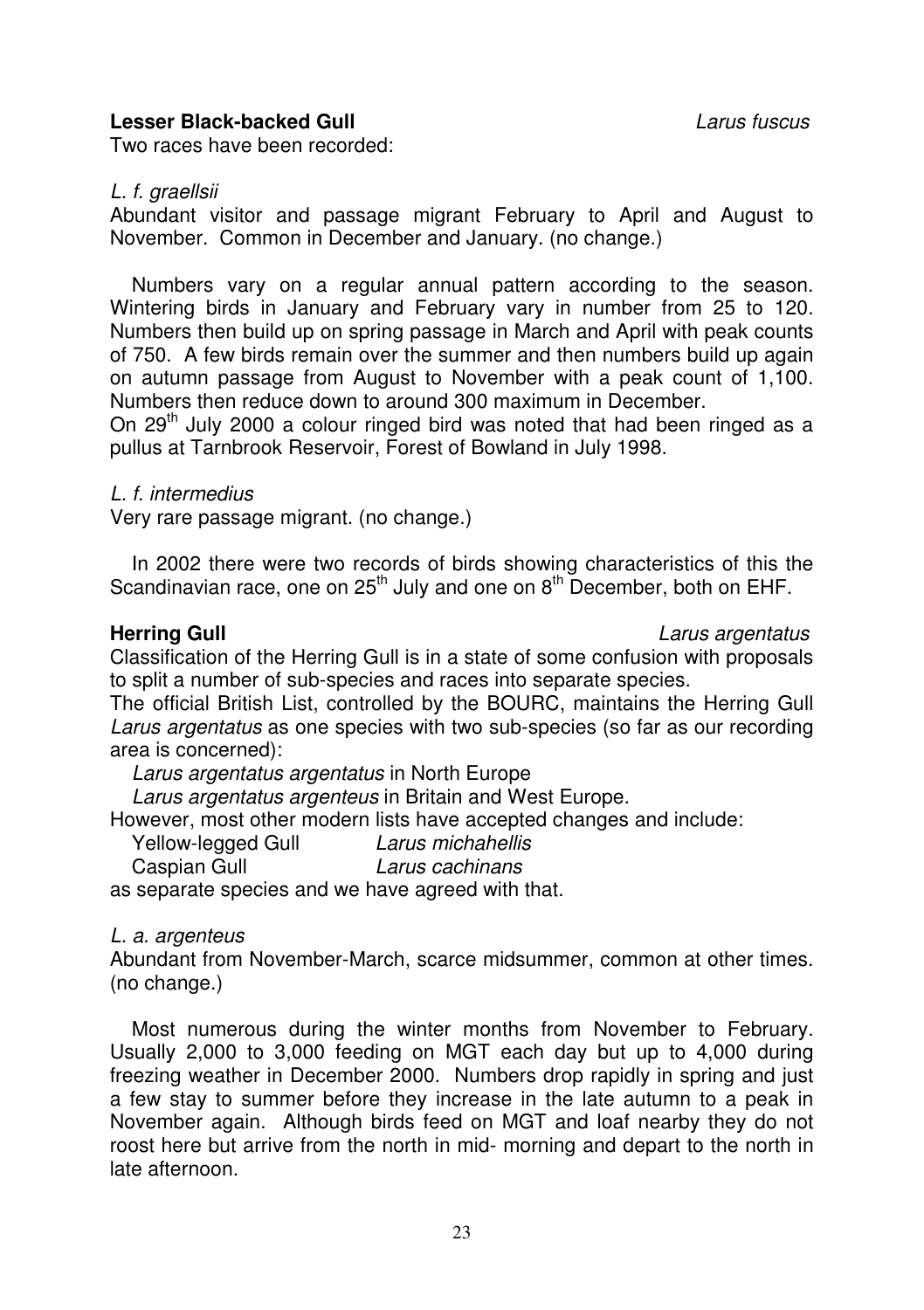### L. a. argentatus

Scarce autumn and winter visitor. (was: Rare autumn and winter visitor.)

 The last comment on this sub-species in the book was 'Probably far commoner than the few records suggest'. Increased observer knowledge and confidence has proved this to be true, with several records every year. Only one record each in January, February and March but many from August to December. Most counts are of more than one bird and the highest day count is nine.

### **Yellow-legged Gull Contract Contract Contract Contract Contract Contract Contract Contract Contract Contract Contract Contract Contract Contract Contract Contract Contract Contract Contract Contract Contract Contract Co**

Scarce visitor. (no change, although now a new species.)

 At the time of the 1999 book it was described as 'slowly increasing' and it has continued to do so. They have been recorded in all months of the year but are rare in January and December. Peak counts are in July, August and September when birds can be seen on most days. The highest day count is nine on  $11<sup>th</sup>$  July 2008.

### **Caspian Gull Caspian Gull Caspian Gull Larus** cachinans

Rare visitor (new species.)

The first for the flashes was seen at EHF on  $17<sup>th</sup>$  April 2007; a  $1<sup>st</sup>$  summer bird it stayed until at least  $3<sup>rd</sup>$  May. Two more records then this year with an adult and a 3<sup>rd</sup> winter bird in November.

In 2008 there were at least 20 reports of at least ten birds with March and April being particularly productive. In 2009 there were 12 documented records with adult,  $1<sup>st</sup>$  winter and  $3<sup>rd</sup>$  winter birds in January to April;  $1<sup>st</sup>$  summer birds in May and June; juveniles in August and adult in October, all from EHF and PHF.

# **Iceland Gull Contract Contract Contract Contract Contract Contract Contract Contract Contract Contract Contract Contract Contract Contract Contract Contract Contract Contract Contract Contract Contract Contract Contract**

Rare winter and spring visitor. (no change.)

 Not recorded in 2003 or 2005 so still classified as rare. The first records of the winter are usually not until December or January and the latest is usually April, although in 2009 a 1<sup>st</sup> winter bird lingered until 25<sup>th</sup> May. In the early years up to three birds in a year but more since 2007 when there were at least eight individuals seen for 51 days between  $1<sup>st</sup>$  January and  $19<sup>th</sup>$  April. In 2008 there were many records of four birds and in 2009 five 1<sup>st</sup> winter birds were seen during the period  $5<sup>th</sup>$  January to 26<sup>th</sup> May with finally a 2<sup>nd</sup> winter bird on 29<sup>th</sup> December. All records are from MGT, RF, PHF and EHF.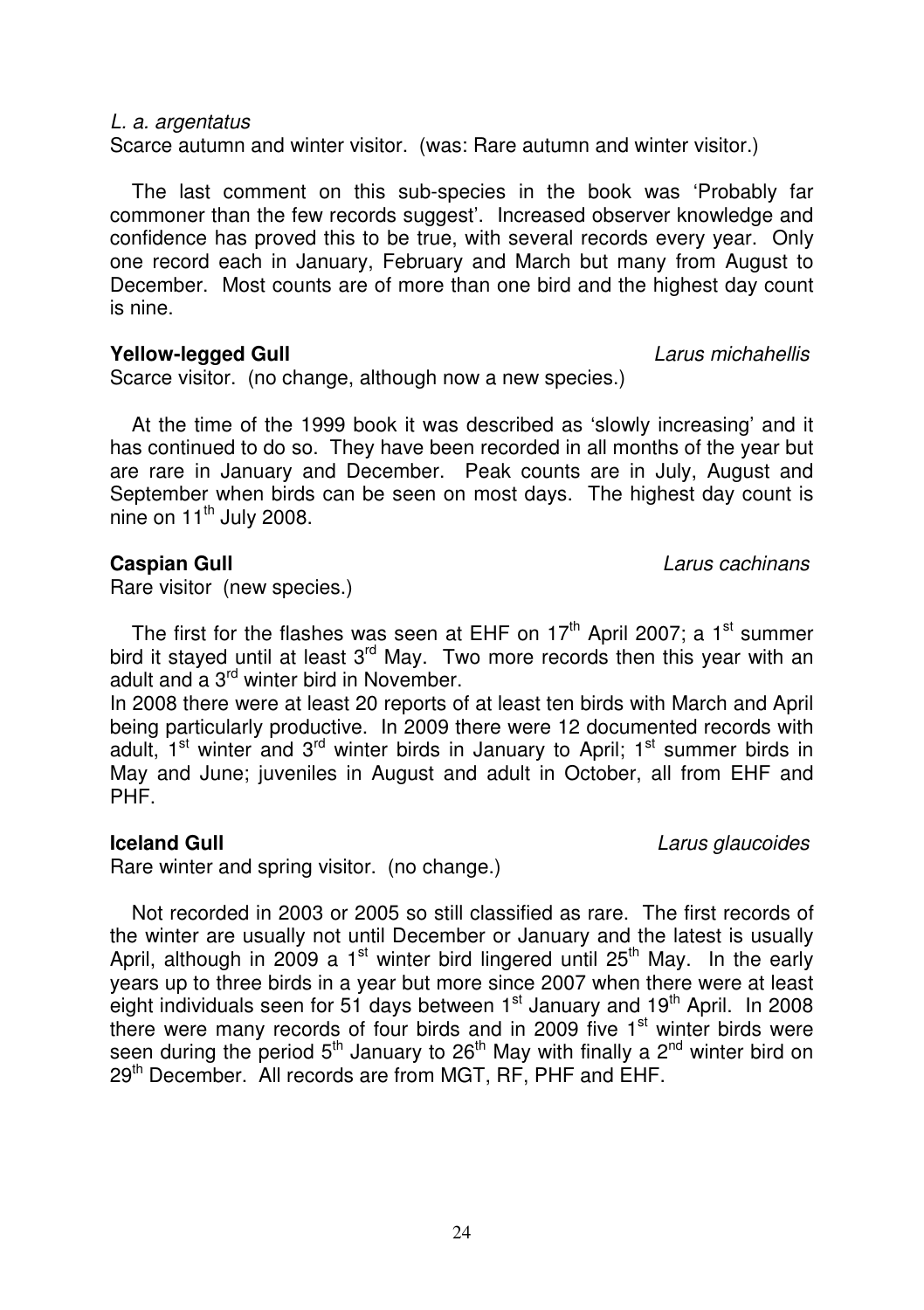### **Glaucous Gull Glaucous Gull Contract Contract Contract Contract Contract Contract Contract Contract Contract Contract Contract Contract Contract Contract Contract Contract Contract Contract Contract Contract Contract**

Rare winter and spring visitor. (no change.)

 As with Iceland Gull it remains classified as rare since there were no records in 2006. First records are from December or January and then seen through to April. Slightly easier than Iceland Gull to determine the actual numbers of birds involved; there were several records of one or two birds in each year, except for 2006 up to 2009. In the early winter of 2009 there were many records of five birds with three  $1<sup>st</sup>$  winter, one of which was seen daily from  $26<sup>th</sup>$ March to  $30<sup>th</sup>$  April, and two  $2<sup>nd</sup>$  winter birds. All records are from MGT, RF, PHF and EHF.

### **Great Black-backed Gull** Larus marinus

Common winter visitor, scarce at other times. (no change.)

 The pattern of occurrence is similar to Herring Gull with numbers rising rapidly in November and December, staying in January and dropping rapidly in February. Maximum numbers in winter vary over the years but were always less than 100 except for 2008/9. In that winter up to 250 birds were present during December and January. A few immature birds stay at the flashes outside these months. In the winter months they do not roost at the flashes but fly off to the north-west with the other large gulls.

### **Black-legged Kittiwake Risk and Struck-Legged Kittiwake** Rissa tridactyla

Very rare visitor and spring passage migrant. (no change.)

 Seven records in five of the years. Six of these are of single birds between 3<sup>rd</sup> February and 2<sup>nd</sup> April that were seen briefly on EHF and the saltpan before flying off to the north. This pattern conforms to its classification as a spring passage migrant. The other record of one on 12<sup>th</sup> May 2004 may have been a late migrant.

Very rare passage migrant. (no change.)

On 21<sup>st</sup> April 2000 three were at EHF for an hour, only the fifth record at the flashes and the first since 1980. The other three records all come from 2003 with six on  $25^{th}$  May, one on  $14^{th}$  August and three on  $9^{th}$  September.

### **Common Tern Sterna hirundo**

Uncommon passage migrant and summer visitor. (no change.)

Spring passage from  $18<sup>th</sup>$  April (one day earlier than the previous earliest) to early June. Usually one, two or three records in spring each year with a maximum count of seven. More common on autumn passage from mid-June to the latest on  $18<sup>th</sup>$  October (five days later than the previous latest). Between five and 12 records each year, frequently of juveniles still with adults. A very

**Sandwich Tern** Sterna sandvicensis **Sternal Sterna sandvicensis**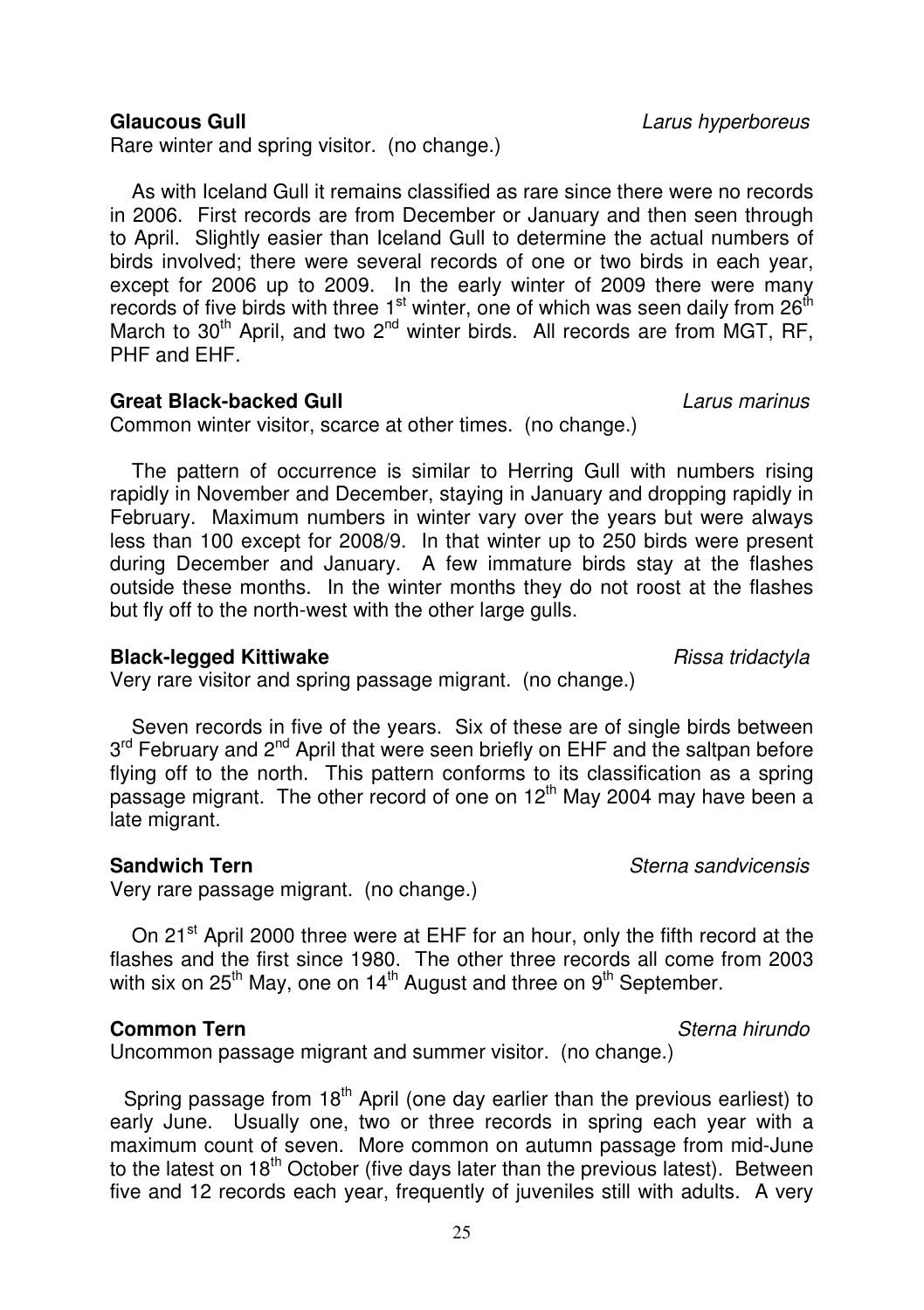high count on 26<sup>th</sup> August 2009 when a flock of 34 were over EHF. Many records from WLF as well as EHF.

**Arctic Tern Arctic Tern Sterna paradisaea** 

Rare passage migrant. Very rare midsummer. (no change.)

 As usual scarcer on spring passage and just two records, with one at EHF on  $25<sup>th</sup>$  May 2002 and five over EHF on  $28<sup>th</sup>$  April 2004.

An early record on autumn passage from 2007 with one at EHF on 21<sup>st</sup> July. All other records are from August and September with the last being a juvenile at RF on 28<sup>th</sup> September 2002. Most records are of flyovers of single birds but 17 over EHF on 10<sup>th</sup> August 2004 were exceptional.

**Little Tern** Sterna albifrons

Very rare passage migrant. (no change.)

Three records during this decade.

2001  $15^{th}$  May one at EHF for five minutes, then PHF for five minutes.<br>2002  $21^{st}$  April one at WLF for 10 minutes.

- 21<sup>st</sup> April one at WLF for 10 minutes.
- 2004  $17<sup>th</sup>$  April one flew over EHF.

**Black Tern** Chlidonias niger

Rare passage migrant between April and October. (no change.)

 Nine records from seven years. Just two on spring passage, in May as usual. Seven records in autumn, usually of singles but 10<sup>th</sup> August 2004 saw an unprecedented movement. 11 passed over WLF in the morning, then 18 through EHF in the early afternoon followed by a further group of 13 at EHF – a total of 42 birds in the day, a record count. Another good count on  $14<sup>th</sup>$ September 2006 with 19 over EHF. A juvenile at EHF on 18<sup>th</sup> October 2001 was the latest date ever.

This next record is included to correct the fact that it was missed from the book.<br> **[White-winged Black Tern** Chlidonias leucopterus]

**[White-winged Black Tern** Vagrant

One was seen at EHF on 22<sup>nd</sup> August 1969. It stayed for two days and was watched by several observers. This was the first record for SECOS. The second was from 1974 and recorded in the book.

# **Rock Dove (Feral Pigeon)** Columba livia

Former common breeding resident. Recent status unclear. (no change.)

Feral birds with unknown origins are seen regularly.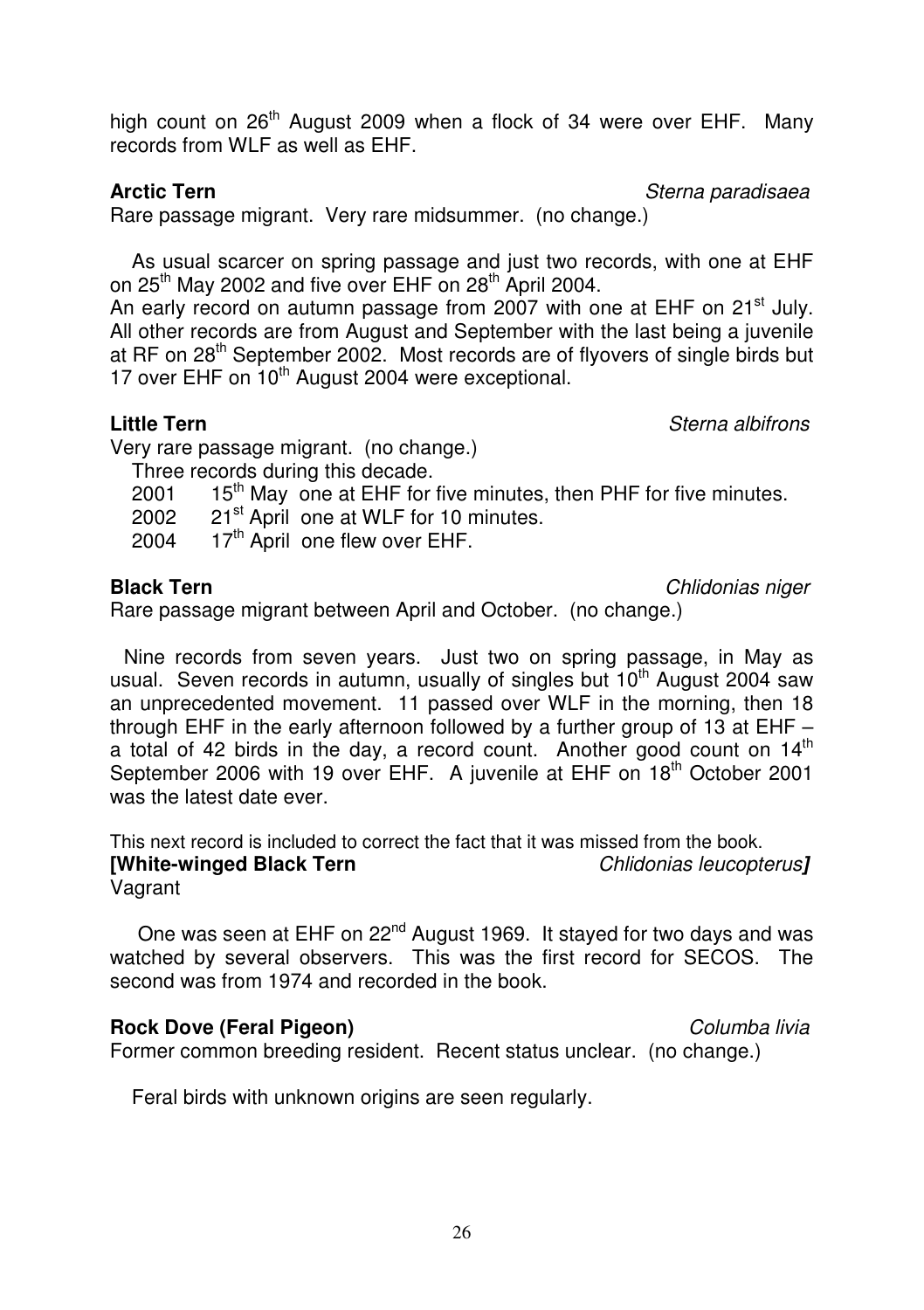Common breeding resident and winter visitor. (no change.)

 A regular winter flock in the EHF area with numbers around 20, so 54 in 2000 was exceptional. Still breeds in the flashes area, numbers unknown.

# **Common Wood Pigeon** Columba palumbus **Columba palumbus**

Very common breeding resident, and abundant passage migrant and winter visitor. (no change.)

 Breeds throughout the area, numbers not known. Passage birds noted occasionally with for example 1.500 moving over EHF on 22<sup>nd</sup> October 2000. Numbers of wintering birds have increased with 1,200 on MGT in 2005 and 1,000 roosting in FF wood in 2006 being noted.

## **Eurasian Collared Dove** Streptopelia decaocto

Very common breeding resident. (no change.)

 A common breeding bird, particularly around the farms, although few numbers noted. Usually recorded as a winter flock at EHF with numbers around 30, although 61 in January 2003 and 66 in November 2009 were exceptional.

### **European Turtle Dove Streptopelia turtur** Streptopelia turtur

Rare visitor. (was: Former uncommon breeding summer visitor and passage migrant.)

The only record is of one seen at EHF on  $3<sup>rd</sup>$  May 2000, feeding with Collared Doves on the road by the bird feeders.

### **Common Cuckoo** Common Cuculus canorus Cuculus canorus Cuculus canorus Cuculus canorus Cuculus canorus Cuculus canorus Cuculus canorus Cuculus canorus Cuculus canorus Cuculus canorus Cuculus canorus Cuculus canorus Cuculus Rare passage migrant. (was: Irregular breeding summer visitor. Uncommon spring and rare autumn passage migrant.)

 Cuckoo numbers have suffered a rapid decline nationally and this is reflected locally. There have been only eight records of passage birds, all tabulated below.

- 2001  $1^{st}$  May one at EHF and 1 at FF.<br>2003 15<sup>th</sup> August one at FHF.
- 15<sup>th</sup> August one at EHF.
- 2005 16<sup>th</sup> April one at WLF. 17<sup>th</sup> May one at PHF.  $2^{nd}$  and  $3^{rd}$  July one at MGT.

 $2007$  5<sup>th</sup> July one at FF.



**Stock Dove Columba oenas**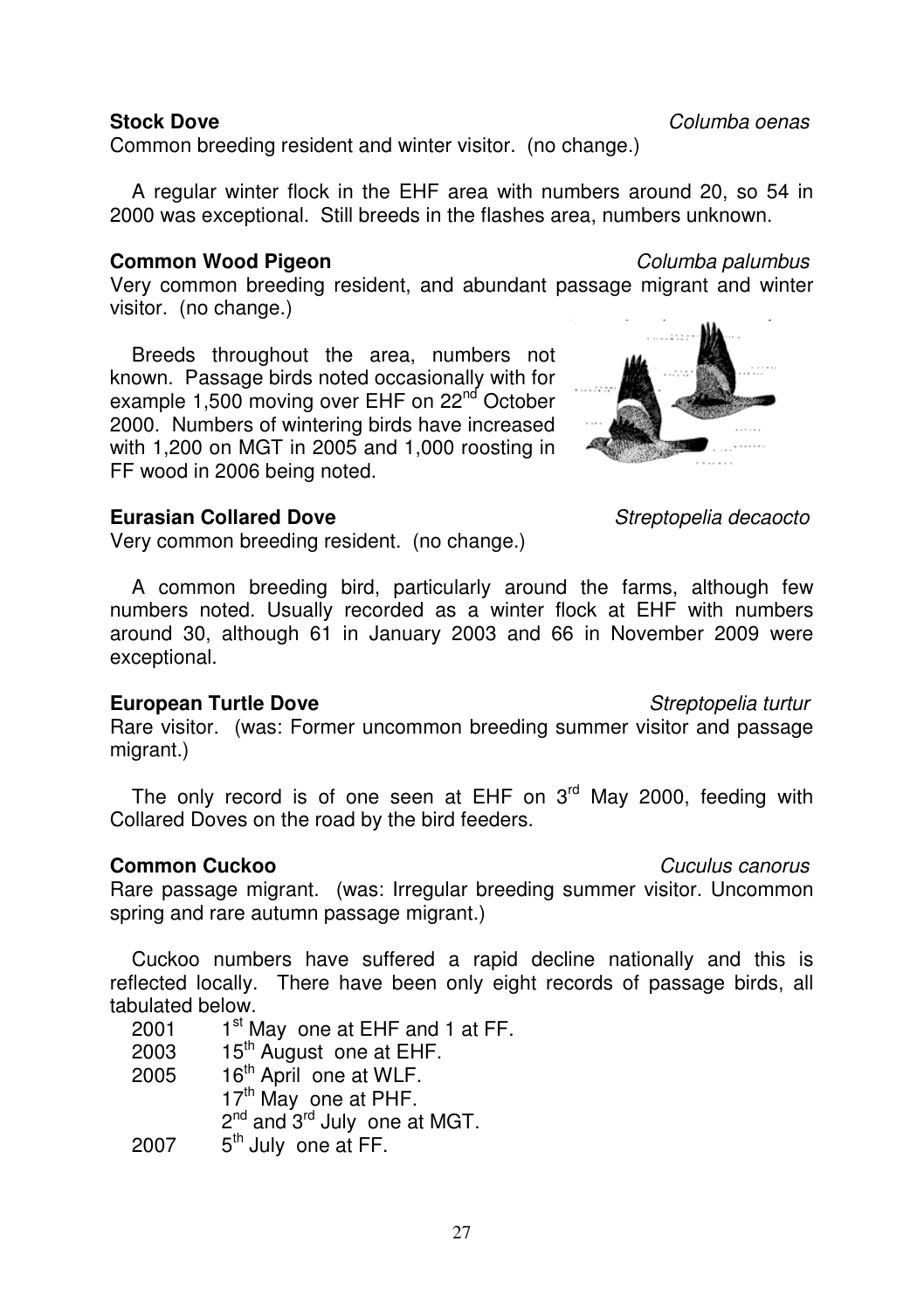# **Barn Owl** Tyto alba

Rare visitor. (was: Very rare visitor. Irregular breeder.)

 Has become more common as the local population increases following the provision of nest boxes by the local Barn Owl Group. Breeds regularly at two sites on the flashes boundary and in nest boxes just outside the flashes area. In some years one gives good views as it emerges from its roost site in the chemical works by EHF.

### **Little Owl** Athene noctua

Uncommon breeding resident. (was: Common breeding resident.)

 A rapid decline in numbers. In 2001 it was recorded regularly at six of the flashes and MGT. By 2009 there were only three records in the year, two from MGT and one from WLF.

## **Tawny Owl** Strix aluco

Uncommon resident. Irregular breeder. (no change.)

 It is difficult to assess this species due to its strictly nocturnal habits. It is recorded regularly in FF wood and probably breeds there as well as another site on the flashes boundary. Also bred near EHF in 2007 when young were frequently seen there.

### **Short-eared Owl Asio flammeus**

Rare passage migrant and winter visitor. (no change.)

 Eight records of probably seven birds. All records are of singles, with passage birds flying over and winter birds occasionally seen hunting.

| 2003 | 29 <sup>th</sup> March one over EHF moving north.                   |
|------|---------------------------------------------------------------------|
|      | 22 <sup>nd</sup> April another over EHF.                            |
| 2004 | 4 <sup>th</sup> October one at MGT                                  |
|      | 31 October one at MGT, possibly the same bird, since on             |
|      | 17 <sup>th</sup> October one was seen hunting nearby at Coppenhall. |
| 2005 | 12 <sup>th</sup> November one along the brook at MGT.               |
| 2007 | 20 <sup>th</sup> November one over EHF.                             |
| 2008 | 6 <sup>th</sup> January one hunting over RF and MGT.                |
|      | 7 <sup>th</sup> December one over EHF.                              |
|      |                                                                     |

# **Common Swift** Apus apus **Apus apus**

Fairly common summer visitor. (was: Very common summer visitor and occasionally abundant passage migrant. Former breeder.)

 As usual there is a mass arrival in the last week of April with most gone by the end of August, but a few hanging on into the first week of September.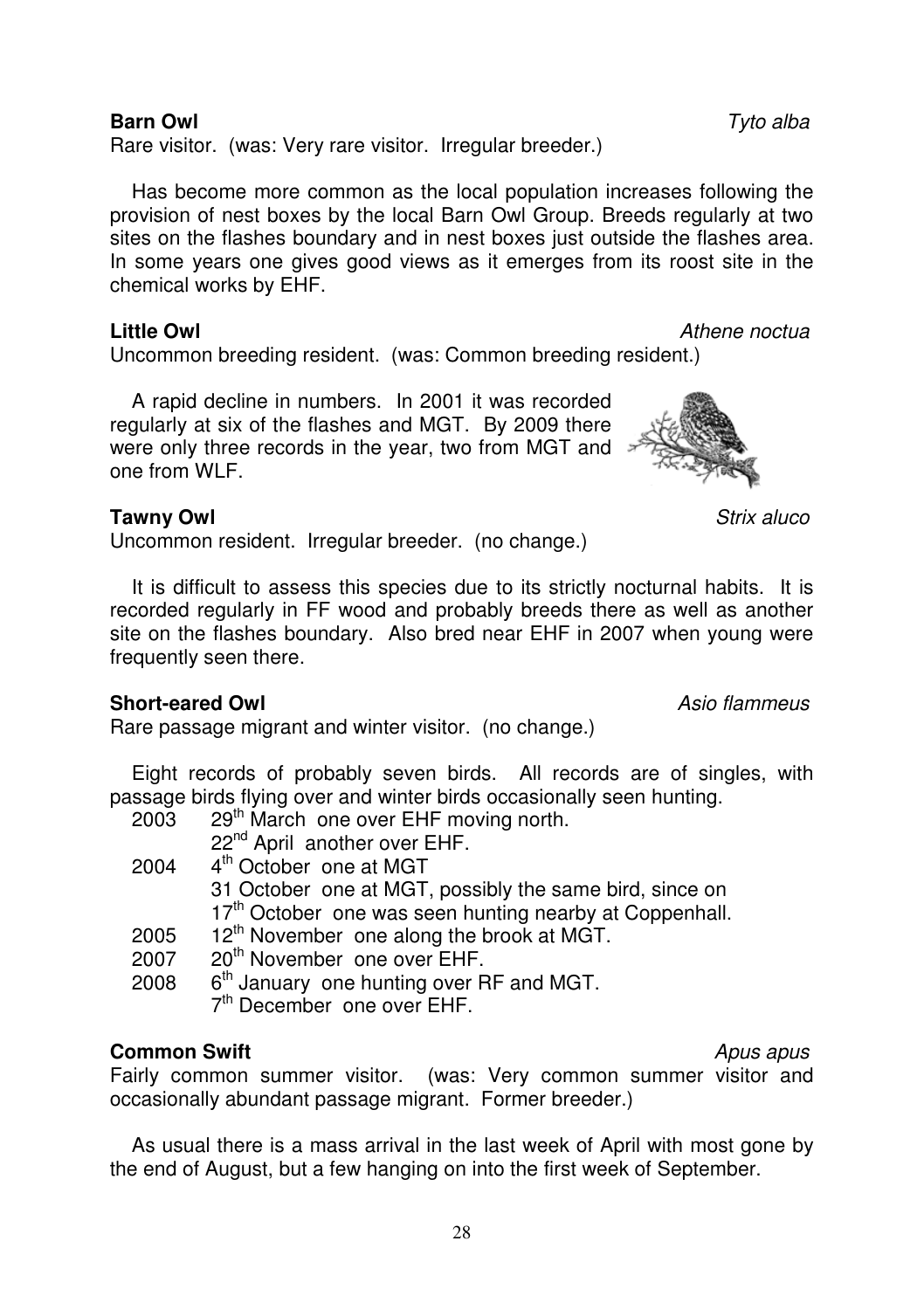Although still seen regularly, numbers have decreased significantly and no large counts in the hundreds have been recorded. One bird at EHF on  $17<sup>th</sup>$ April 2007 was the earliest arrival ever, beating the previous record of  $20<sup>th</sup>$ April.

### **Common Kingfisher Alcedo atthis Alcedo atthis**

Uncommon visitor. Irregular breeder. (no change.)

 Records throughout the decade from RF, PHF, EHF, WLF and FF as well as rivers and pools. In 2002 an adult was seen regularly carrying a fish up the River Wheelock so a pair was presumably breeding nearby.

### **Green Woodpecker Picus viridis**

Rare visitor. Irregular breeder. (was: Rare visitor.)

 Seen in six of the ten years but generally only one record in a year, except for 2001 and 2009. On 25th July 2009 a juvenile was seen in Oakwood Lane and then seen through to 31<sup>st</sup> August and was joined briefly by an adult. In 2001 a pair fledged two young from a nest near FF, the first proved breeding for the flashes area.

### **Great Spotted Woodpecker Dendrocopos major Dendrocopos major**

Fairly common resident and autumn and winter visitor. Probably breeds annually. (no change.)

 Many records throughout the area but particularly from the feeders at EHF and FF. Breeding has been proved at these two flashes in 2007 and 2008 but probably breeds annually here and at other sites.

### **Lesser Spotted Woodpecker Community** *Dendrocopos minor*

Scarce visitor. Irregular breeder. (was: Scarce visitor. Has bred once.)

 Usually one or two records a year but in 2007 there was a remarkable run of sightings around EHF from  $25<sup>th</sup>$  July with two males and a female giving very close views for over 20 days. In 2002 there were sightings from RF, WLF, EHF and FF where a male was seen excavating a nest hole by the feeders.

### **Common Sky Lark** Alauda arvensis

Uncommon breeding resident, passage migrant and winter visitor. (no change.)

 MGT has become the best area with several pairs breeding in summer and a small flock resident through the winter, with the maximum count being 18 in 2002.

Spring passage is very light, but on autumn passage in late September and October up to 60 a day are recorded passing over.

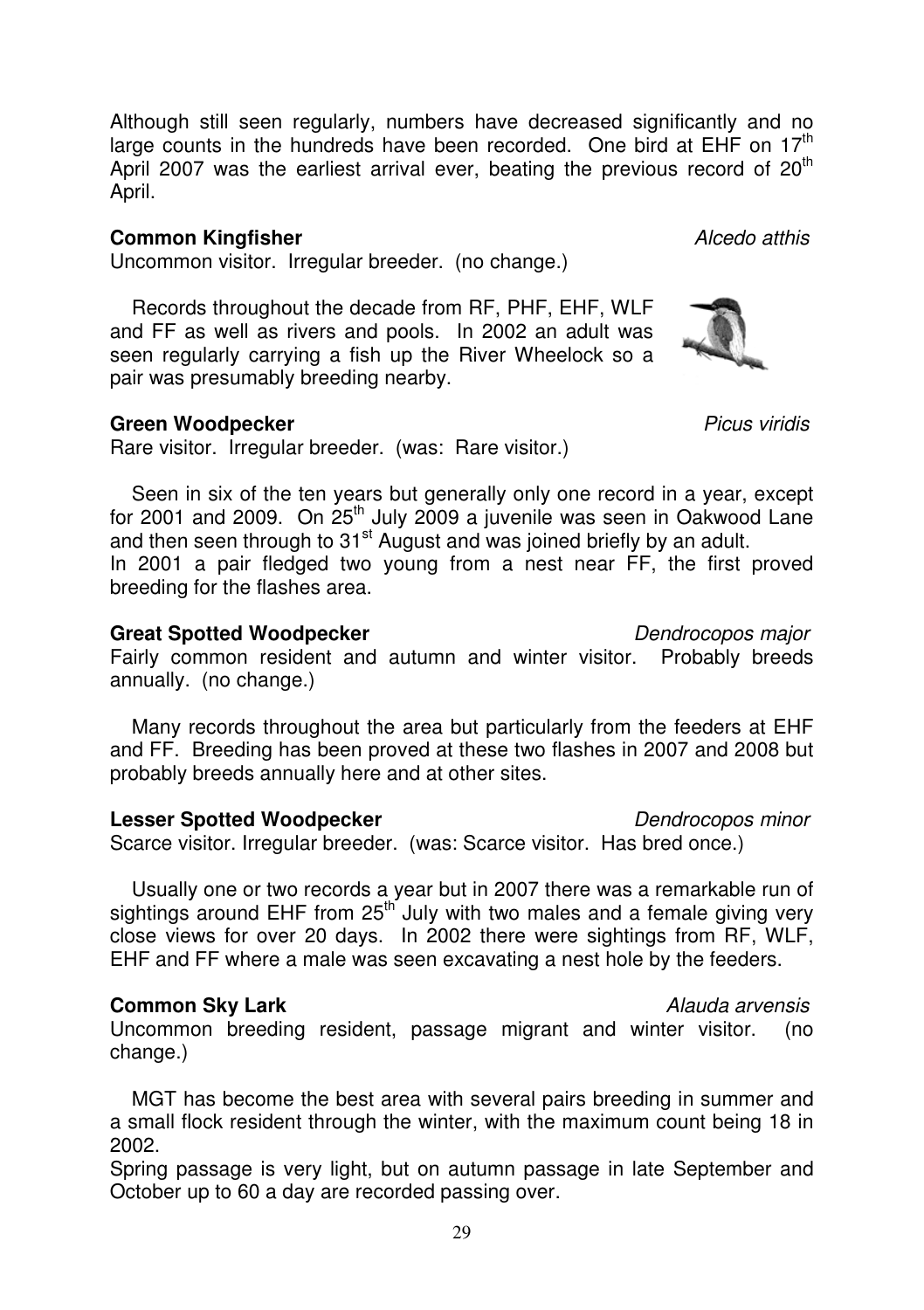### **Sand Martin Contract Contract Contract Contract Contract Contract Contract Contract Contract Contract Contract Contract Contract Contract Contract Contract Contract Contract Contract Contract Contract Contract Contract**

Common passage migrant. Irregular breeding summer visitor. (no change.)

 Numbers have declined but they are still noted regularly through the summer. In 2009 a small breeding colony, with at least seven active nests, was found in the banks of the River Wheelock near CF. Possibly breeds here regularly since four nests were noted here in 2000.

One late bird on 28<sup>th</sup> September 2003 at EHF became the latest ever, beating the previous latest of  $27<sup>th</sup>$  September.

### **Barn Swallow Barn Swallow Barn Swallow Hirundo rustica**

Very common to abundant passage migrant. Very common breeding summer visitor. (no change.)

 Most commonly recorded as an autumn passage migrant, with flocks of 300 to 500 in September over EHF. Still breeds in the area but is coming under increasing pressure for suitable sites as farm buildings are developed for housing, or sanitised to comply with milking regulations.

Two very late records with a juvenile over EHF on 25<sup>th</sup> November 2001 and an adult over EHF on 12<sup>th</sup> November 2008, although they

did not break the latest ever record which is from  $30<sup>th</sup>$  November 1974.

### **Red-rumped Swallow Hirundo daurica**

Vagrant. (new species.)

On 15<sup>th</sup> May 2001 an adult was seen at WLF in a group of 200 hirundines brought down by bad weather. It stayed for 1 hour 30 minutes and then moved off with the other hirundines as the weather improved.

### **House Martin Example 2018 House Martin Delichon urbica**

Very common passage migrant. Common breeding summer visitor. (no change.)

 No change in status or numbers, with up to 300 seen in most years over EHF in late August and September. Still breeds around many farms.

### **Richard's Pipit Anthus richardi Anthus richardi**

Vagrant (new species.)

An adult was found amongst Meadow Pipits on MGT on 10<sup>th</sup> October 2003 at 13-15. It was seen by two other lucky observers before it moved away at 15-00 and was not re-found.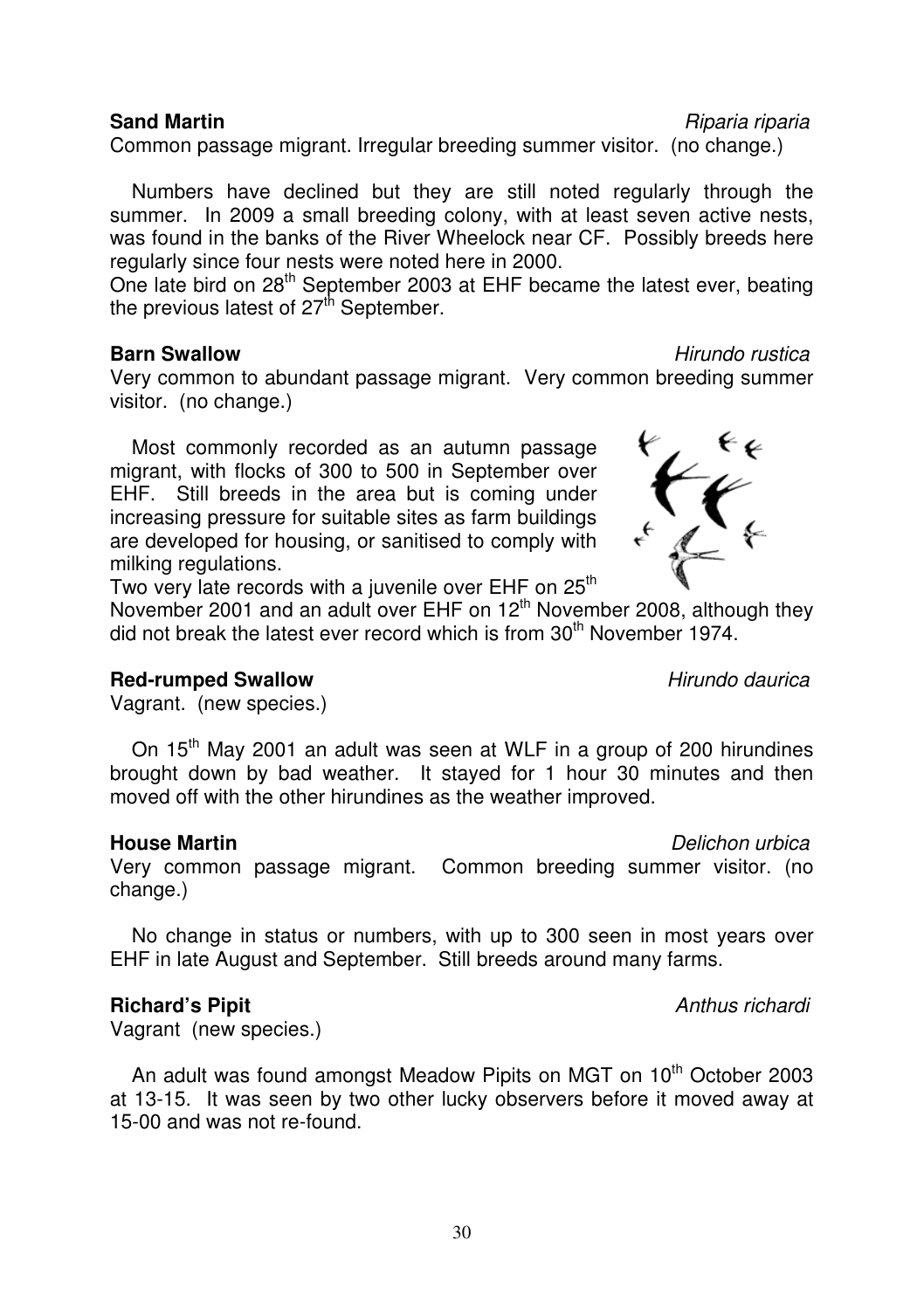Very rare passage migrant. (no change.)

 Just one very typical record of a bird on autumn passage when one was heard and seen passing over EHF on 30<sup>th</sup> August 2006.

### **Meadow Pipit** Anthus pratensis Anthus pratensis

Common passage migrant and fairly common winter visitor. (was: Common passage migrant. Uncommon winter visitor. Has bred once.)

The peak count on spring passage was 80 over on  $2<sup>nd</sup>$  April 2000. Recorded more regularly on autumn passage in September and October, with 35 an hour over EHF on 11th October 2003 and 100 in a day in September 2006 being the highest counts.

MGT is the regular wintering site with usually up to 60 birds present although in 2005/6 over 100 birds were counted.

## **Yellow Wagtail** Motacilla flava

Scarce passage migrant. (was: Uncommon passage migrant and breeding summer visitor.)

 Numbers have declined dramatically both nationally and locally. Low numbers of adults and juvs seen at EHF in summer and possibly bred at the start of the decade. By 2009 three on 29<sup>th</sup> August was the largest count and juvs seen were only passage birds.

On 27<sup>th</sup> October 2006 two exceptionally late birds were seen at EHF, easily beating the previous flashes latest of 2<sup>nd</sup> October 1987 and equalling the Cheshire county latest record.

### **Grey Wagtail** Motacilla Cinerea **Contract Contract Cinerea** Motacilla cinerea

Uncommon passage migrant and winter visitor. Rare midsummer. (no change.)

 Wandering birds can occasionally be seen at most of the flashes in winter but it is much less common in summer. Breeding has never been proved.

### **White (Pied) Wagtail** Motacilla alba

Common passage migrant and uncommon breeding resident. (no change.)

Two races occur:

M.a. yarrelli (Pied Wagtail): still breeds regularly, particularly at EHF with usually one or two pairs seen with young. 56 in March 2001 at EHF is a typical passage record. Winter flocks form at different flashes in different years with 63 at MGT in 2003, 55 at EHF in 2005, 70 at WLF in 2006 and 73 at PHF in 2009 being the maximum recorded.

**Tree Pipit** Anthus trivialis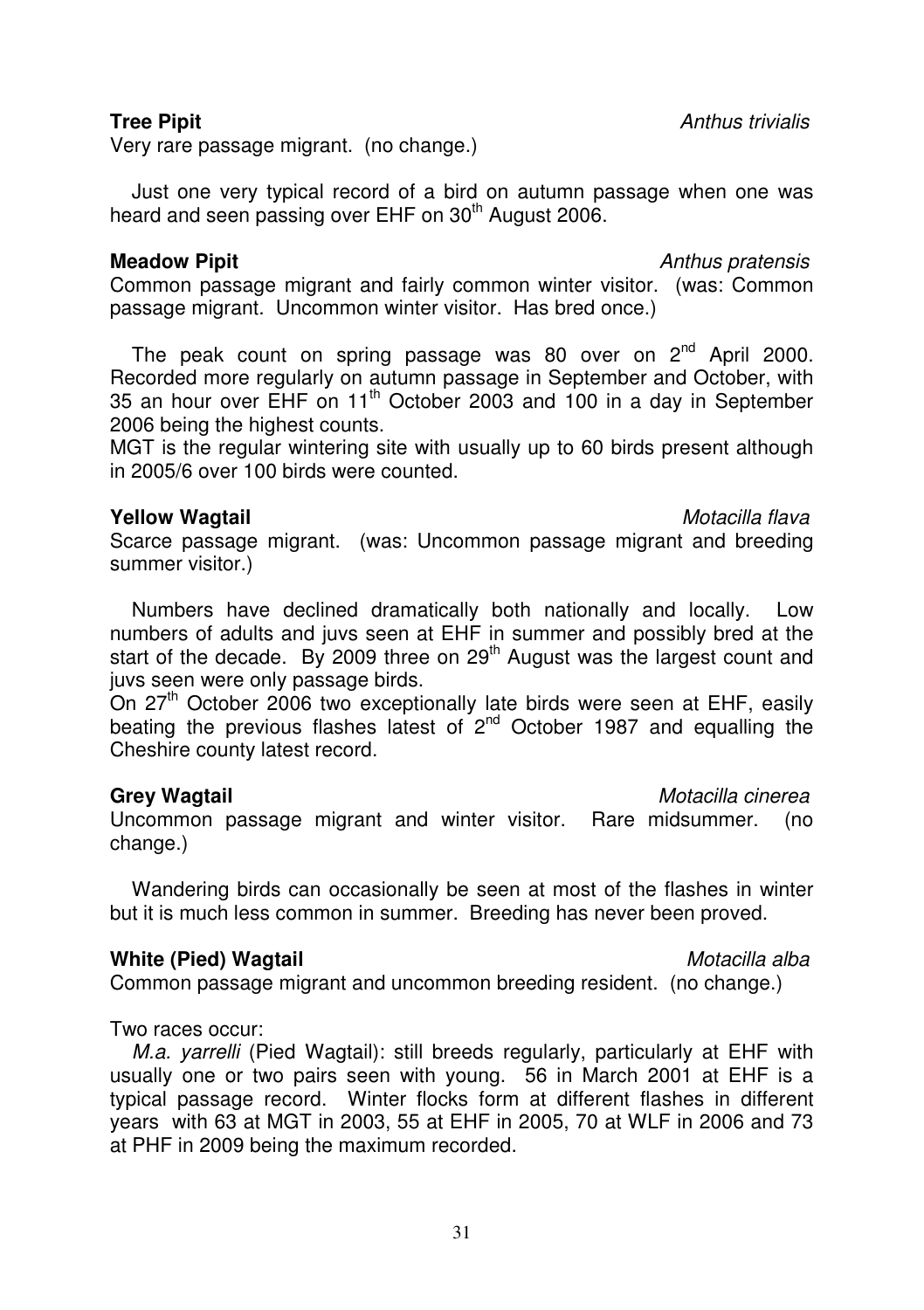M. a. alba (White Wagtail): the status is changed from rare to scarce passage migrant since it is now recorded annually.

Almost all records are of spring passage birds between  $27<sup>th</sup>$  March and 8<sup>th</sup> May but mainly in April, usually singles but occasionally two. Only two September records with ten at EHF on 30<sup>th</sup> September 2000 being exceptional.

### **Bohemian Waxwing Bohemian Waxwing Bohemian** *Bombycilla garrulus*

Very rare winter visitor. (was: Vagrant. One record.)

 In autumn 2004 there was a large influx into the country in October from Scandinavia and by November many had reached south Cheshire. Although flocks of 150+ were seen in Crewe and Congleton there were just two records from the flashes with two at WLF on  $20<sup>th</sup>$  November and one there on  $27<sup>th</sup>$  November.

### **Winter Wren** Winter Wren **Troglodytes** troglodytes

Very common breeding resident. (no change.)

 One of our commonest breeding birds, although we have no counts of breeding pairs

# **Hedge Accentor (Dunnock)** Network and *Prunella modularis*

Very common breeding resident. (no change.)

 One of our commonest resident species with pairs breeding around all the flashes.

# **European Robin European Robin European Robin E**uropean *Erithacus rubecula*

Very common breeding resident. (no change.)

 This is one of our commonest resident passerines, perhaps outnumbered only by Winter Wren and Hedge Accentor.

# **Common Redstart Common Redstart Phoenicurus** phoenicurus *common Redstart*

Rare passage migrant. (no change.)

 Still classed as rare because there were no records in 2001. Otherwise seen every year, with a fairly even split between spring and autumn passage. Usually only a single bird for one or two days but in 2002 a male and a juv were present from  $7<sup>th</sup>$  July to  $7<sup>th</sup>$  August in the hedge along the path from PHF to RF, a favoured habitat.



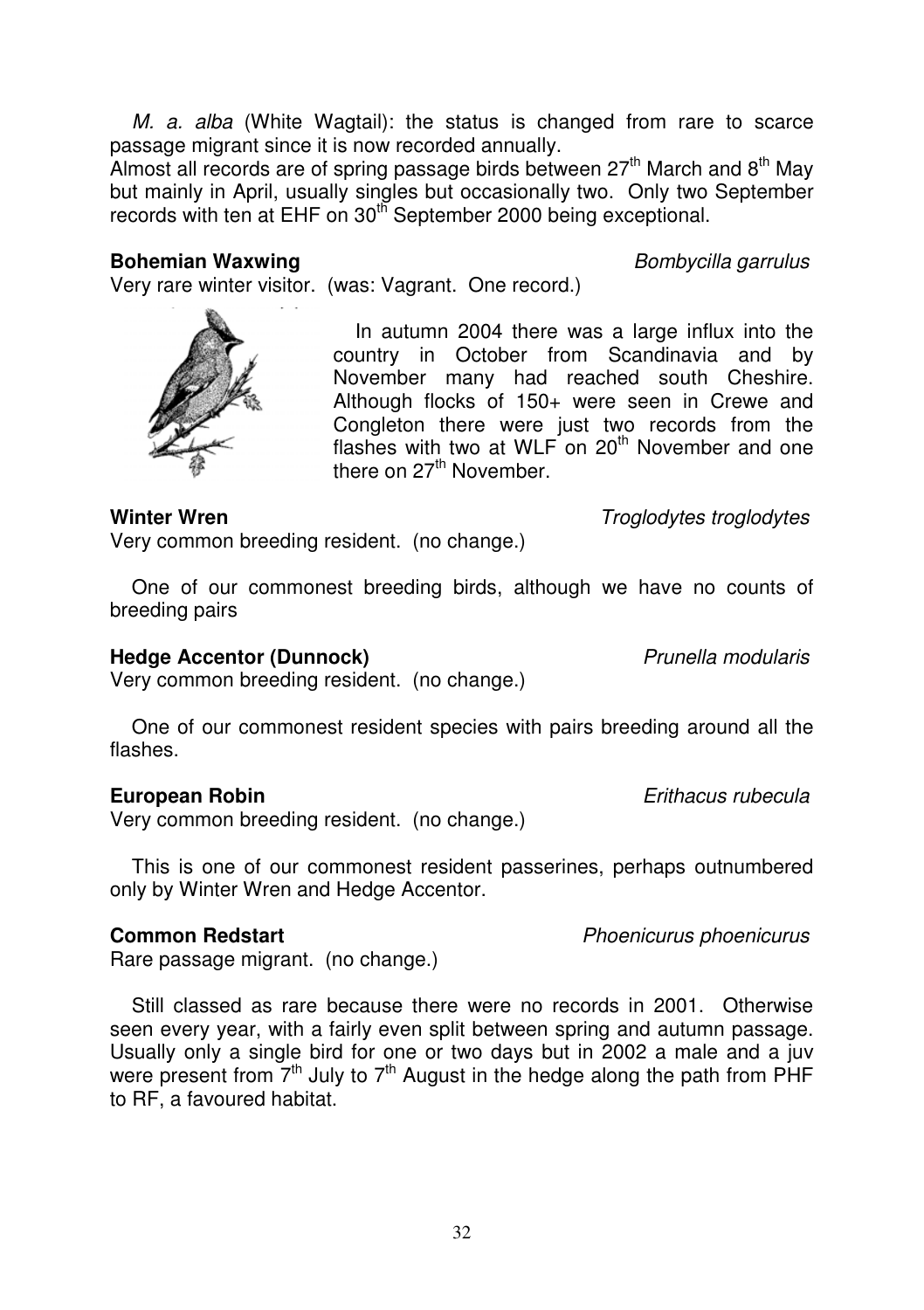Scarce passage migrant. (was: Rare passage migrant. Former uncommon breeding summer visitor, now irregular.)

 The majority of records are from MGT with a few from PHF. There are 13 records on spring passage from 15<sup>th</sup> April to 13<sup>th</sup> May, usually of one or two birds for one day although they sometimes linger for a few days. A male was at MGT from 20<sup>th</sup> April to 9<sup>th</sup> May 2003 and on  $3^{rd}$  May 2004 there were a male and three females at MGT.

Slightly more common on autumn passage from  $6<sup>th</sup>$  August to  $4<sup>th</sup>$  October, although the maximum count was again four, at MGT on  $29<sup>th</sup>$  August 2003, and they do tend to linger for longer.

## **Common Stonechat** Saxicola torquata

Rare passage migrant and scarce winter visitor. (was: Rare passage migrant and winter visitor.)

 Not considered to be recorded on passage every year, but much more common in winter. Recorded annually on MGT and only occasionally at other sites. Seen in varying numbers with only one or two seen occasionally during some winters but in other years birds are resident over the winter. The maximum count is six (three males and three females) on 31<sup>st</sup> October 2004.

### **Northern Wheatear Notational Communist Center Communist Center Communist Center Communist Center Communist Center**

Uncommon spring and scarce autumn passage migrant. (was: Uncommon spring and rare autumn passage migrant.)

> The status has changed from rare to scarce in autumn since it has been recorded in every year, not due to an increase in numbers. Much more common in spring with the first birds seen between  $17<sup>th</sup>$  and  $28<sup>th</sup>$ March at EHF. Then usually recorded on five to 25 other dates with a maximum of four, except for 2004 when there was a heavy passage in April and a remarkable count of 42 on 18<sup>th</sup> April.

O. o. leucorrhoa: in 2001 single birds considered to be of the Greenland race were seen at EHF on  $28<sup>th</sup>$  April,  $4<sup>th</sup>$  May and  $27<sup>th</sup>$  August.

# **Common Blackbird** Common Blackbird

Very common breeding resident. October passage migrant and winter visitor. (no change.)

 One of the commonest resident birds and can be found breeding around all the flashes.



**Whinchat** Saxicola rubetra **Saxicola** rubetra Saxicola rubetra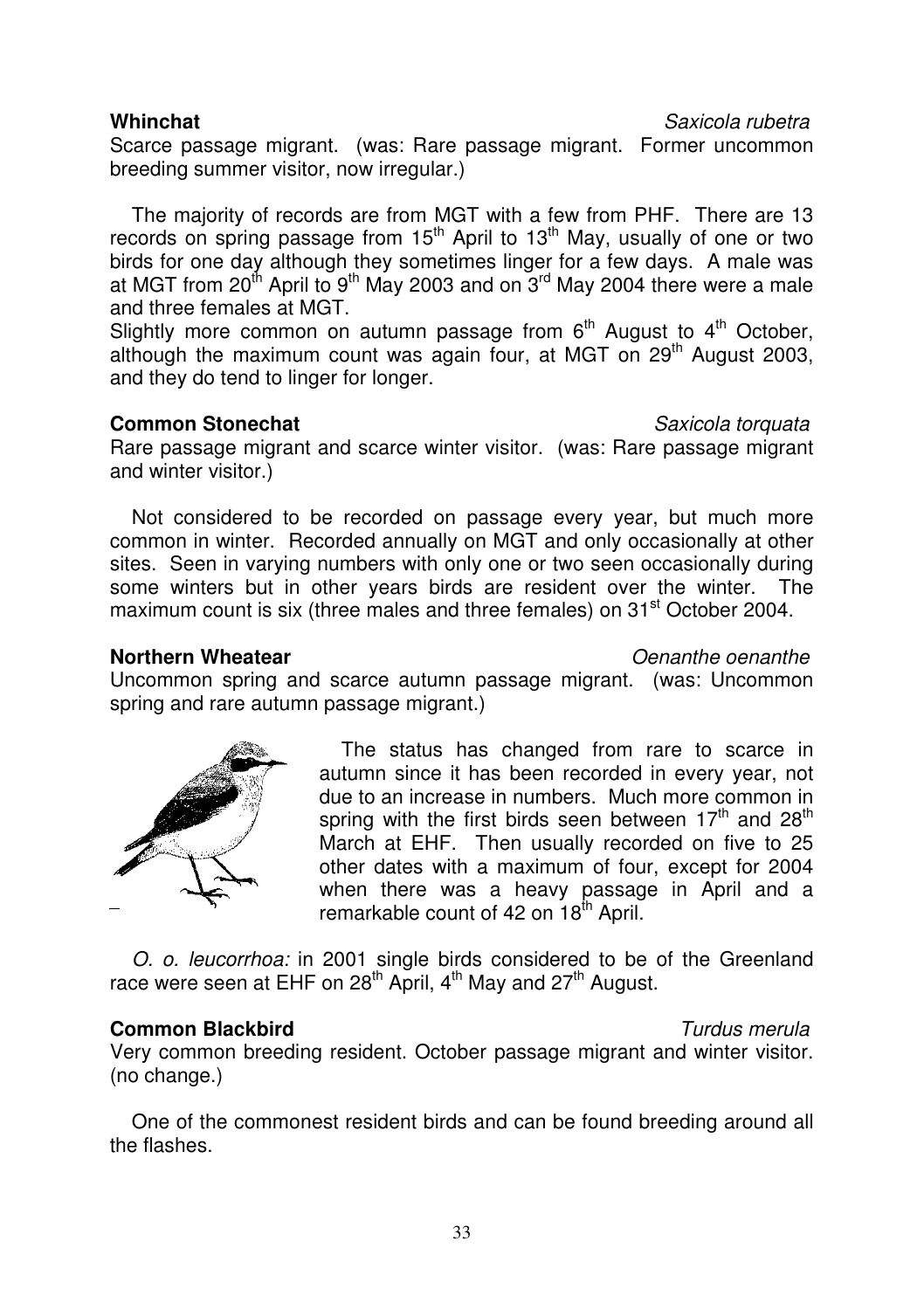Common occasionally abundant winter visitor and passage migrant. (no change.)

 The first birds usually arrive in the second week of October and numbers build up into November. Winter flock sizes vary from year to year, generally being up to 500, but 2000 were counted round the flashes on 18<sup>th</sup> November 2007.

# **Song Thrush** Turdus philomelos

Common breeding resident and winter visitor. (no change.)

 Numbers have increased slightly and it is still a common bird, recorded regularly through the year. It can become very inconspicuous in winter, even though numbers are increased with visitors from Fenno-Scandia, until they start singing again in February.

# **Redwing Redwing Redwing** *Redwing Redwing Redwing Turdus iliacus*

Common, occasionally very common, winter visitor and passage migrant. (no change.)

 Arrivals usually in the first week of October when birds can be heard calling as they fly overhead in the evenings. Flocks can build up anywhere, depending mainly on the best source of hawthorn berries. Typical recorded flock sizes have been 400 at MGT, 200 at EHF, 300 at WLF and 250 at CF.

Uncommon breeding resident. (no change.)

 A difficult species to summarise, there has been no real change in status and numbers, and a few pairs breed around the flashes.

# **Common Grasshopper Warbler Locustella naevia**

Rare spring passage migrant. Formerly an uncommon and irregular breeding summer visitor. (no change.)

 Continues to be irregular and elusive! Three records, with the 2000 record being the first since 1982.

- 2000 end of June: a male reeling for one day only near FF.
- 2002  $4<sup>th</sup>$  and  $5<sup>th</sup>$  May: a male reeling near TLF. However, there is a possibility that this bird was present through May and June into July. If so, did it breed?
- 2009  $22^{nd}$  to 30<sup>th</sup> April: a male reeling in a hedgerow bordering MGT. At last, a bird that all patch listers could connect with!



**Mistle Thrush** Turdus viscivorus **Turdus viscivorus** 

**Fieldfare** Turdus pilaris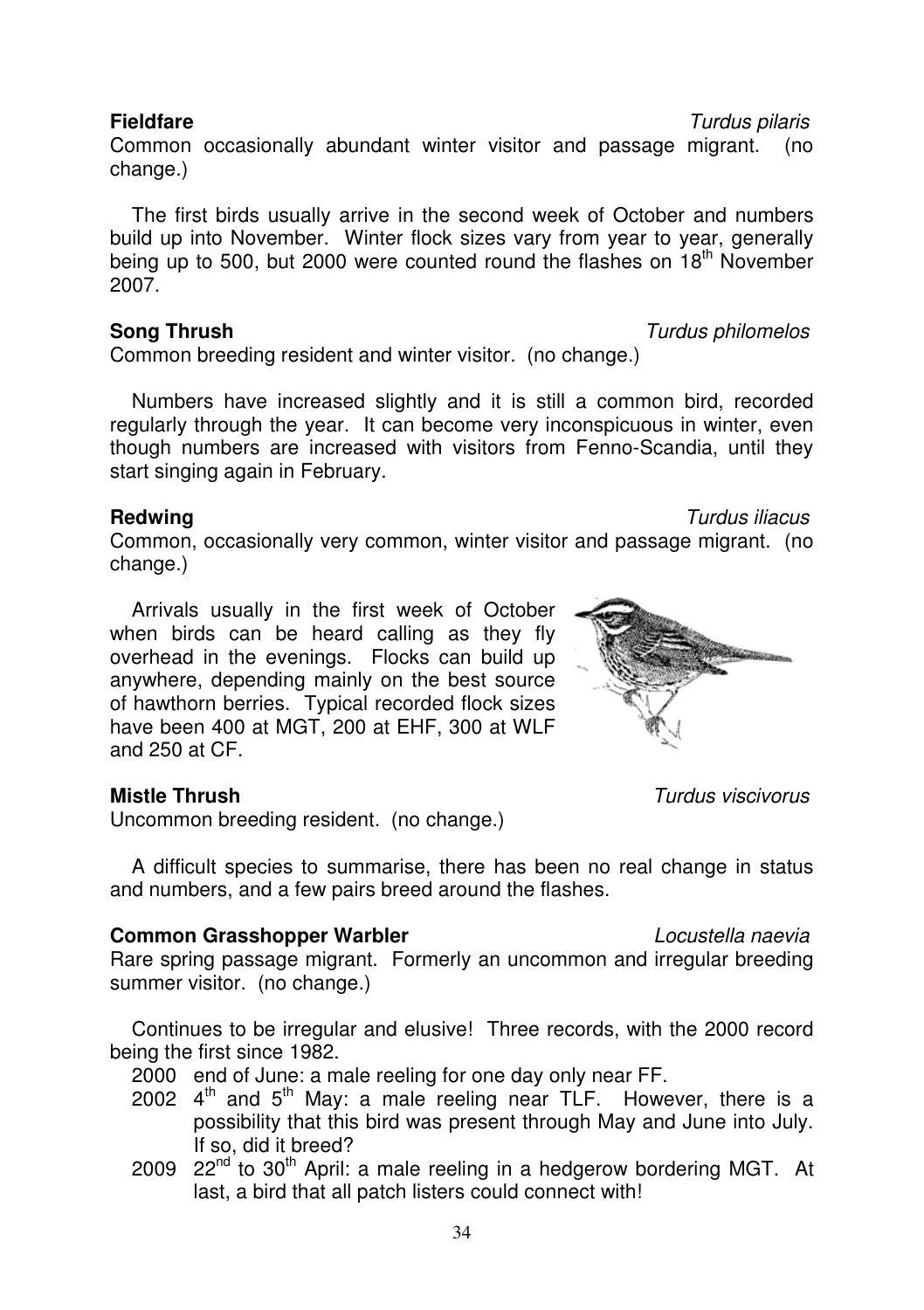### **Sedge Warbler Acrocephalus schoenobaenus**

Fairly common breeding summer visitor. (was: Common breeding summer visitor. Uncommon passage migrant.)

Arrivals recorded between  $15<sup>th</sup>$  April and  $7<sup>th</sup>$  May.

 Numbers have decreased dramatically in the last few years. In 2000 there were around 15 singing males at eight flashes. A full warbler survey of all flashes on  $10^{th}$  May 2004 found 25 singing males, including 16 in the MGT/RF area. But by 2007 it was recorded as not common with five at RF being the largest count and by 2009 was infrequently recorded.

**Eurasian Reed Warbler Acrocephalus scirpaceus** 

Common breeding summer visitor. Uncommon passage migrant. (no change.)

Arrivals recorded between 18<sup>th</sup> April and 25<sup>th</sup> April

This species is almost exclusively tied to common reed Phragmites australis for its nest site and so as the area of reed at any flash varies, so do the Reed Warbler numbers. Overall, numbers have probably increased, helped by the spread of common reed along Fowle Brook at MGT. The full warbler survey of  $10^{th}$  May 2004 gave a total of 12 singing males.

## **Lesser Whitethroat** Community Community Community Community Community Community Community Community Community Community Community Community Community Community Community Community Community Community Community Community C

Uncommon breeding summer visitor and passage migrant. (no change.)

Arrivals between  $14<sup>th</sup>$  and  $25<sup>th</sup>$  April, beating the previous earliest of  $21<sup>st</sup>$  April.

 Not always the easiest species to record with the best year being 2002 when 15 singing males at eight flashes were recorded.

# **Common Whitethroat** Sylvia communis

Common breeding summer visitor and passage migrant. (was: Very common breeding summer visitor and passage migrant.)

Arrivals between  $15<sup>th</sup>$  and 28<sup>th</sup> April, equalling the previous earliest ever.

 Probably the commonest warbler species at the flashes. It breeds throughout the area in suitable habitat and particularly favours the railway embankment from FFF to the canal. In the warbler survey of 10<sup>th</sup> May 2004 26 singing males were recorded.

# **Garden Warbler** Sylvia borin

 Uncommon and irregular breeding summer visitor. Uncommon passage migrant. (no change.)

Arrivals between  $20<sup>th</sup>$  and  $30<sup>th</sup>$  April, equalling the earliest ever.

 Not common anywhere in the flashes area but favours the canal area by FF and PF. Recorded most years with at least one singing male but the maximum is only three territory holding birds, recorded in 2002 and 2009.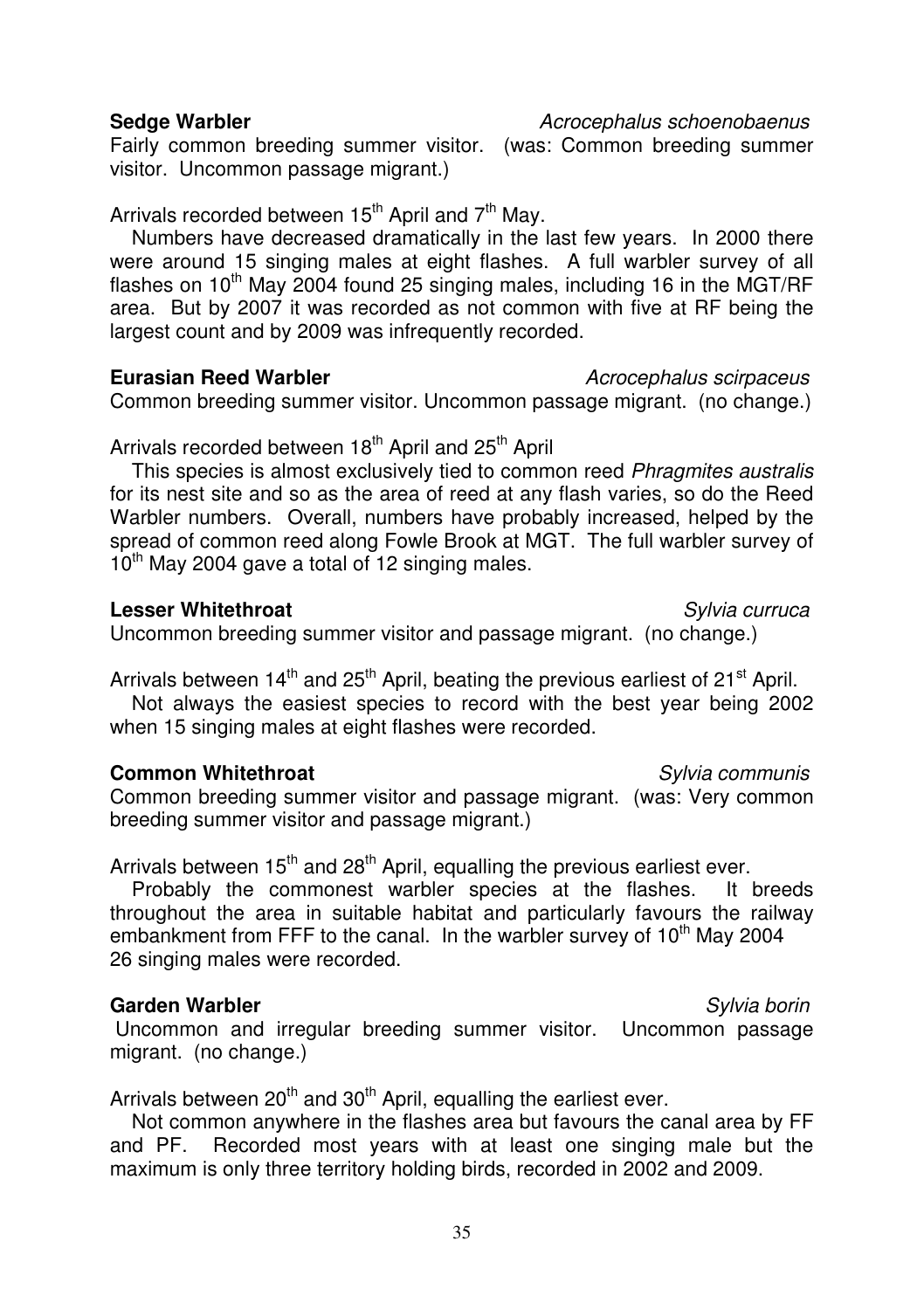Common breeding summer visitor and passage migrant. Rare in winter. (was: Common breeding summer visitor and passage migrant. Very rare in winter.)

Arrivals between 21<sup>st</sup> March and 5<sup>th</sup> April.

 However, these dates should be treated with caution since it is becoming increasingly difficult to separate new spring arrivals from old winter visitors. Records from temporary residents have proved there is considerable overlap<br>between the two classifications. Although winter visitors are normally Although winter visitors are normally associated with gardens where food is provided there have been several records at the flashes. Breeding numbers are considered to be around 15 pairs distributed around the flashes.

## **Common Chiffchaff Common Chiffchaff**

Common breeding summer visitor and passage migrant. Very rare winter visitor. (was: Common passage migrant. Summers annually. Has bred. Very rare winter visitor.)

Arrivals between  $10^{th}$  and  $19^{th}$  March.

Has become more common as a breeding bird and during the  $10<sup>th</sup>$  May 2004 warbler survey 20 singing males were recorded. Very noticeable on autumn passage in late September and early October as birds frequently sing as they move through. Records of wintering birds in 2001, 2006 and 2008 from EHF, FFF and WLF.

Fairly common breeding summer visitor and passage migrant (was: Very common breeding summer visitor and passage migrant.)

Arrivals between  $28<sup>th</sup>$  March and  $10<sup>th</sup>$  April.

 Numbers have reduced significantly for a species described as the commonest breeding warbler in 2000 but by the end of the decade there was a maximum count of only three. The  $10<sup>th</sup>$  May 2004 warbler survey gave a total of six singing males. Most common at FFF railway embankment, FF and CP.

# **Goldcrest Goldcrest Regulus** regulus **Regulus** *Regulus* regulus **Regulus**

Fairly common autumn passage migrant and winter visitor. Irregular breeder. (was: Fairly common autumn passage migrant and winter visitor. Summer status unclear.)

 Seen regularly in winter and particularly favours FF wood, where up to five can be seen. In 2002 an adult and juvenile were seen in the conifer wood by the canal at PF. This was the first proved breeding for the flashes area. This proved breeding success was repeated at the same site in 2005.

# Will**ow Warbler Willow Warbler Phylloscopus trochilus**

**Blackcap** Sylvia atricapilla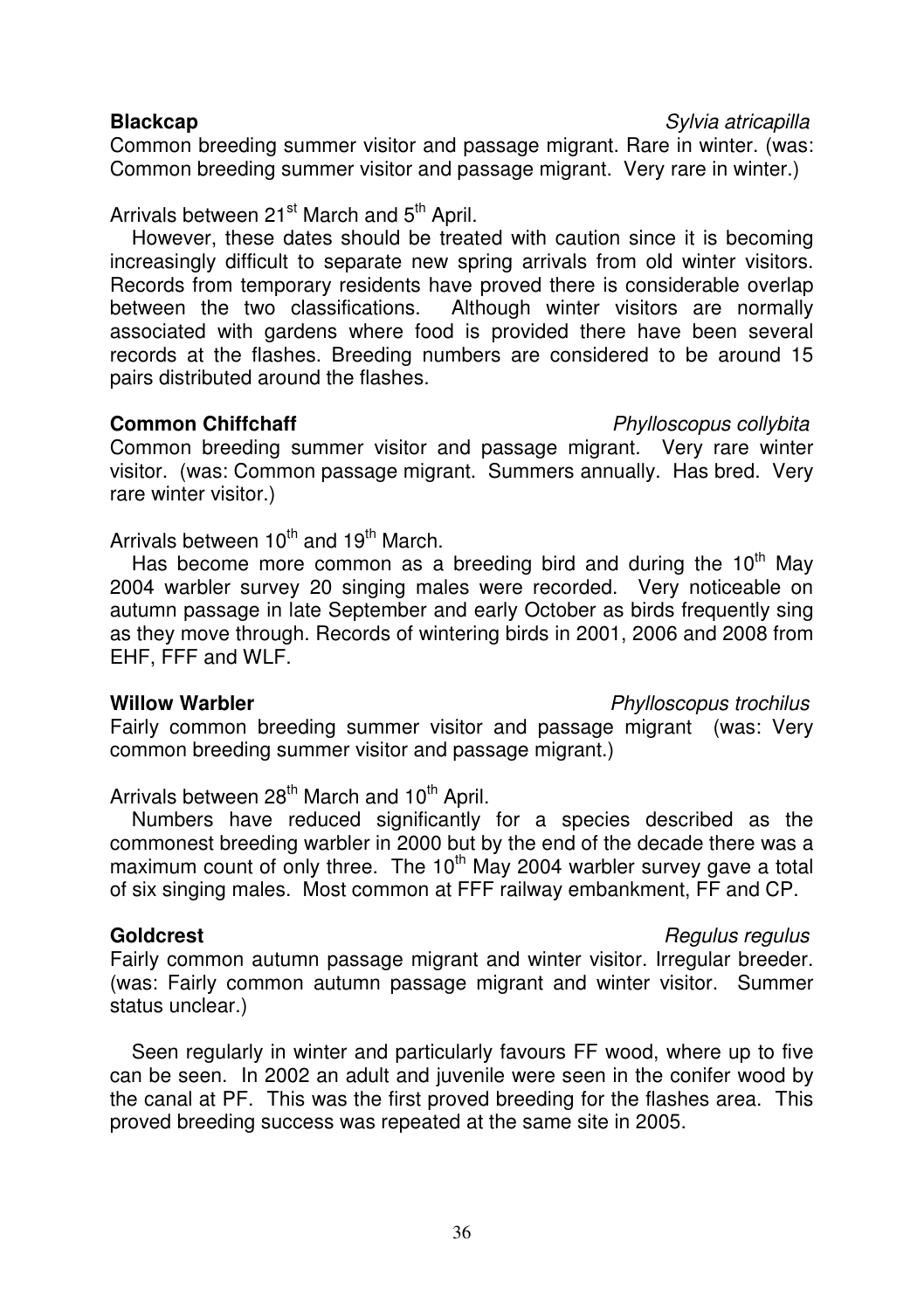Very rare winter visitor. (was: Vagrant. Two records.)

On 9<sup>th</sup> November 2000 one was seen briefly at EHF.

## **Spotted Flycatcher** Muscicapa striata

 Numbers in the SECOS area appear to have increased but this has not happened at the flashes. Recorded as probably bred at EHF or WLF in the first three years, by 2009 there was only one record of a bird, at EHF from  $27<sup>th</sup>$ to 31<sup>st</sup> August.

Very rare passage migrant. (no change.)

Two more records with a male at WLF on  $20^{th}$  April 2001 and one on  $17^{th}$ August 2007 that showed well but briefly in hedgerows bordering EHF.

Uncommon passage migrant. Irregular breeding summer visitor. (no change.)

## **Bearded Tit Bearded Tit Panurus biamarcus**

Vagrant. (new species.)

A frustrating day on  $19<sup>th</sup>$  October 2002 at WLF when a bird of this species was heard calling at 09-40 from a reed bed by the main car park. Despite constant observation from then until the end of the day the bird was never seen, although it was heard calling several times more.

# **Long-tailed Tit Long-tailed Tit**

Common breeding resident. (no change.)

 This species has continued to increase slightly, with regular winter roving flocks of 30+ but 44 at EHF in 2002 was noteworthy. It has been recorded as breeding at EHF but no doubt several more pairs breed each year.

# **Marsh Tit Marsh Tit Parus palustris Parus palustris Parus palustris Parus palustris**

Very rare visitor. (no change.)

The only record is of one in the Red Lane Tip area on  $14<sup>th</sup>$  August 2009, which was not seen subsequently. This is the first flashes record since 1998.

### **Willow Tit** Parus montanus

Scarce breeding resident. (was: Uncommon breeding resident.)

 FF has always been the favourite site with suitable habitat and one or two birds were seen in most winters. Responding to increased feeding up to three were regular at FF from 2006 and in 2007 breeding was proved again in the

**Pied Flycatcher** Ficedula hypoleuca

**Firecrest** Regulus ignicapillus **Firecrest** Regulus ignicapillus **Regulus** ignicapillus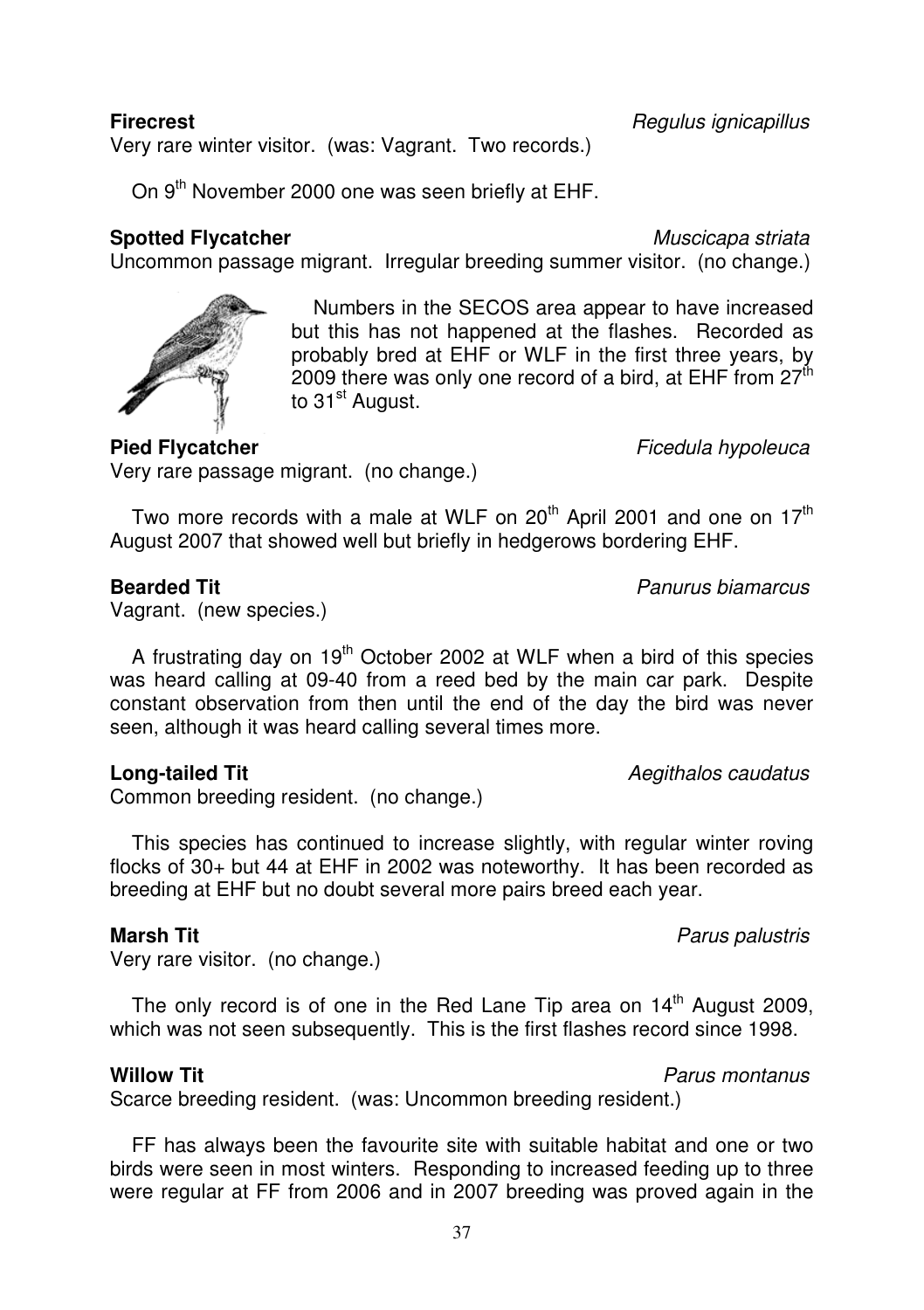small wood opposite FF. Present here and probably bred again in 2008, they were only seen in the early part of 2009.

Uncommon breeding resident. (was: Uncommon visitor.)

 Most common in the FF and PF wooded areas and breeding has been proved here in several years. Now frequently seen in winter on the feeders at EHF.

# **Blue Tit Blue Tit Parus caeruleus Parus caeruleus**

Very common breeding resident. (no change.)

Breeds around all the flashes and takes readily to the nest boxes provided, with in 2000 six pairs using nest boxes that were at FF and up to six pairs using the boxes now around EHF.

# **Great Tit** Parus major

Very common breeding resident. (no change.)

 Also breeds around all the flashes but not as densely as Blue Tit. Up to four pairs use the nest boxes around EHF.

# **European Nuthatch** *Sitta europaea*

Uncommon breeding resident. (was: Very rare visitor.)

 Numbers started to increase during the 1990s and have continued to do so, particularly around FF. Breeding has been proved here each year since 2007.

# **Eurasian Treecreeper** Certhia familiaris

Uncommon breeding resident. (no change.)

 FF and PF have traditionally been the favoured areas for this species and up to three pairs breed here in most years. Also recorded as breeding at EHF in 2007 and 2008. Wandering birds can be seen anywhere during the winter.

# **Red-backed Shrike Lanius collurio** Lanius collurio

Vagrant. (new species.)

On 31<sup>st</sup> May 2003 a female was seen on Maw Green Tip. Seen perched on top of one of the new hedges it was watched for several minutes diving down for food and then moving along the hedge but was then lost from view and could not be relocated.

**Coal Tit Coal Tit**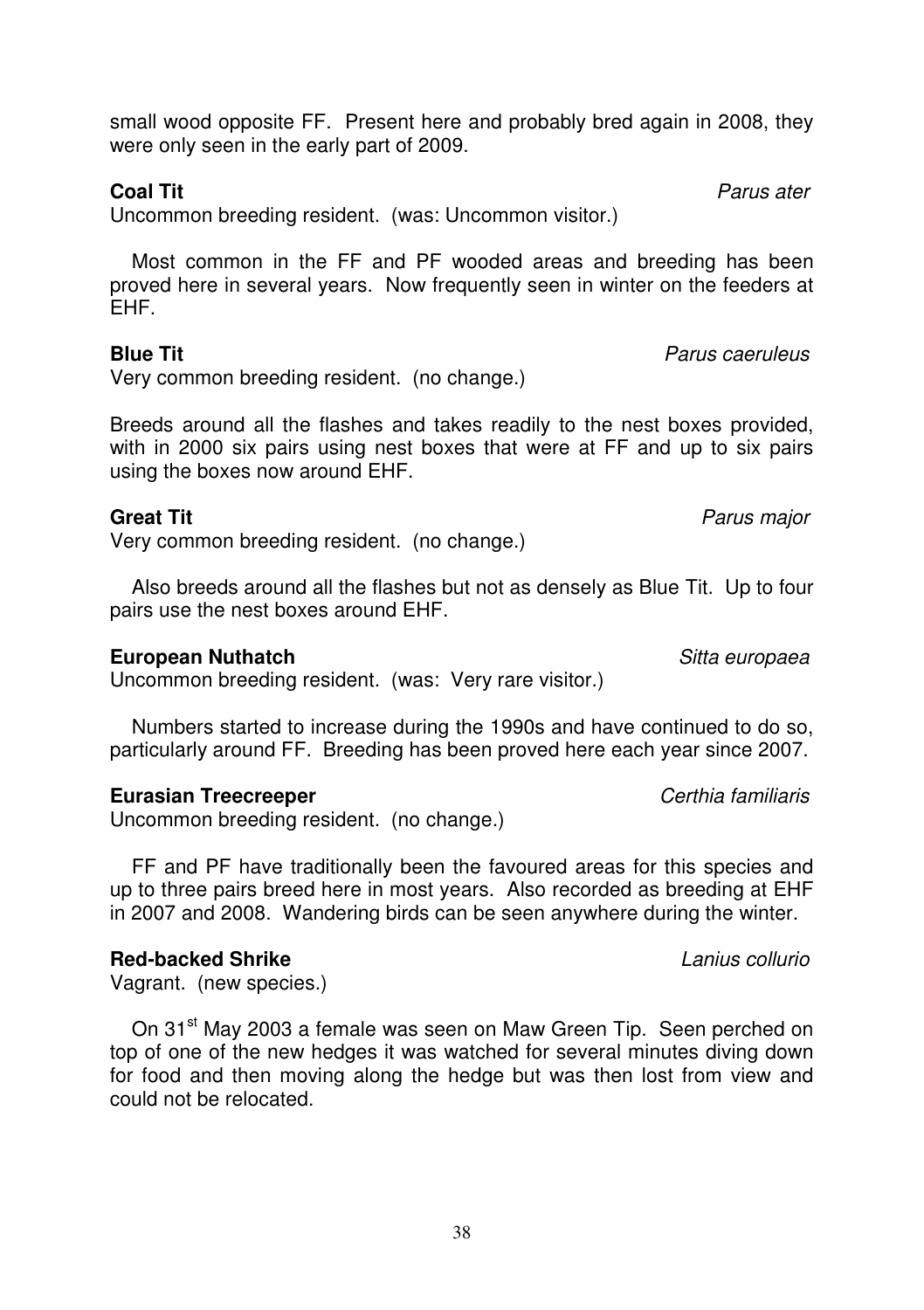Uncommon breeding resident. (no change.)

 Continues to breed annually in the FF and PF wooded areas with probably two or three pairs, although the highest count was six at EHF in April 2002.

### **Common Magpie** Pica pica

Very common breeding resident. (no change.)

Still a very common bird although the counts of 200+ in the winter roost at FF are long gone. Counts in this decade here have varied from 24 to 38. The other regular wintering site is MGT. Breeds in thick hedges and trees around the flashes.

### **Eurasian Jackdaw** Corvus monedula

Very common resident and winter visitor. Breeding status unclear. (no change.)

 Numbers have continued to increase and large flocks form in the winter as breeding birds come together. There is a regular corvid roost at FF and a total of 2,000 mixed corvids were recorded here in January 2008. Pairs probably breed in chimneys of some of the cottages in the area.

### **Rook** Corvus frugilegus

Very common breeding resident. (no change.)

 The two rookeries in the flashes area have maintained their previous size with the FF wood rookery having between 116 and 147 nests and the GF/OF rookery having around 10 to 15 nests each year. Large feeding flocks congregate at MGT in winter. A mixed corvid roost of 2,000 at FF in January 2008 included many Rooks.

# **Carrion Crow** Corvus corone

Very common breeding resident. (no change.)

 Probably the most ignored species in the area! Breeds in large trees around all the flashes and joins the other corvids at MGT in winter.

### **Common Raven**<br> **Convus corax**

Uncommon visitor. (was: Very rare visitor. 11 records of 17 birds.)

 What a difference a decade makes! The book detailed only 11 records of 17 birds between 1992 and 1999. In 2000 there were two records but by 2009 there were 49 records. Most of these are of flyovers but birds are increasingly



**Eurasian Jay** Garrulus glandarius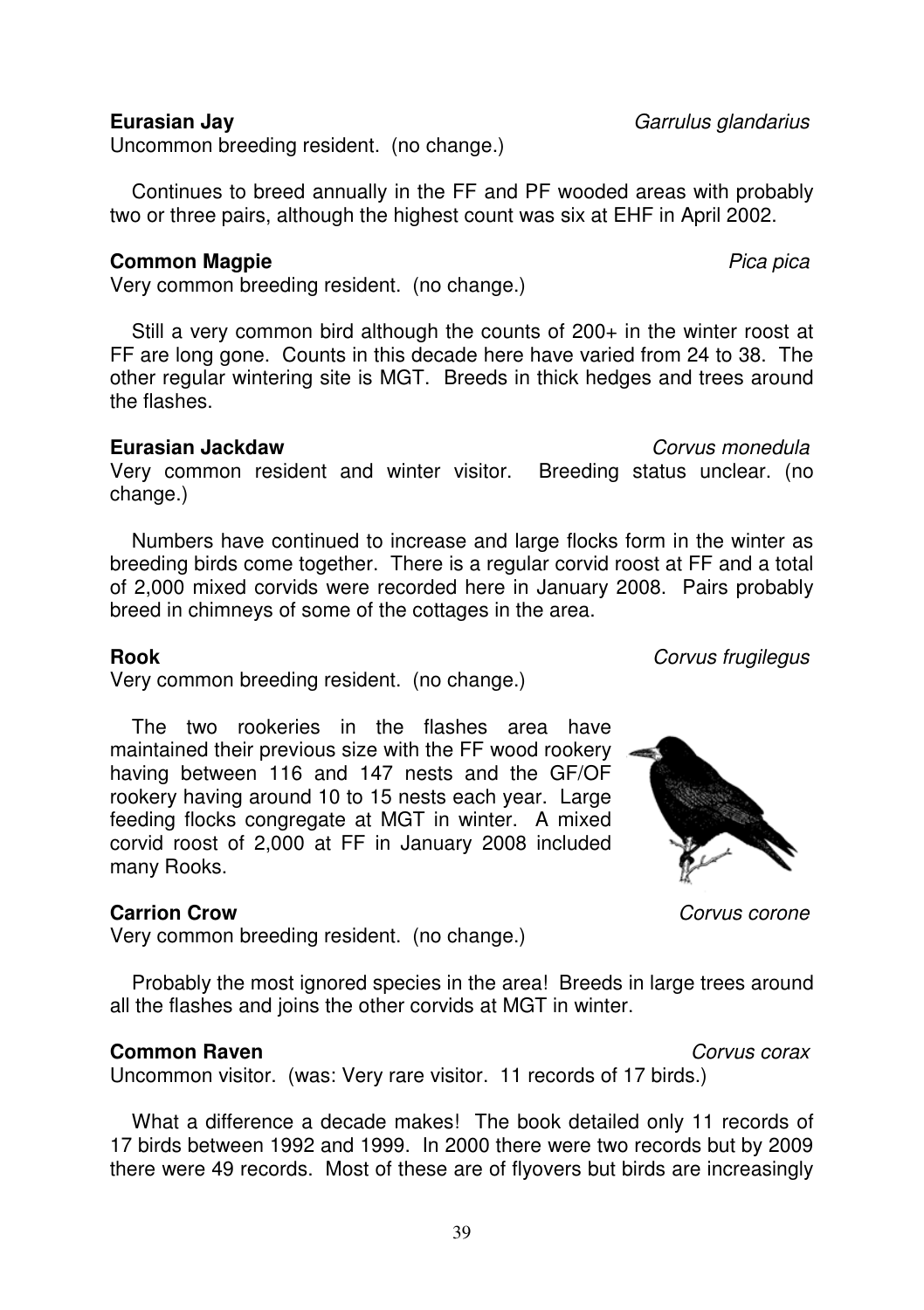using the area for feeding. This is part of an increase for the species throughout Cheshire.

# **Common Starling** Sturnus vulgaris **Common Starling**

Very common breeding resident. Abundant passage migrant and winter visitor. (no change.)

 Still breeds commonly around most farm and other rural buildings. A wintering flock is now regular at MGT with at least 1,000 and usually up to 2,000 birds present all winter. Occasionally huge numbers are seen, such as the 20,000 over EHF on 2<sup>nd</sup> December 2001.

# **House Sparrow Passer domesticus**

Common breeding resident. (was: Very common breeding resident.)

 Initially numbers continued to decrease but in the last few years they have been seen regularly on the feeders at EHF. It is possible that the provision of this constant food source has resulted in a very localised increase, which bucks the trend elsewhere.

# **Eurasian Tree Sparrow Passer montanus**

Common breeding resident. (no change.)

 Following the long steady decline of the 1990s this species has now increased in numbers following the provision of a constant food source and a selection of nest boxes. Although exact numbers at the EHF feeders are difficult to count it is felt that around 60 birds use it as a food source. Up to nine pairs use the nest boxes and usually around half of these are double brooded and a quarter of them are triple brooded, going right through to August.

Flocks can be attracted to other food sources and in the winter of 2005/6 a game crop of quinoa plus other food put down by the shooting syndicate near CF supported a flock of at least 200 Tree Sparrows.

# **Common Chaffinch Example 2 Common Chaffinch Fringilla** coelebs

Very common breeding resident. Common passage migrant and winter visitor. (no change.)

 Probably the commonest finch and breeds throughout the area. Numbers are increased by winter visitors although no very large flocks were recorded. The largest number was 60 at CF in 2005 on the same food source as the Tree Sparrows.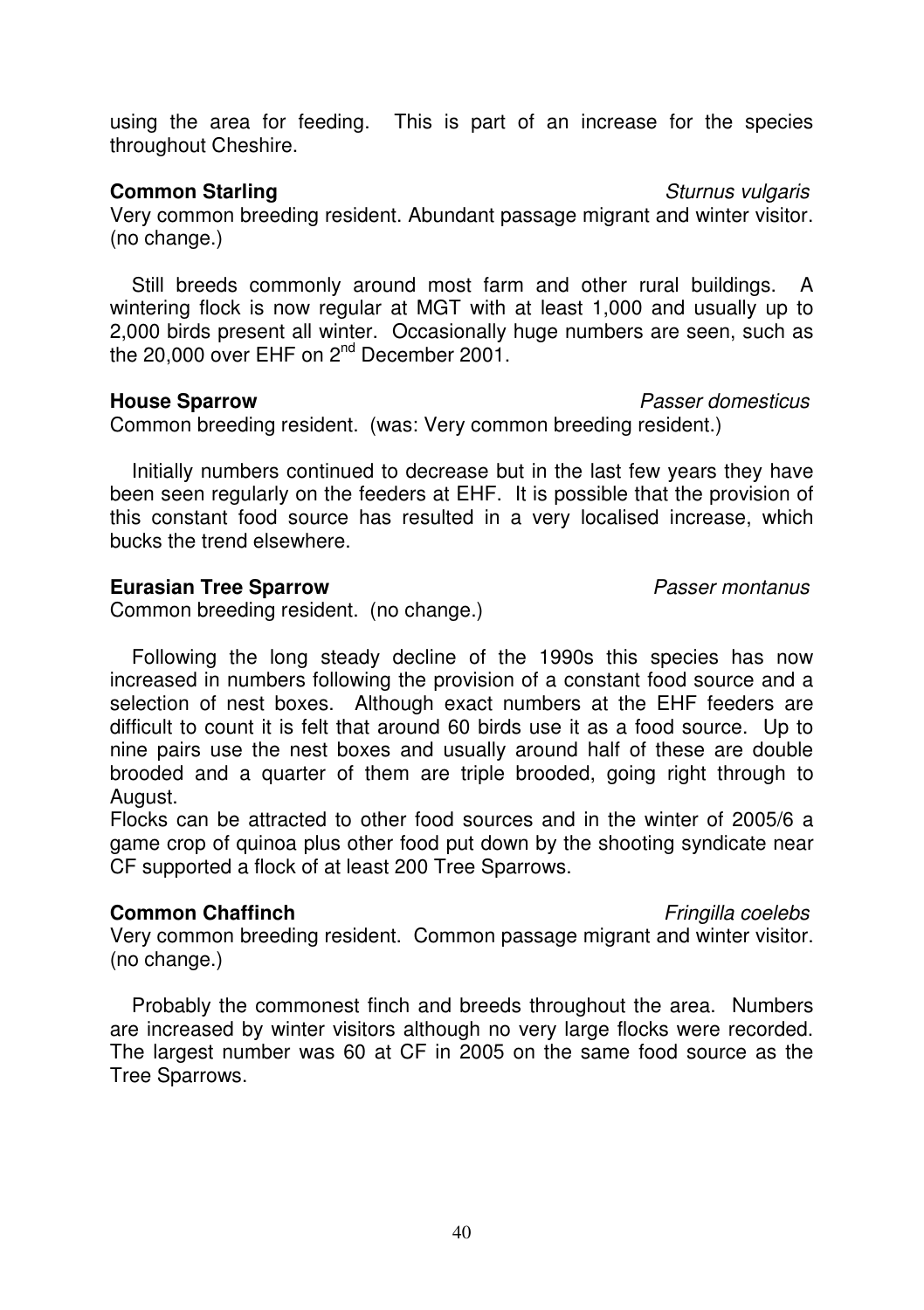Rare passage migrant and winter visitor. (was: Uncommon passage migrant and winter visitor.)

 Not recorded in four of the ten years so classified as rare. Most records are of just one or two birds seen briefly. The best year by far was 2005 when the second winter period saw six flying over MGT, one at WLF, one at EHF and three at CF with the Chaffinch/Tree Sparrow flock.

# **European Greenfinch** *Carduelis chloris*

Common breeding resident. (no change.)

 Breeds commonly throughout the area. Flocks form in winter and up to 60 are recorded regularly at WLF. Occasional high counts from CP with 140 in 2000 and EHF with 100 in 2006.

# **European Goldfinch** Carduelis carduelis carduelis

Common breeding resident. (no change.)

 Numbers of this delightful finch have continued to increase slightly and it breeds throughout the area. Most obvious in late summer/early autumn when large post breeding flocks form and feed on thistle seeds. The favoured area is  $RF/MGT$  and 230 were counted here on 30<sup>th</sup> August 2009. A flock of 200 here in September 2005 had reduced to 75 by November.

Uncommon passage migrant and winter visitor. (no change.)

# **Eurasian Siskin Carduelis spinus Carduelis spinus**

 Most records are of winter flocks, with the favoured area being FF and PF. Up to 50 are recorded here in most years with occasional records also from EHF, with 50 in 2001, and MGT, with 14 in 2005. Overflying migrants can be heard in March/April and October/November.

# **Common Linnet** Common Linnet Carduelis cannabina

# Uncommon breeding resident. Fairly common winter visitor. (was: Uncommon breeding resident. Fairly common passage migrant.)

 Small numbers breed, with the railway embankment at FFF being used regularly as well as in the gorse along Fowle Brook at MGT. The favoured area for winter flocks is MGT, being recorded there every year, with 120 in 2007 being the maximum count. Also recorded from EHF and PHF in lower numbers.



**Brambling**<br> **Brambling**<br> **Exampling**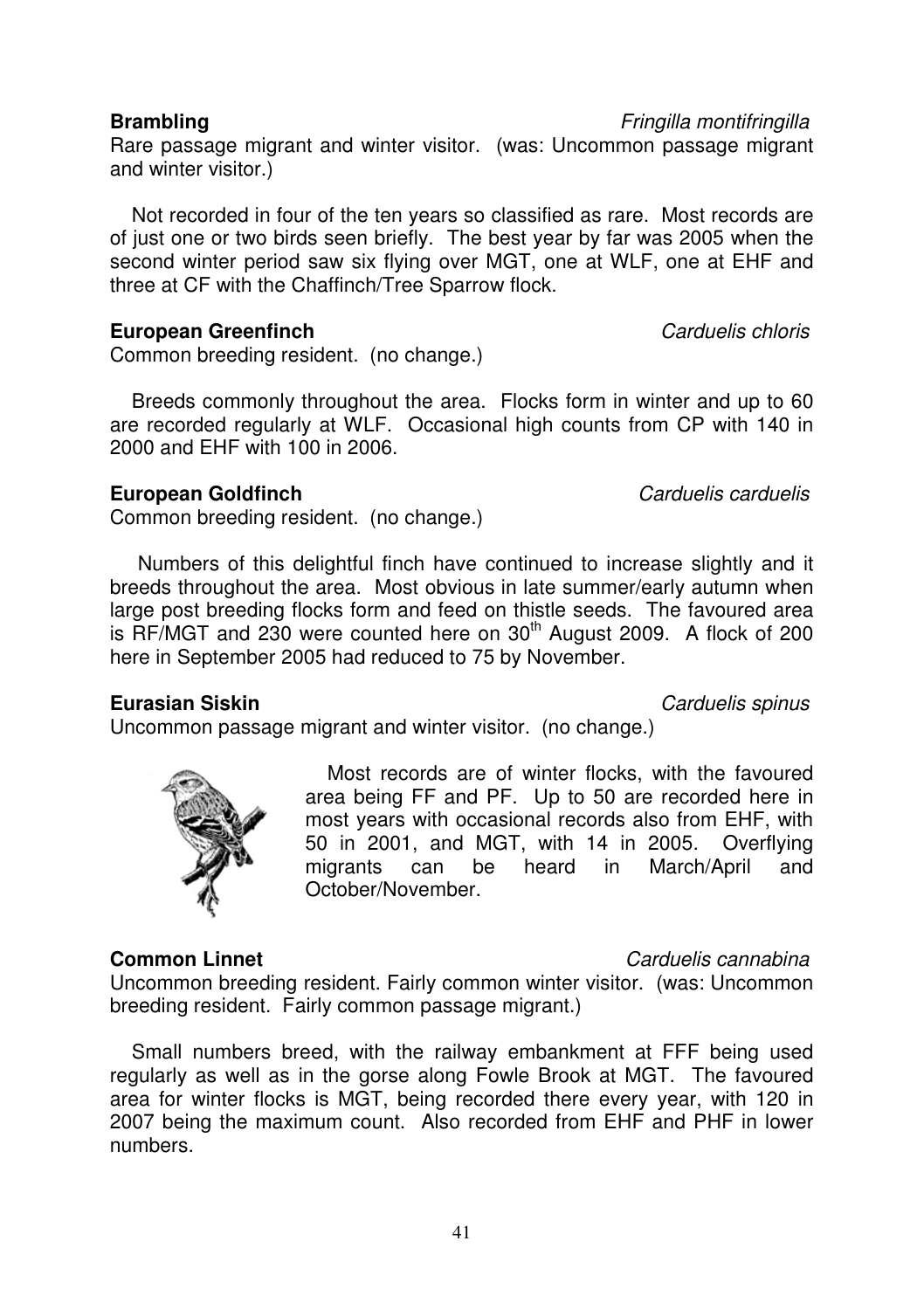Redpoll Note. In 2000 the British Ornithologists Union split the Common Redpoll Carduelis flammea so that the sub-species became separate species:-<br>Lesser Bedpoll Carduelis cabaret

Mealy Redpoll<br>Arctic Redpoll

Lesser Redpoll Carduelis cabaret<br>
Mealy Redpoll Carduelis flammea Carduelis hornemanni

# **Lesser Redpoll Canadian Carduelis cabaret (was : Common Redpoll Carduelis flammea)**

Uncommon passage migrant and winter visitor. (was: Uncommon passage migrant and winter visitor. Rare in summer. Irregular breeder.)

 No longer breeds in the area but is seen regularly in winter with the highest numbers from November to February. The favoured area is around FF where they associate with the Siskin flock feeding on alders and birch. Peak counts in winter are up to 30.

Very rare winter visitor. (no change.)

In 2009 one was identified with the Lesser Redpolls at FF on 16<sup>th</sup> January and again on  $17<sup>th</sup>$  February.

## **Common Crossbill Common Crossbill Loxia curvirostra**

Very rare visitor. (no change.)

Five more records in three years, including the first non-flyover record. 2005 22<sup>nd</sup> October six flew over MGT.

- 2008  $2<sup>nd</sup>$  September one juv in trees, viewable from the canal behind FF.  $3^{rd}$  September 12 flew over the canal towpath from the FF direction.<br>2009 19<sup>th</sup> October two flew over MGT
- 19<sup>th</sup> October two flew over MGT 30th December one flew over FF.

# **Common Bullfinch Common Bullfinch Pyrrhula** pyrrhula pyrrhula

Uncommon breeding resident. (no change.)

 Most commonly seen in the FF area and one or two pairs are proved breeding here each year. Occasionally recorded from other sites and juvs have been recorded at EHF.

Uncommon breeding resident. (no change.)

 The slow decline of this species continues. In 2000 the largest winter flock was 18 but by 2007 the highest count was just two. Some improvement by 2009 when five singing males were heard.

**Mealy Redpoll Carduelis** *Carduelis flammea*)

**Yellowhammer Emberiza citrinella**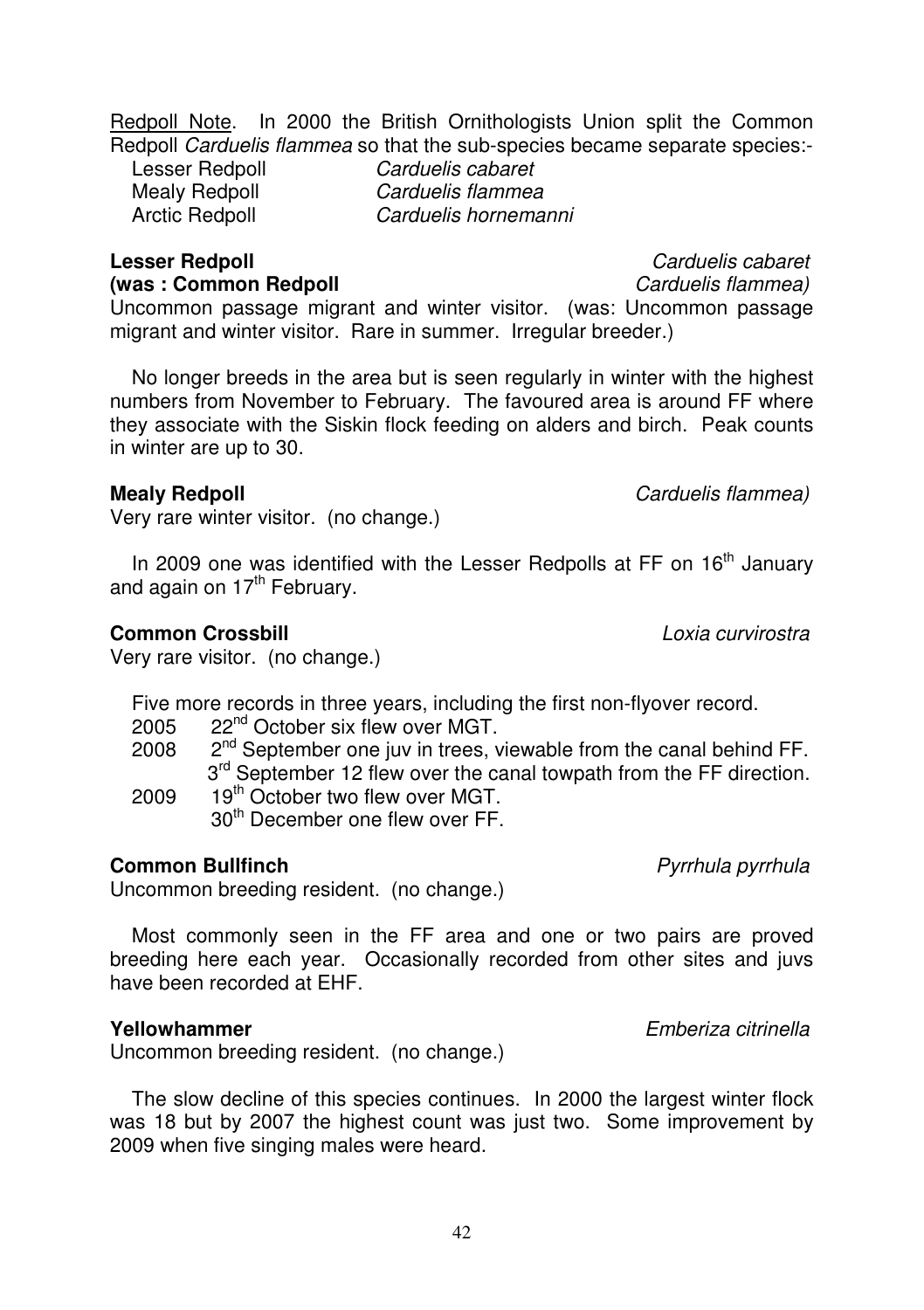# **Common Reed Bunting** Emberiza schoeniclus

Common breeding resident. (no change.)

 The favoured area is MGT and RF where up to seven pairs breed and flocks of around 20 form in winter. However, on 29<sup>th</sup> December 2000 a flock of 54 was seen here, feeding on dock seeds with the ground frozen and 10 cms of snow. Also seen in ones or twos around GF, EHF, WLF and WF.

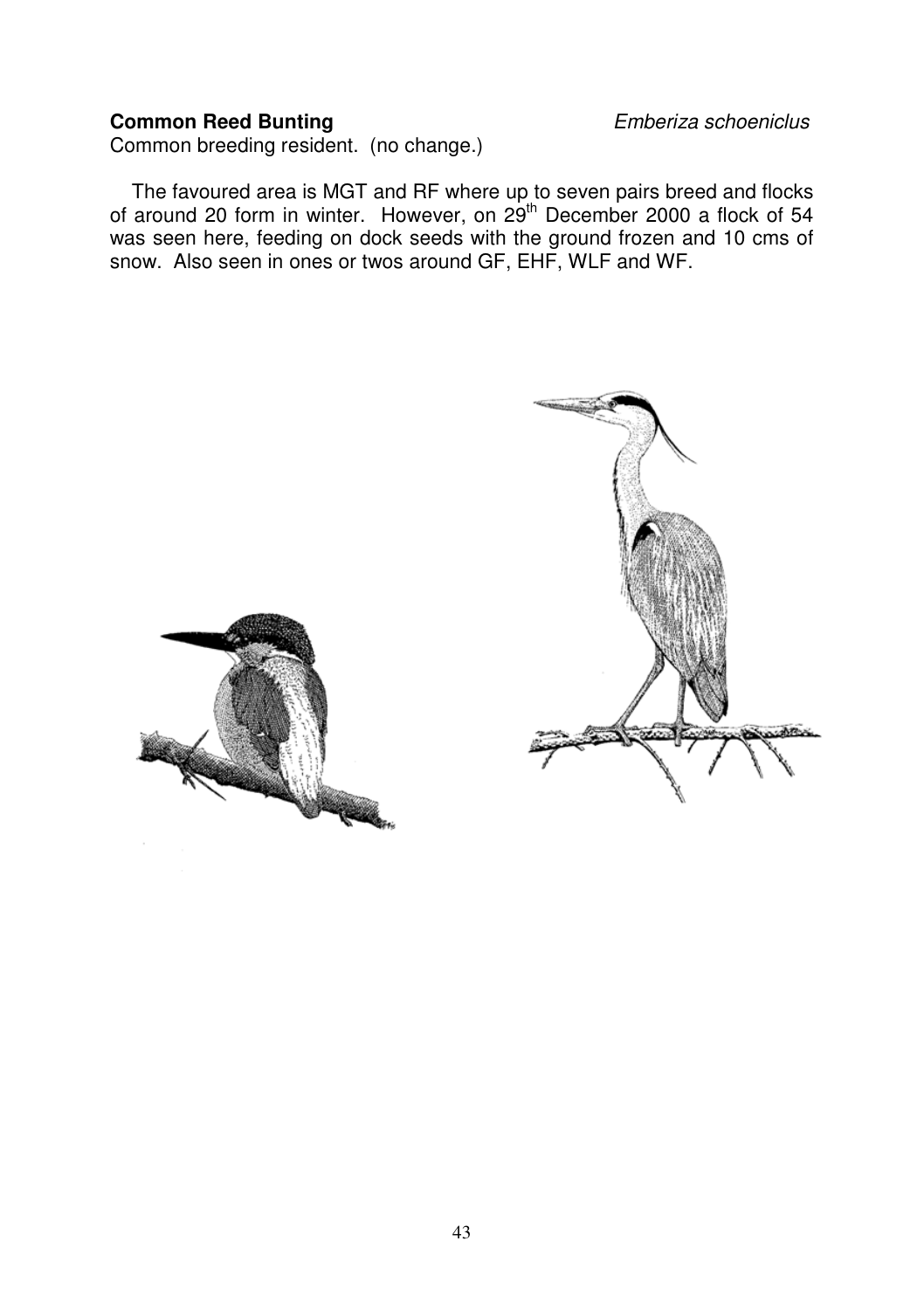44

# **Escaped and Released Species**

Species reliably recorded at Sandbach Flashes but judged by the author to be escaped or released from captivity. The more interesting ones are listed below:-

One at PHF on  $9<sup>th</sup>$  March 2007.

**Black Swan Cygnus atratus** One at WLF on 17<sup>th</sup> May 2001 and probably the same at EHF on 21<sup>st</sup> May 2001.

# **Cape Shelduck Tadorna cana**

A female was wandering with a group of Common Shelduck seen at several sites in 2003, including EHF on  $1<sup>st</sup>$  March, 24<sup>th</sup> May and 28<sup>th</sup> May.

# **Ringed Teal Callonetta leucophrys**

Two birds were at EHF on 2nd November 2004. A drake was seen here in late March 2008 and one was regular in September 2009.

**Wood Duck** Aix sponsa A pair was together on PHF on  $6<sup>th</sup>$  December 2005. More records during 2006 with two at MGT on 26<sup>th</sup> February, one at PHF on 30<sup>th</sup> August and one at WF on 3<sup>rd</sup> December. Then recorded frequently from MGT and PHF during 2007, 2008 and 2009.

# **Harris's Hawk** Parabuteo unicinctus

In 2002 a falconer was regularly flying two birds at MGT to scare the gulls off.

[There is a large wildfowl collection nearby in Sydney, Crewe and it is certain that some, if not most, of the birds involved originate from there.]

**Greater Flamingo** Phoenicopterus ruber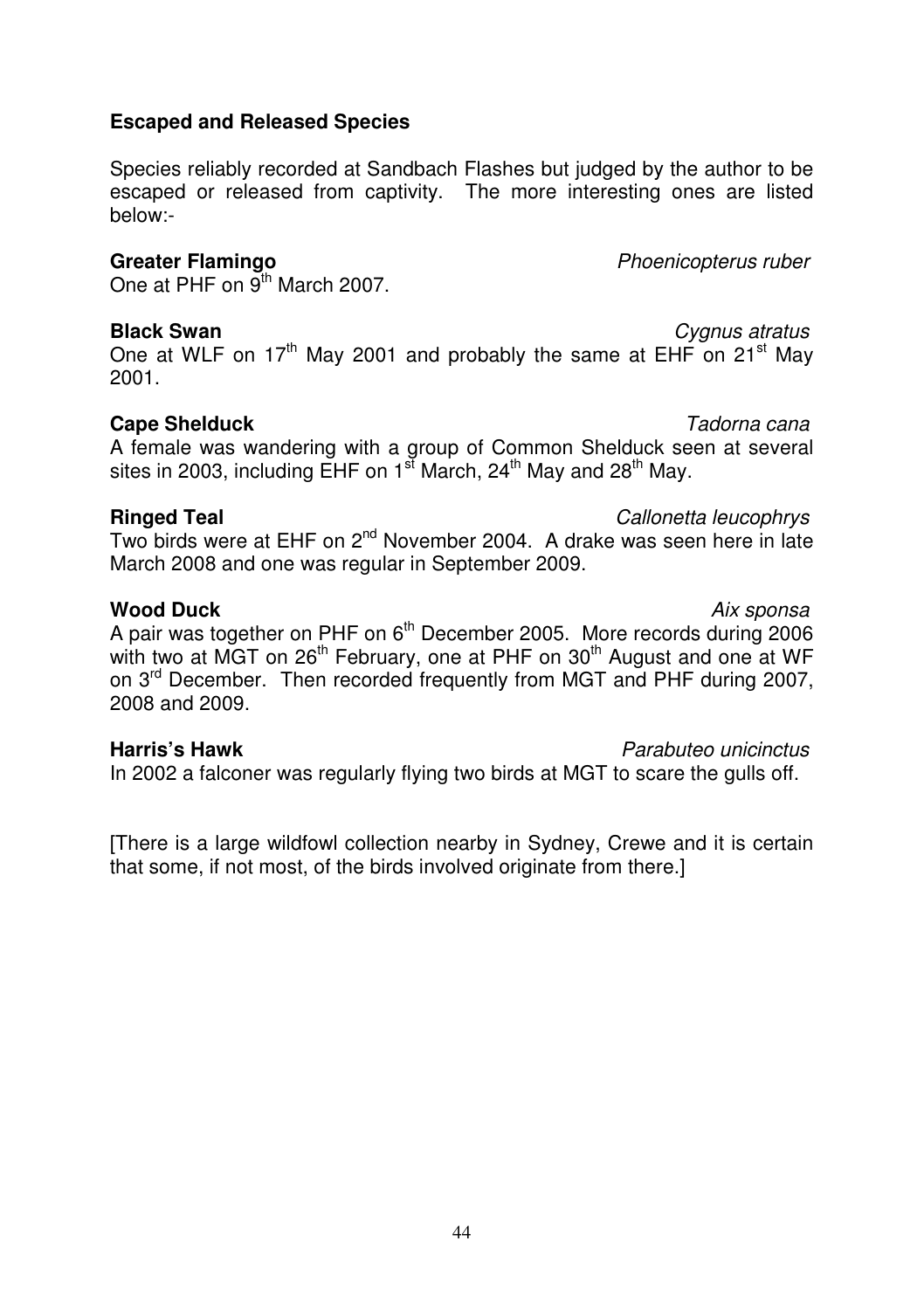### **NEW SPECIES RECORDED IN THE SUPPLEMENT. (During the 10 years of 2000 to 2009)**

Green-winged Teal #1<br>Lesser Scaup Richard's Pipit<br>Bearded Tit Red-backed Shrike

Great White Egret **Ardea alba**<br>Egyptian Goose #2 **Alexander Ardea alba**<br>Alexander Ardea alba Alopochen aegyptiacus<br>Anas carolinensis Lesser Scaup Aythya affinis Larus pipixcan<br>Larus michahellis Yellow-legged Gull #1 **Larus michahellis**<br>Caspian Gull #1 Larus michahellis Caspian Gull #1 **Caspian Gull #1** Caspian Gull #1 Larus cachinans<br>
Red-rumped Swallow **Caspian Caspian Caspian Caspian Caspian** Hirundo daurica Red-rumped Swallow **Hirundo daurica**<br>Richard's Pinit **Hirundo daurica**<br>Anthus richardi Panurus biamarcus<br>I anius collurio Mealy Redpoll #1 Carduelis flammea)

#1 previously recorded as a sub-species but subsequently split by the BOURC #2 previously recorded but only as an escapee.

# **NEW SPECIES BUT NOT RECORDED IN THE SUPPLEMENT.**

The following species has been split and accorded full species status by the BOURC since 2000 but has not been recorded at the flashes since then. So it is added to the flashes list but not included in the Supplement.

Hooded Crow Corvus cornix

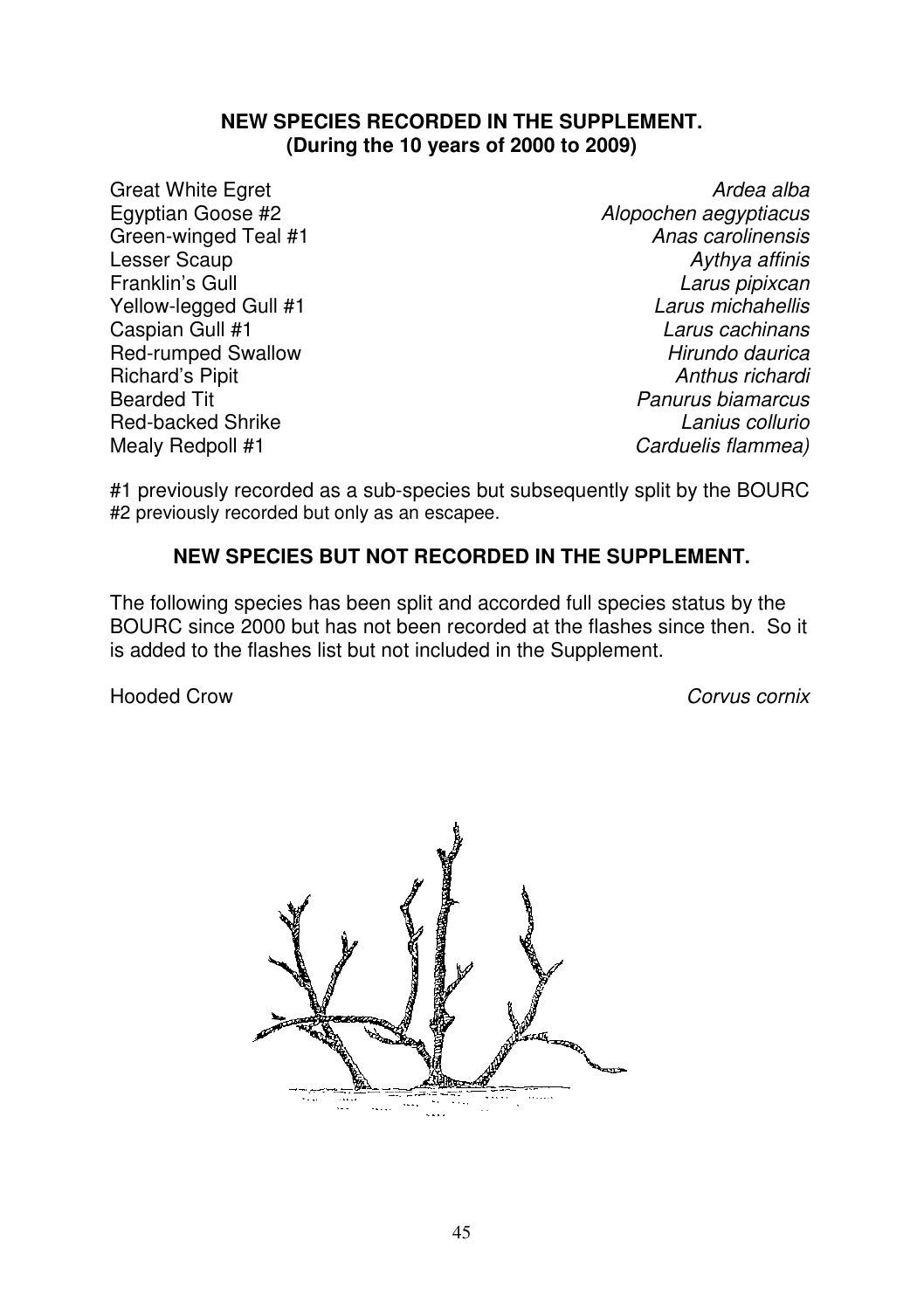### **SPECIES RECORDED IN THE BOOK BUT NOT IN THE SUPPLEMENT. (During the 65 years from 1935 to 1999)**

Red-throated Diver Gavia stellata<br>Great Northern Diver Gavia stellata<br>Gavia immer Great Northern Diver Red-necked Grebe **Podiceps** grisegena<br>
Horned (Slavonian) Grebe **Podiceps** auritus<br>
Podiceps auritus Horned (Slavonian) Grebe<br>Black-necked Grebe Black-necked Grebe **Podiceps nigricollis**<br>
Leach's Storm-petrel exercise the Communic Control of Communications of Communications and Communications of P Northern Gannet Great Bittern **Botaurus stellaris**<br>Black-crowned Night Heron **Black-crowned Night Heron** Black-crowned Night Heron<br>Purple Heron Purple Heron **Ardea purpurea**<br>Bean Goose **Ardea purpurea**<br>Anser fabalis Bean Goose **Anser fabalis**<br>Brent Goose **Anser fabalis**<br>Brent Goose **Anser Fabalis** Greater Scaup **Aythya marila** Common Scoter **Melanitta nigra** Melanitta nigra Common Eider **Somateria** mollissima Long-tailed Duck **Clangula** hyemalis Smew **Mergellus** albellus Red-breasted Merganser Mergus serrator<br>
Red-breasted Merganser Mergus serrator<br>
Mergus serrator Mergus serrator European Honey-buzzard<br>Grev Partridge Grey Partridge **Perdix perdix perdix perdix perdix perdix perdix perdix perdix perdix perdix perdix perdix per**<br>Common Quail **Person and Common Quail** Common Quail Common Quail Common Quail Common Quail Common Coturnix coturnix Common Quail Common Common Common<br>
Sported Crake Common Common Common Common Common Common Common Common Common Common Common Common Common Comm<br> Spotted Crake Spotted Crake Porzana porzana<br>Corn Crake Porzana porzana porzana porzana porzana porzana porzana porzana porzana porzana porzana porzana por Corn Crake Corn Crex crex Common Crane Grus grus Kentish Plover **Charadrius alexandrinus** White-rumped Sandpiper Calidris fuscicollis Stilt Sandpiper **Micropalama** himantopus Upland Sandpiper Bartramia longicauda Marsh Sandpiper **Tringa stagnatilis**<br>
Wilson's Phalarope Communication of the *Tringa stagnatilis* Wilson's Phalarope<br>
White-winged Black Tern<br>
White-winged Black Tern<br>
Chlidonias leucopterus White-winged Black Tern Common Guillemot **Common Cuillemot** Common Guillemot **Uria aalge** Long-eared Owl Alpine Swift Apus melba Eurasian Hoopoe **Upupa epops** Eurasian Wryneck **International Community** Control of *Jynx torquilla* Rock Pipit **Anthus petrosus Anthus petrosus** Water Pipit **Mater** Pipit **Anthus spinoletta** Common Nightingale Luscinia megarhynchos Black Redstart **Phoenicurus ochruros**<br>
Ring Ouzel **Phoenicurus ochruros**<br>
Turdus torquatus Ring Ouzel Turdus torquatus<br>
Wood Warbler **Notational Studies of the United Studies**<br> *Phylloscopus sibilatrix* Eurasian Golden Oriole **Christian Corole Communist Corole Corole Corole Corole Corole Corole Oriolus**<br> **Eurasian Grey Shrike** Corole Corole Corole Corole Corole Corole Corole Corole Corole Corole Corole Corole Corole Corol Northern Grey Shrike Twite Carduelis flavirostris

Oceanodroma leucorhoa<br>Morus bassanus Branta bernicla Phylloscopus sibilatrix<br>Oriolus oriolus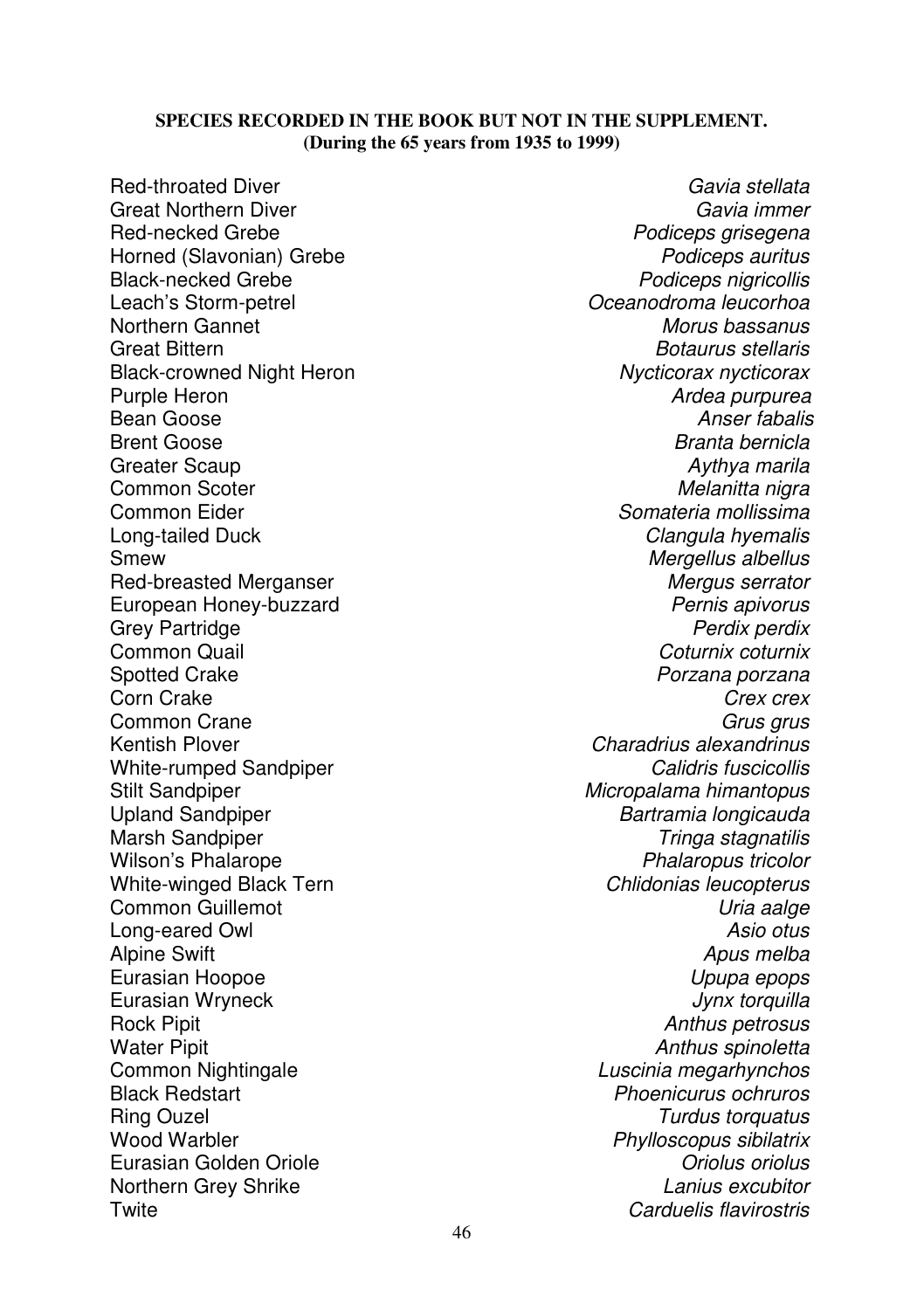Lapland Bunting<br>
Snow Bunting<br>
Snow Bunting<br>
Calcarius lapponicus<br>
Plectrophenax nivalis Snow Bunting<br>
Little Bunting<br>
Little Bunting<br>
Little Bunting<br>
Little Bunting<br>
Plectrophenax nivalis Little Bunting Little Bunting Little Bunting Emberiza pusilla<br>Corn Bunting Emberiza pusilla<br>Milaria calandra Milaria calandra



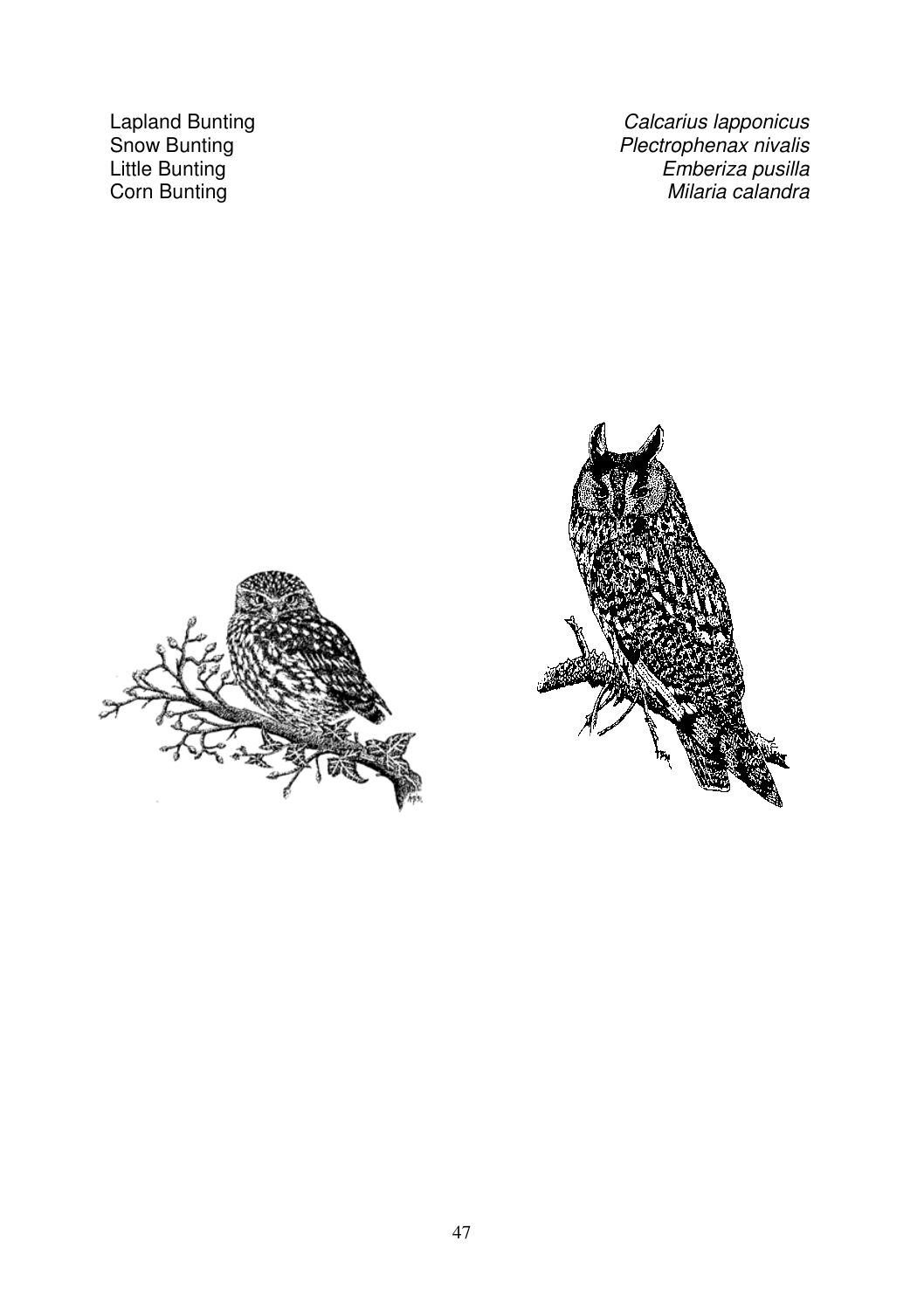# **CHECKLIST OF THE BIRDS OF SANDBACH FLASHES (2010)**

|                                    | Life |                    |      |      |
|------------------------------------|------|--------------------|------|------|
| <b>Species</b>                     | List | Year   Year   Year | Year | Year |
| <b>Red-throated Diver</b>          |      |                    |      |      |
| <b>Great Northern Diver</b>        |      |                    |      |      |
| Little Grebe                       |      |                    |      |      |
| <b>Great Crested Grebe</b>         |      |                    |      |      |
| <b>Red-necked Grebe</b>            |      |                    |      |      |
| Horned (Slavonian) Grebe           |      |                    |      |      |
| <b>Black-necked Grebe</b>          |      |                    |      |      |
| Leach's Storm-petrel               |      |                    |      |      |
| Northern Gannet                    |      |                    |      |      |
| <b>Great Cormorant</b>             |      |                    |      |      |
| <b>Great Bittern</b>               |      |                    |      |      |
| <b>Black-crowned Night Heron</b>   |      |                    |      |      |
| Little Egret                       |      |                    |      |      |
| <b>Great White Egret</b>           |      |                    |      |      |
| Grey Heron                         |      |                    |      |      |
| Purple Heron                       |      |                    |      |      |
| <b>White Stork</b>                 |      |                    |      |      |
| Eurasian Spoonbill                 |      |                    |      |      |
| Mute Swan                          |      |                    |      |      |
| Tundra (Bewick's) Swan             |      |                    |      |      |
| <b>Whooper Swan</b>                |      |                    |      |      |
| <b>Bean Goose</b>                  |      |                    |      |      |
| <b>Pink-footed Goose</b>           |      |                    |      |      |
| <b>Greater White-fronted Goose</b> |      |                    |      |      |
| Greylag Goose                      |      |                    |      |      |
| Canada Goose                       |      |                    |      |      |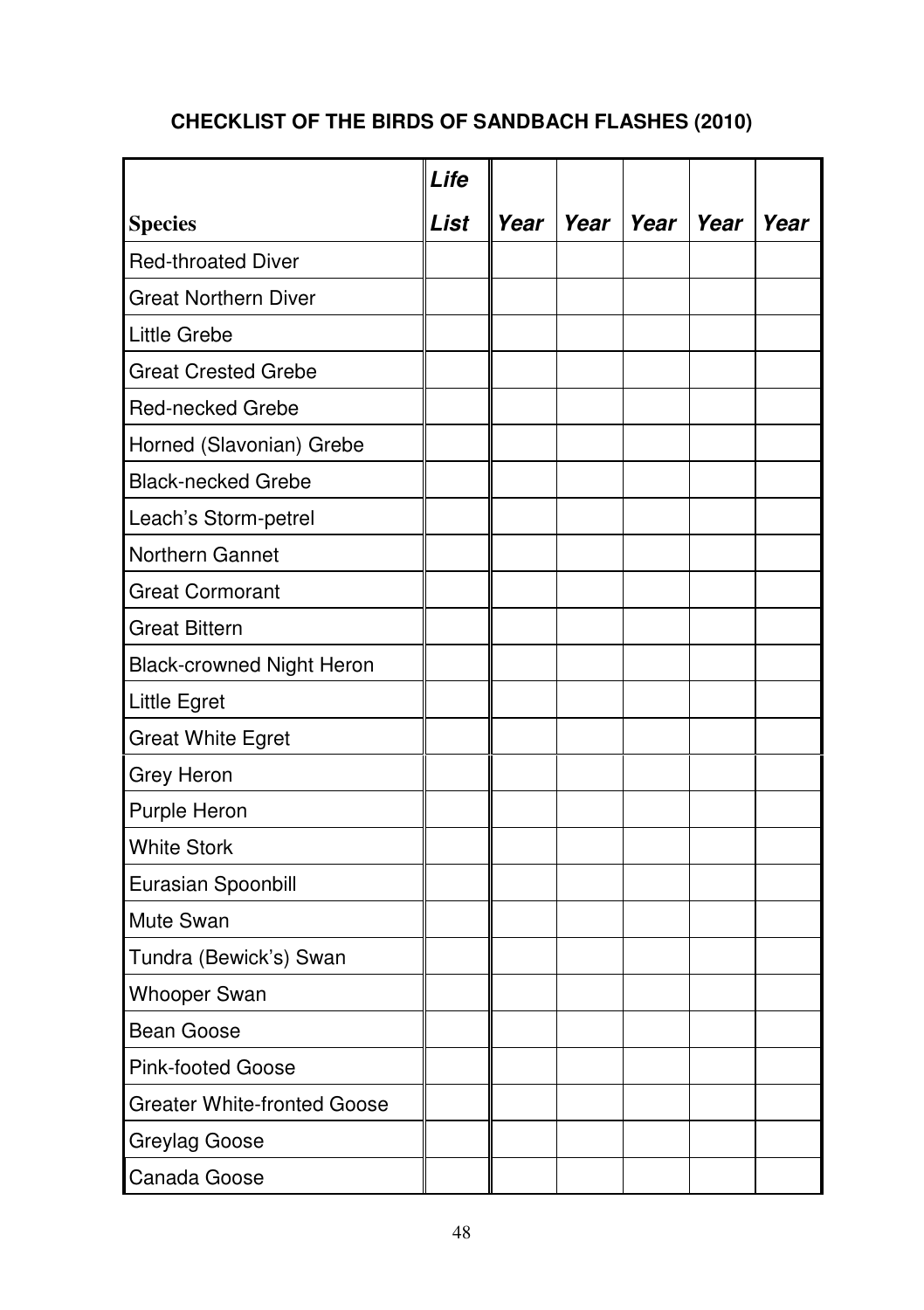|                            | Life<br>List | Year | Year | Year | Year | Year |
|----------------------------|--------------|------|------|------|------|------|
| <b>Barnacle Goose</b>      |              |      |      |      |      |      |
| Egyptian Goose             |              |      |      |      |      |      |
| <b>Brent Goose</b>         |              |      |      |      |      |      |
| <b>Ruddy Shelduck</b>      |              |      |      |      |      |      |
| <b>Common Shelduck</b>     |              |      |      |      |      |      |
| <b>Mandarin Duck</b>       |              |      |      |      |      |      |
| Eurasian Wigeon            |              |      |      |      |      |      |
| American Wigeon            |              |      |      |      |      |      |
| Gadwall                    |              |      |      |      |      |      |
| Common Teal                |              |      |      |      |      |      |
| Green-winged Teal          |              |      |      |      |      |      |
| Mallard                    |              |      |      |      |      |      |
| Northern Pintail           |              |      |      |      |      |      |
| Garganey                   |              |      |      |      |      |      |
| Northern Shoveler          |              |      |      |      |      |      |
| <b>Red-crested Pochard</b> |              |      |      |      |      |      |
| Common Pochard             |              |      |      |      |      |      |
| <b>Tufted Duck</b>         |              |      |      |      |      |      |
| Greater Scaup              |              |      |      |      |      |      |
| Lesser Scaup               |              |      |      |      |      |      |
| Common Eider               |              |      |      |      |      |      |
| Long-tailed Duck           |              |      |      |      |      |      |
| Common Scoter              |              |      |      |      |      |      |
| Common Goldeneye           |              |      |      |      |      |      |
| Smew                       |              |      |      |      |      |      |
| Red-breasted Merganser     |              |      |      |      |      |      |
| Goosander                  |              |      |      |      |      |      |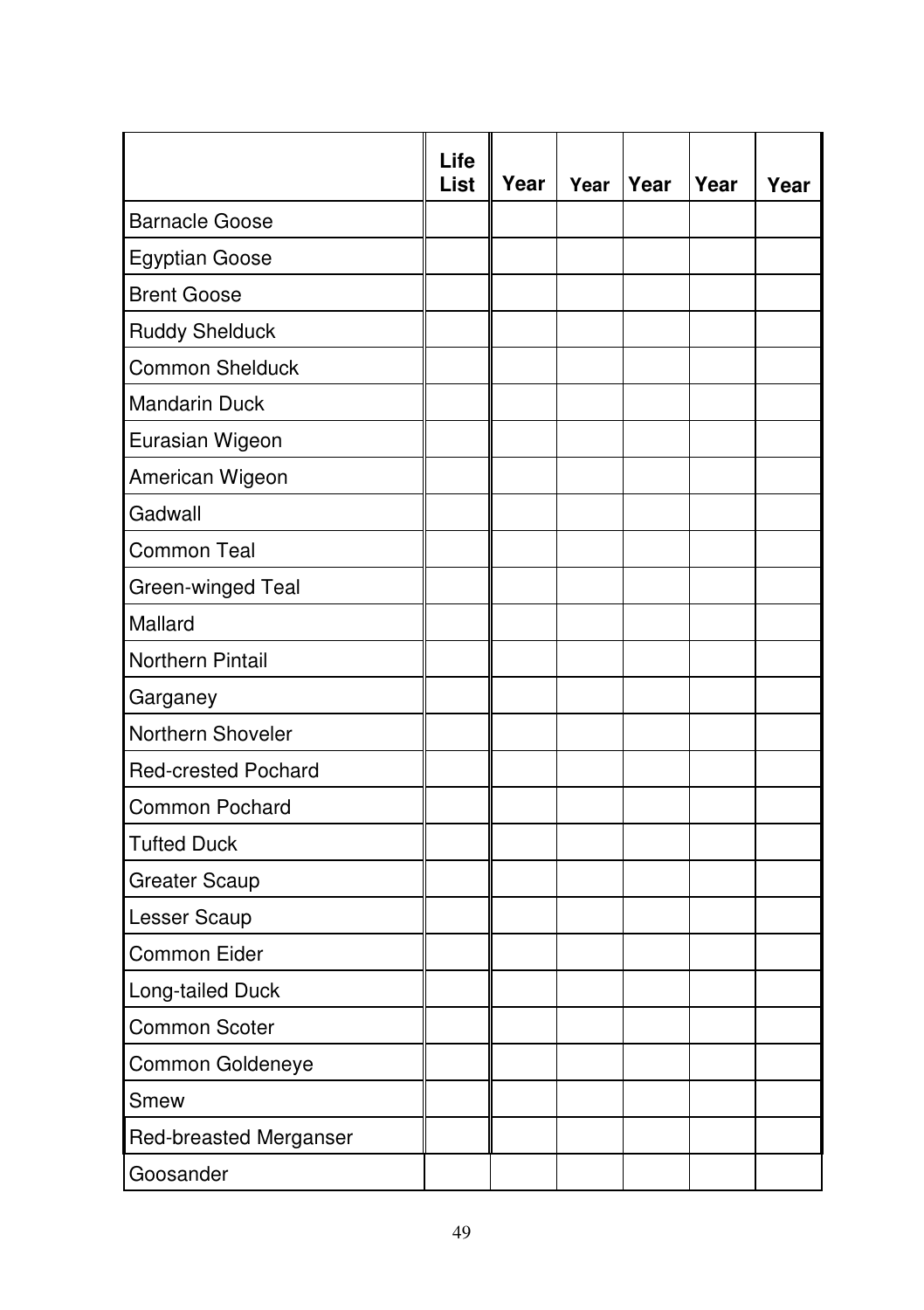| <b>Species</b>              | Life<br>List | Year | Year | Year | Year | Year |
|-----------------------------|--------------|------|------|------|------|------|
| <b>Ruddy Duck</b>           |              |      |      |      |      |      |
| European Honey-buzzard      |              |      |      |      |      |      |
| <b>Red Kite</b>             |              |      |      |      |      |      |
| Eurasian Marsh Harrier      |              |      |      |      |      |      |
| Hen Harrier                 |              |      |      |      |      |      |
| Northern Goshawk            |              |      |      |      |      |      |
| Eurasian Sparrowhawk        |              |      |      |      |      |      |
| Common Buzzard              |              |      |      |      |      |      |
| Osprey                      |              |      |      |      |      |      |
| Common Kestrel              |              |      |      |      |      |      |
| Merlin                      |              |      |      |      |      |      |
| Eurasian Hobby              |              |      |      |      |      |      |
| Peregrine Falcon            |              |      |      |      |      |      |
| Red-legged Partridge        |              |      |      |      |      |      |
| <b>Grey Partridge</b>       |              |      |      |      |      |      |
| Common Quail                |              |      |      |      |      |      |
| <b>Common Pheasant</b>      |              |      |      |      |      |      |
| <b>Water Rail</b>           |              |      |      |      |      |      |
| Spotted Crake               |              |      |      |      |      |      |
| Corn Crake                  |              |      |      |      |      |      |
| Common Moorhen              |              |      |      |      |      |      |
| Common Coot                 |              |      |      |      |      |      |
| Common Crane                |              |      |      |      |      |      |
| Eurasian Oystercatcher      |              |      |      |      |      |      |
| <b>Black-winged Stilt</b>   |              |      |      |      |      |      |
| Pied Avocet                 |              |      |      |      |      |      |
| Little Ringed Plover        |              |      |      |      |      |      |
| <b>Common Ringed Plover</b> |              |      |      |      |      |      |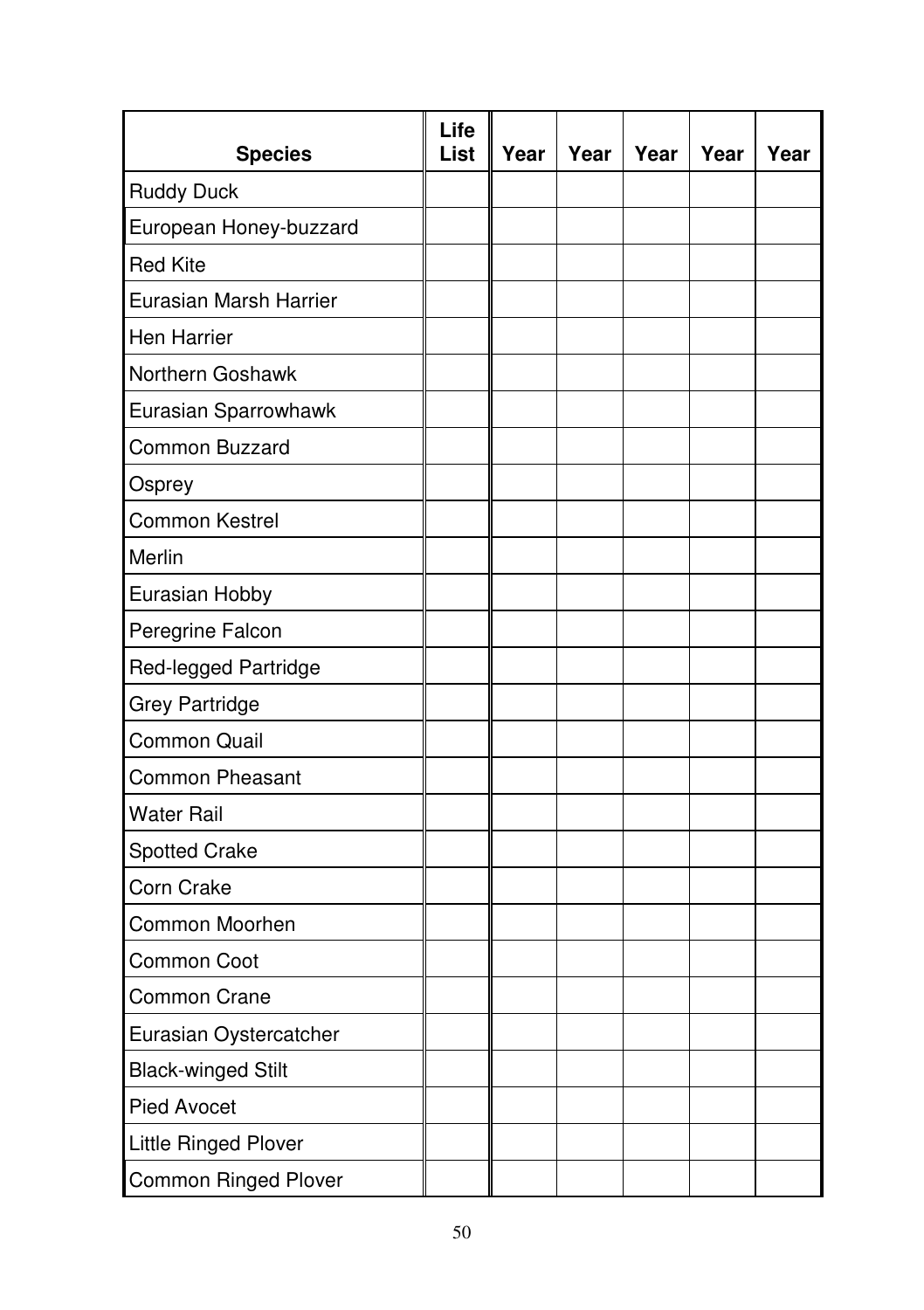|                            | Life |      |      |      |      |      |
|----------------------------|------|------|------|------|------|------|
| <b>Species</b>             | List | Year | Year | Year | Year | Year |
| Kentish Plover             |      |      |      |      |      |      |
| European Golden Plover     |      |      |      |      |      |      |
| <b>Grey Plover</b>         |      |      |      |      |      |      |
| Northern Lapwing           |      |      |      |      |      |      |
| <b>Red Knot</b>            |      |      |      |      |      |      |
| Sanderling                 |      |      |      |      |      |      |
| <b>Little Stint</b>        |      |      |      |      |      |      |
| Temminck's Stint           |      |      |      |      |      |      |
| White-rumped Sandpiper     |      |      |      |      |      |      |
| Pectoral Sandpiper         |      |      |      |      |      |      |
| <b>Curlew Sandpiper</b>    |      |      |      |      |      |      |
| Dunlin                     |      |      |      |      |      |      |
| <b>Stilt Sandpiper</b>     |      |      |      |      |      |      |
| Ruff                       |      |      |      |      |      |      |
| Jack Snipe                 |      |      |      |      |      |      |
| Common Snipe               |      |      |      |      |      |      |
| Eurasian Woodcock          |      |      |      |      |      |      |
| <b>Black-tailed Godwit</b> |      |      |      |      |      |      |
| <b>Bar-tailed Godwit</b>   |      |      |      |      |      |      |
| Whimbrel                   |      |      |      |      |      |      |
| Eurasian Curlew            |      |      |      |      |      |      |
| <b>Upland Sandpiper</b>    |      |      |      |      |      |      |
| Spotted Redshank           |      |      |      |      |      |      |
| Common Redshank            |      |      |      |      |      |      |
| Marsh Sandpiper            |      |      |      |      |      |      |
| Common Greenshank          |      |      |      |      |      |      |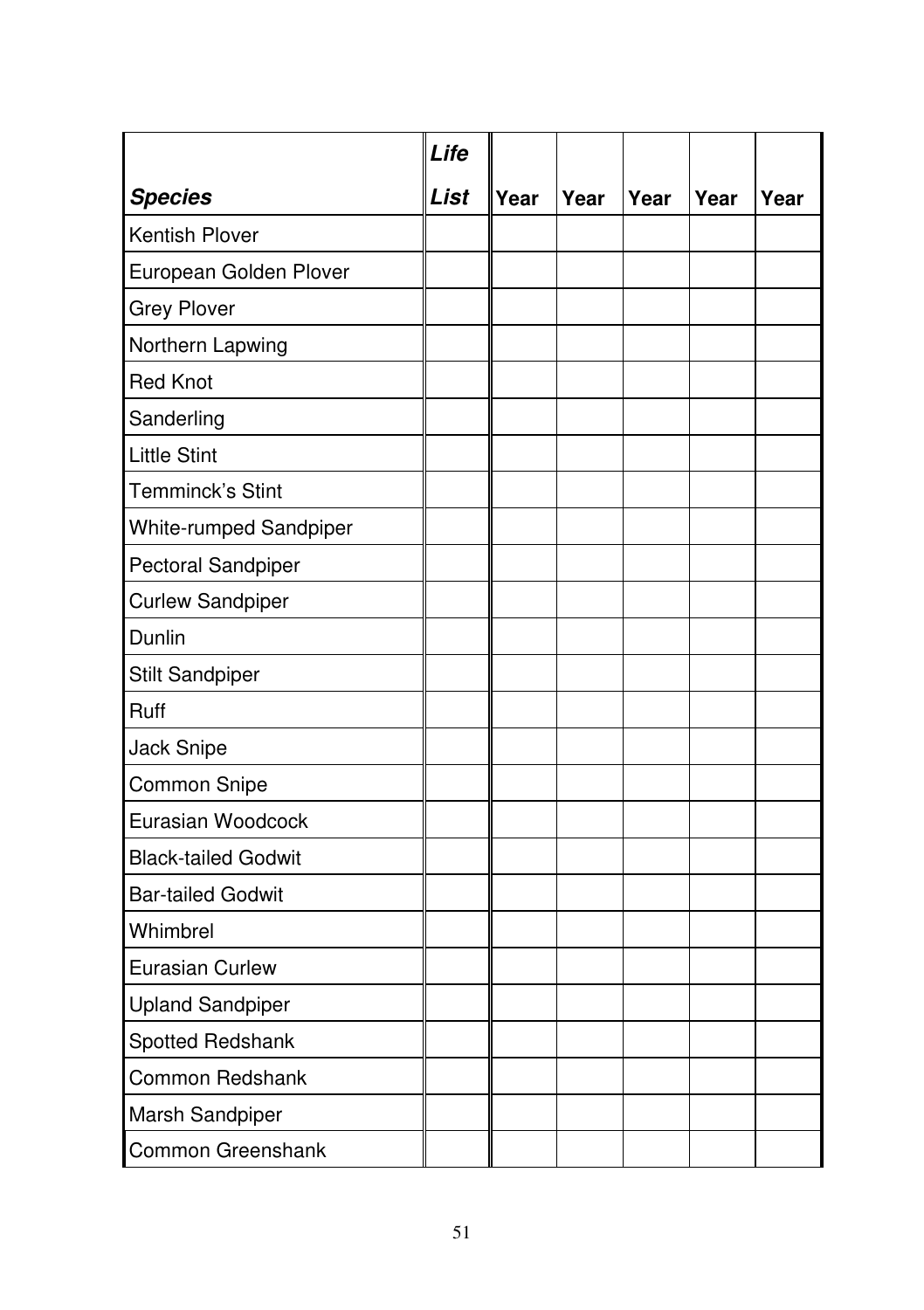|                               | Life |      |      |        |      |      |
|-------------------------------|------|------|------|--------|------|------|
| <b>Species</b>                | List | Year | Year | l Year | Year | Year |
| Lesser Yellowlegs             |      |      |      |        |      |      |
| Green Sandpiper               |      |      |      |        |      |      |
| <b>Wood Sandpiper</b>         |      |      |      |        |      |      |
| Common Sandpiper              |      |      |      |        |      |      |
| Spotted Sandpiper             |      |      |      |        |      |      |
| Ruddy Turnstone               |      |      |      |        |      |      |
| Wilson's Phalarope            |      |      |      |        |      |      |
| Red-necked Phalarope          |      |      |      |        |      |      |
| Red (Grey) Phalarope          |      |      |      |        |      |      |
| Mediterranean Gull            |      |      |      |        |      |      |
| Franklin's Gull               |      |      |      |        |      |      |
| Little Gull                   |      |      |      |        |      |      |
| <b>Black-headed Gull</b>      |      |      |      |        |      |      |
| Ring-billed Gull              |      |      |      |        |      |      |
| Mew (Common) Gull             |      |      |      |        |      |      |
| Lesser Black-backed Gull      |      |      |      |        |      |      |
| <b>Herring Gull</b>           |      |      |      |        |      |      |
| Yellow-legged Gull            |      |      |      |        |      |      |
| Caspian Gull                  |      |      |      |        |      |      |
| <b>Iceland Gull</b>           |      |      |      |        |      |      |
| Glaucous Gull                 |      |      |      |        |      |      |
| Great Black-backed Gull       |      |      |      |        |      |      |
| <b>Black-legged Kittiwake</b> |      |      |      |        |      |      |
| Sandwich Tern                 |      |      |      |        |      |      |
| Common Tern                   |      |      |      |        |      |      |
| Arctic Tern                   |      |      |      |        |      |      |
| <b>Little Tern</b>            |      |      |      |        |      |      |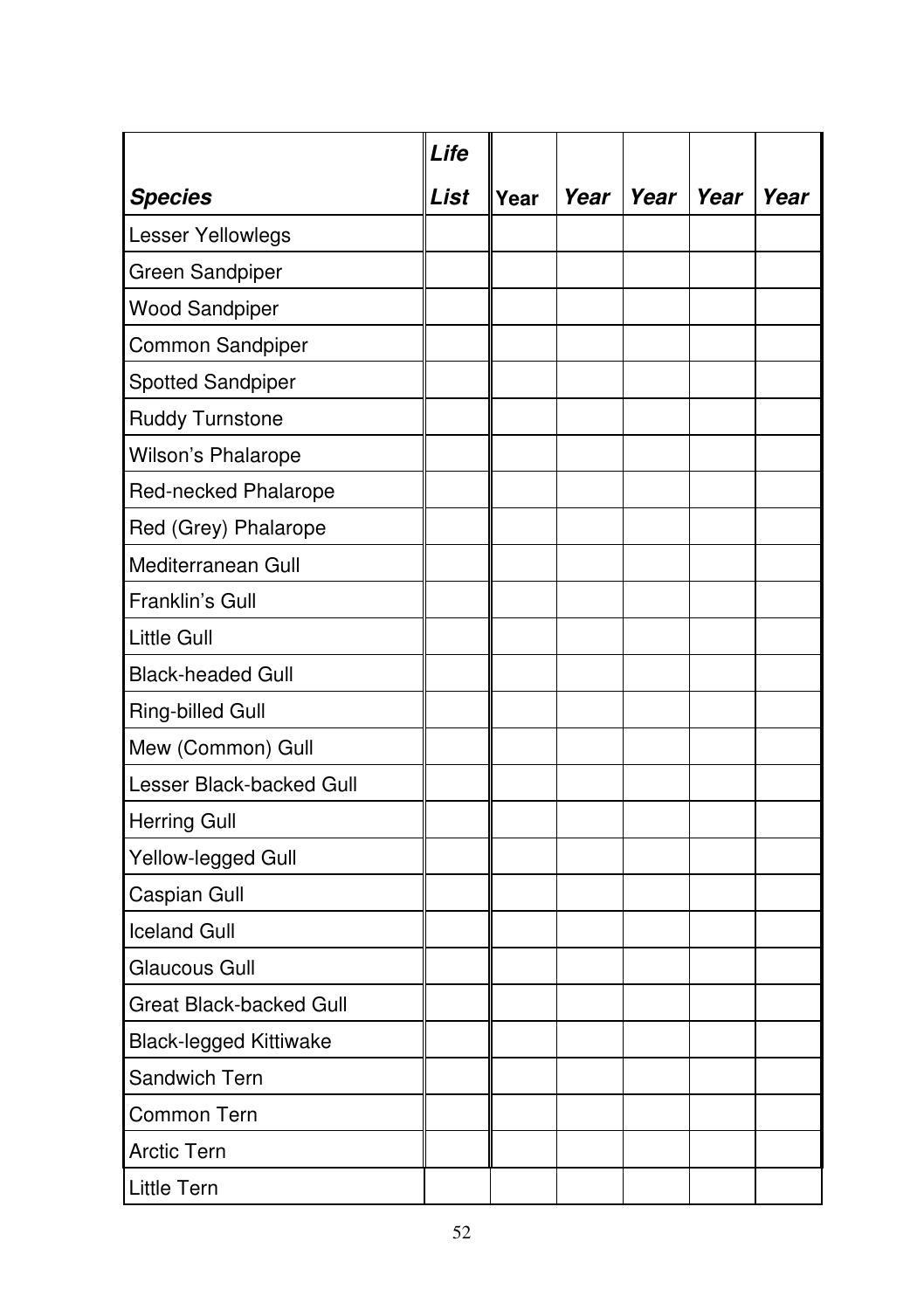| <b>Species</b>                  | Life<br>List | Year | Year | Year | Year | Year |
|---------------------------------|--------------|------|------|------|------|------|
| <b>Black Tern</b>               |              |      |      |      |      |      |
| White-winged Black Tern         |              |      |      |      |      |      |
| Common Guillemot                |              |      |      |      |      |      |
| Rock Dove (Feral Pigeon)        |              |      |      |      |      |      |
| <b>Stock Dove</b>               |              |      |      |      |      |      |
| Common Wood Pigeon              |              |      |      |      |      |      |
| <b>Eurasian Collared Dove</b>   |              |      |      |      |      |      |
| European Turtle Dove            |              |      |      |      |      |      |
| Common Cuckoo                   |              |      |      |      |      |      |
| <b>Barn Owl</b>                 |              |      |      |      |      |      |
| <b>Little Owl</b>               |              |      |      |      |      |      |
| <b>Tawny Owl</b>                |              |      |      |      |      |      |
| Long-eared Owl                  |              |      |      |      |      |      |
| Short-eared Owl                 |              |      |      |      |      |      |
| Common Swift                    |              |      |      |      |      |      |
| <b>Alpine Swift</b>             |              |      |      |      |      |      |
| Common Kingfisher               |              |      |      |      |      |      |
| Eurasian Hoopoe                 |              |      |      |      |      |      |
| Eurasian Wryneck                |              |      |      |      |      |      |
| Green Woodpecker                |              |      |      |      |      |      |
| <b>Great Spotted Woodpecker</b> |              |      |      |      |      |      |
| Lesser Spotted Woodpecker       |              |      |      |      |      |      |
| Common Sky Lark                 |              |      |      |      |      |      |
| Sand Martin                     |              |      |      |      |      |      |
| <b>Barn Swallow</b>             |              |      |      |      |      |      |
| Red-rumped Swallow              |              |      |      |      |      |      |
| House Martin                    |              |      |      |      |      |      |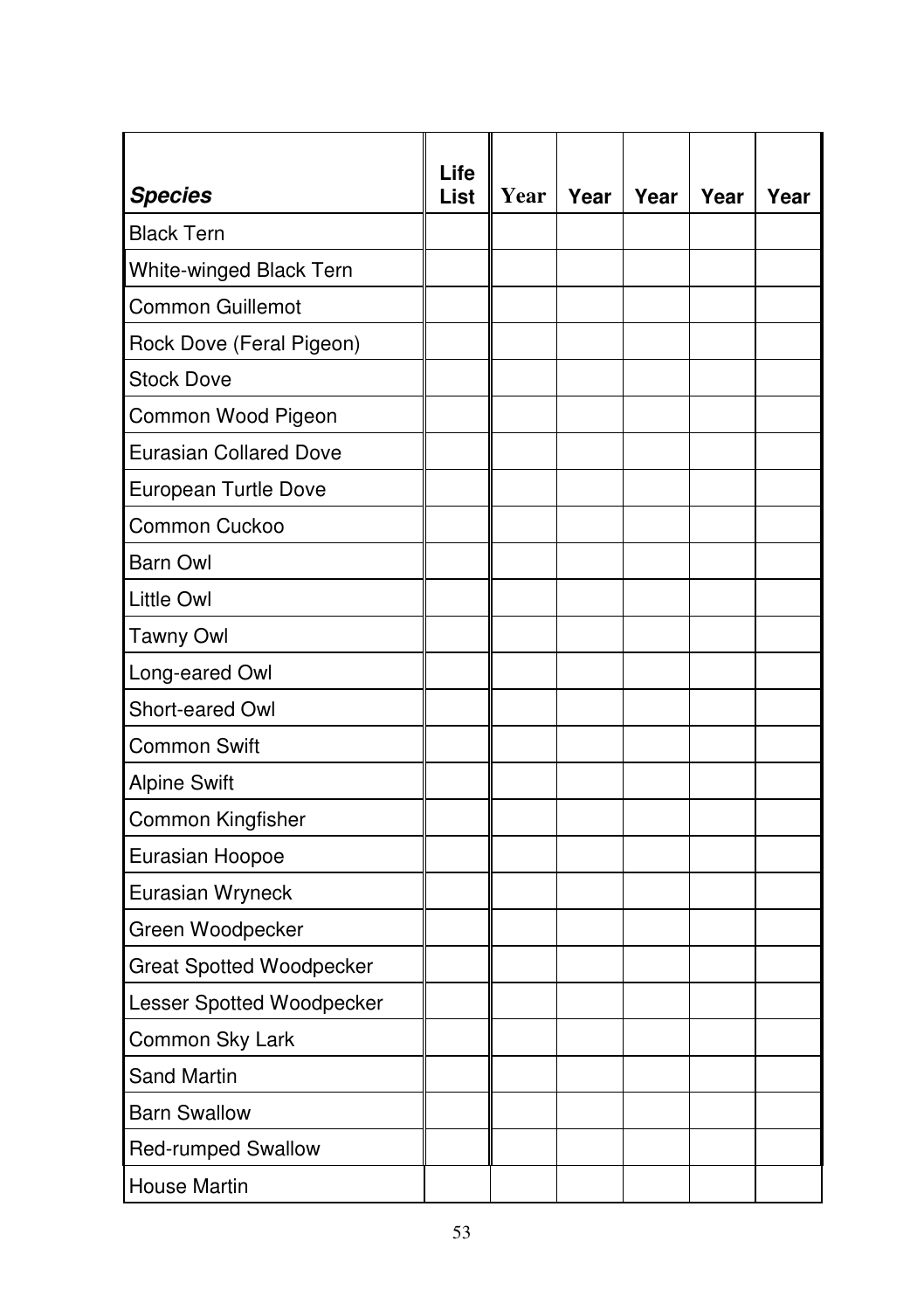| <b>Species</b>             | Life<br>List | Year | Year | Year | Year | Year |
|----------------------------|--------------|------|------|------|------|------|
| Richard's Pipit            |              |      |      |      |      |      |
| <b>Tree Pipit</b>          |              |      |      |      |      |      |
| <b>Meadow Pipit</b>        |              |      |      |      |      |      |
| <b>Rock Pipit</b>          |              |      |      |      |      |      |
| <b>Water Pipit</b>         |              |      |      |      |      |      |
| <b>Yellow Wagtail</b>      |              |      |      |      |      |      |
| Grey Wagtail               |              |      |      |      |      |      |
| White (Pied) Wagtail       |              |      |      |      |      |      |
| <b>Bohemian Waxwing</b>    |              |      |      |      |      |      |
| <b>Winter Wren</b>         |              |      |      |      |      |      |
| Hedge Accentor (Dunnock)   |              |      |      |      |      |      |
| European Robin             |              |      |      |      |      |      |
| Common Nightingale         |              |      |      |      |      |      |
| <b>Black Redstart</b>      |              |      |      |      |      |      |
| Common Redstart            |              |      |      |      |      |      |
| Whinchat                   |              |      |      |      |      |      |
| Common Stonechat           |              |      |      |      |      |      |
| Northern Wheatear          |              |      |      |      |      |      |
| <b>Ring Ouzel</b>          |              |      |      |      |      |      |
| Common Blackbird           |              |      |      |      |      |      |
| Fieldfare                  |              |      |      |      |      |      |
| Song Thrush                |              |      |      |      |      |      |
| Redwing                    |              |      |      |      |      |      |
| Mistle Thrush              |              |      |      |      |      |      |
| Common Grasshopper Warbler |              |      |      |      |      |      |
| Sedge Warbler              |              |      |      |      |      |      |
| Eurasian Reed Warbler      |              |      |      |      |      |      |
| Lesser Whitethroat         |              |      |      |      |      |      |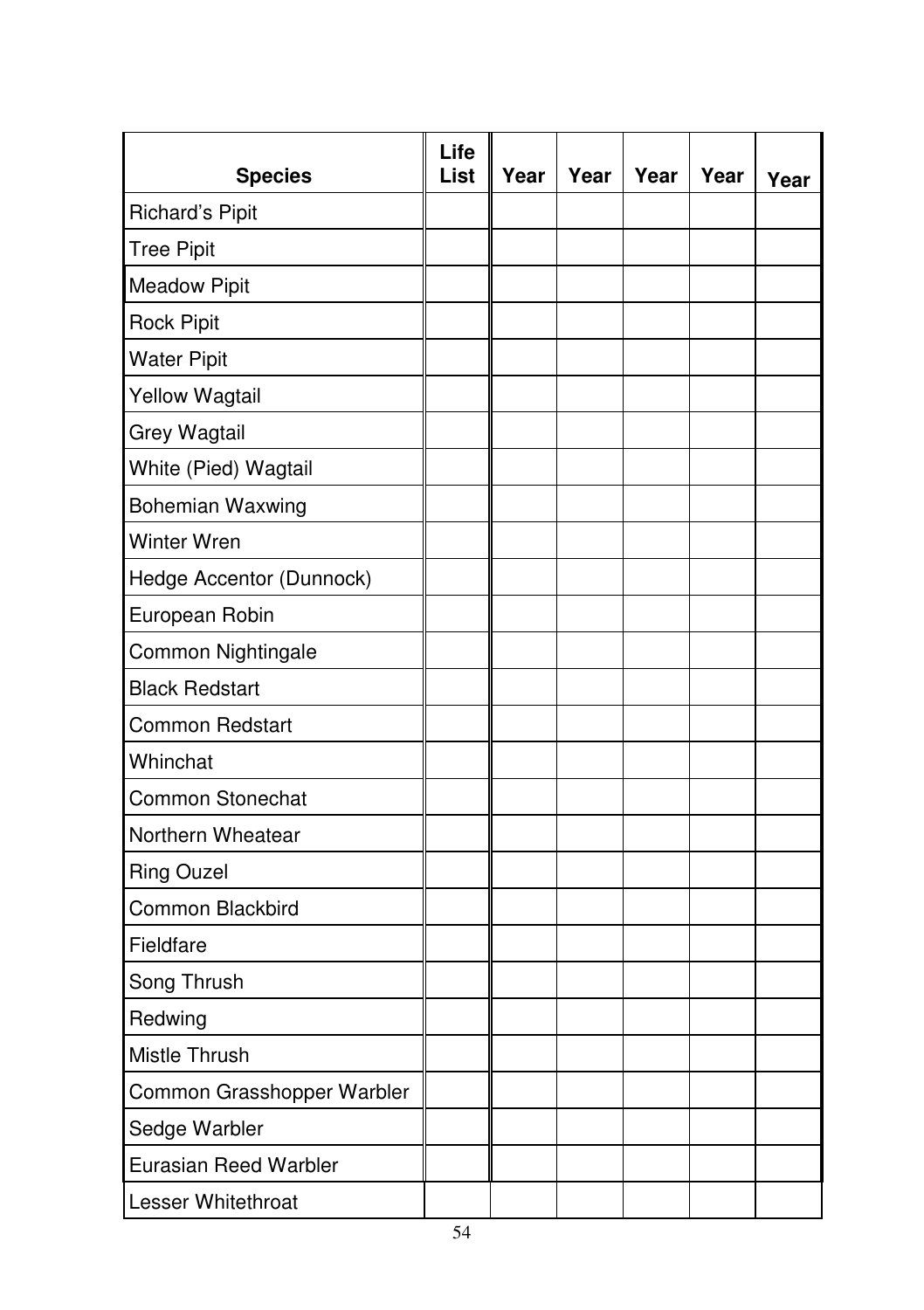| <b>Species</b>         | Life<br>List | Year | Year | Year | Year | Year |
|------------------------|--------------|------|------|------|------|------|
| Common Whitethroat     |              |      |      |      |      |      |
| Garden Warbler         |              |      |      |      |      |      |
| Blackcap               |              |      |      |      |      |      |
| Wood Warbler           |              |      |      |      |      |      |
| Common Chiffchaff      |              |      |      |      |      |      |
| <b>Willow Warbler</b>  |              |      |      |      |      |      |
| Goldcrest              |              |      |      |      |      |      |
| Firecrest              |              |      |      |      |      |      |
| Spotted Flycatcher     |              |      |      |      |      |      |
| Pied Flycatcher        |              |      |      |      |      |      |
| <b>Bearded Tit</b>     |              |      |      |      |      |      |
| Long-tailed Tit        |              |      |      |      |      |      |
| Marsh Tit              |              |      |      |      |      |      |
| <b>Willow Tit</b>      |              |      |      |      |      |      |
| Coal Tit               |              |      |      |      |      |      |
| <b>Blue Tit</b>        |              |      |      |      |      |      |
| <b>Great Tit</b>       |              |      |      |      |      |      |
| European Nuthatch      |              |      |      |      |      |      |
| Eurasian Treecreeper   |              |      |      |      |      |      |
| Eurasian Golden Oriole |              |      |      |      |      |      |
| Red-backed Shrike      |              |      |      |      |      |      |
| Northern Grey Shrike   |              |      |      |      |      |      |
| Eurasian Jay           |              |      |      |      |      |      |
| Common Magpie          |              |      |      |      |      |      |
| Eurasian Jackdaw       |              |      |      |      |      |      |
| Rook                   |              |      |      |      |      |      |
| <b>Carrion Crow</b>    |              |      |      |      |      |      |
| <b>Hooded Crow</b>     |              |      |      |      |      |      |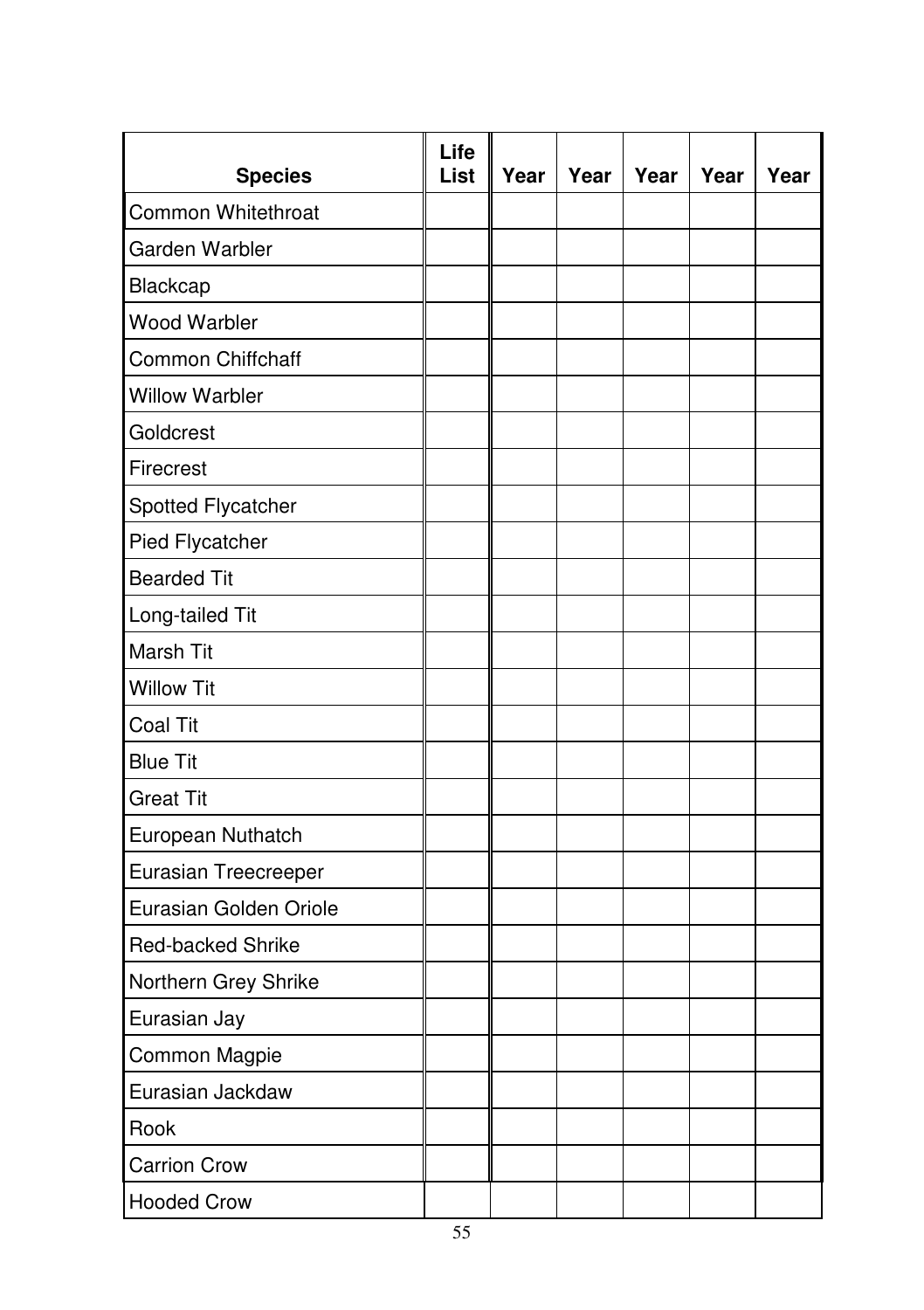| <b>Species</b>                    | Life<br>List | Year | Year | Year | Year | Year |
|-----------------------------------|--------------|------|------|------|------|------|
| Common Raven                      |              |      |      |      |      |      |
| <b>Common Starling</b>            |              |      |      |      |      |      |
| <b>House Sparrow</b>              |              |      |      |      |      |      |
| Eurasian Tree Sparrow             |              |      |      |      |      |      |
| Common Chaffinch                  |              |      |      |      |      |      |
| Brambling                         |              |      |      |      |      |      |
| European Greenfinch               |              |      |      |      |      |      |
| European Goldfinch                |              |      |      |      |      |      |
| Eurasian Siskin                   |              |      |      |      |      |      |
| Common Linnet                     |              |      |      |      |      |      |
| Twite                             |              |      |      |      |      |      |
| Lesser Redpoll                    |              |      |      |      |      |      |
| <b>Mealy Redpoll</b>              |              |      |      |      |      |      |
| Common Crossbill                  |              |      |      |      |      |      |
| Common Bullfinch                  |              |      |      |      |      |      |
| <b>Lapland Bunting</b>            |              |      |      |      |      |      |
| Snow Bunting                      |              |      |      |      |      |      |
| Yellowhammer                      |              |      |      |      |      |      |
| Little Bunting                    |              |      |      |      |      |      |
| <b>Common Reed Bunting</b>        |              |      |      |      |      |      |
| Corn Bunting                      |              |      |      |      |      |      |
| <b>Total species recorded 238</b> |              |      |      |      |      |      |
| <b>Additions and Sub-species</b>  |              |      |      |      |      |      |
|                                   |              |      |      |      |      |      |
|                                   |              |      |      |      |      |      |
|                                   |              |      |      |      |      |      |
|                                   |              |      |      |      |      |      |
|                                   |              |      |      |      |      |      |